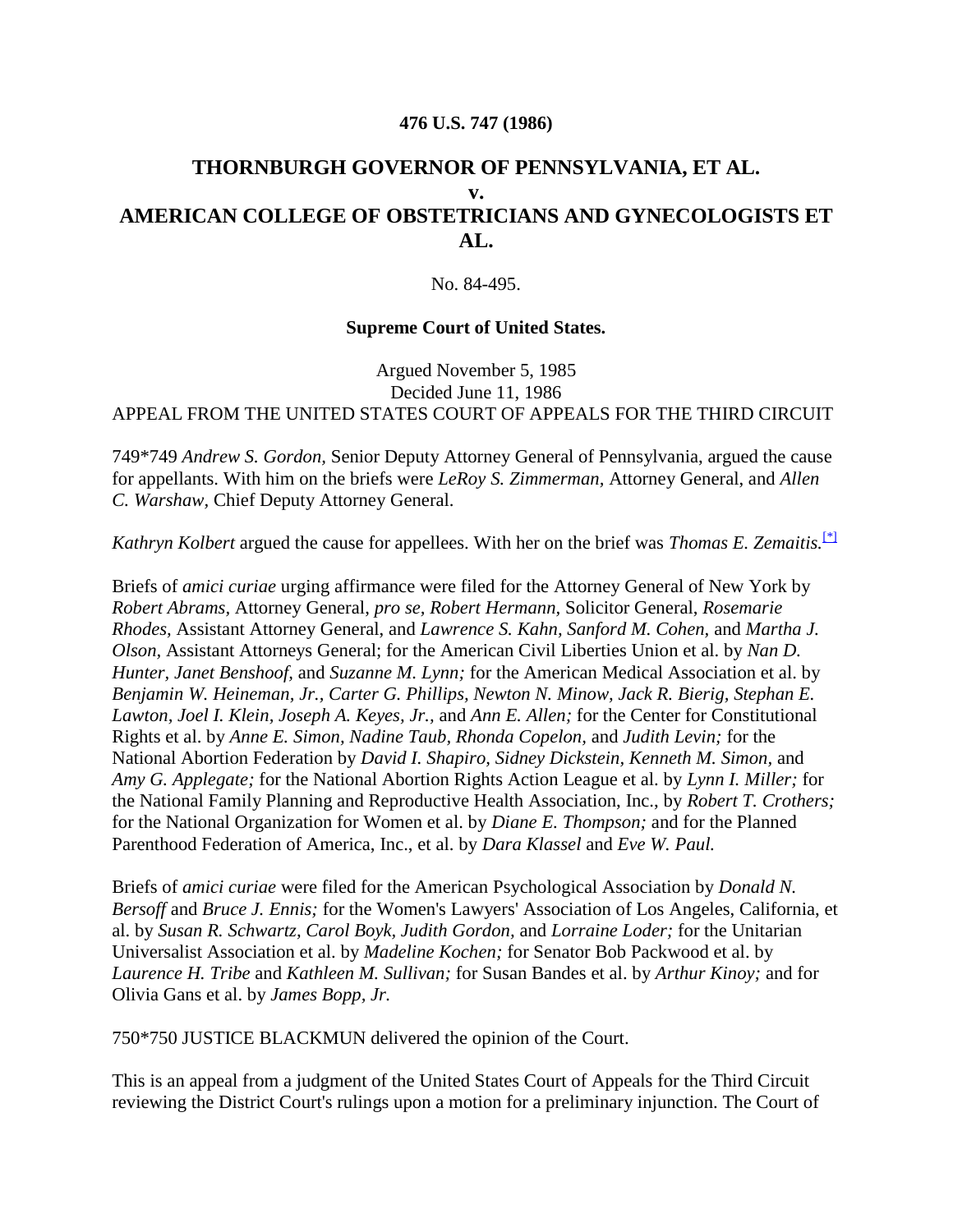Appeals held unconstitutional several provisions of Pennsylvania's current Abortion Control Act, 1982 Pa. Laws, Act No. 138, now codified as 18 Pa. Cons. Stat. § 3201 *et seq.* (1982).[\[1\]](http://scholar.google.co.in/scholar_case?case=3420134328076928385&q=Thornburgh+&hl=en&as_sdt=2002#[2]) Among the provisions ruled invalid by the Court of Appeals were portions of § 3205, relating to "informed consent"; § 3208, concerning "printed information"; §§ 3210(b) and (c), having to do with postviability abortions; and  $\S 3211(a)$  and  $\S § 3214(a)$  and (h), regarding reporting requirements. $^{21}$ 

## **751\*751 I**

The Abortion Control Act was approved by the Governor of the Commonwealth on June 11, 1982. By its own terms, however, see § 7 of the Act, it was to become effective only 180 days thereafter, that is, on the following December 8. It had been offered as an amendment to a pending bill to regulate paramilitary training.

The 1982 Act was not the Commonwealth's first attempt, after this Court's 1973 decisions in *[Roe](http://scholar.google.co.in/scholar_case?case=12334123945835207673&q=Thornburgh+&hl=en&as_sdt=2002)* v. *Wade,* [410 U. S. 113,](http://scholar.google.co.in/scholar_case?case=12334123945835207673&q=Thornburgh+&hl=en&as_sdt=2002) and *Doe* v. *Bolton,* [410 U. S. 179,](http://scholar.google.co.in/scholar_case?case=11713857759343795310&q=Thornburgh+&hl=en&as_sdt=2002) to impose abortion restraints. The State's first post-1973 Abortion Control Act, 1974 Pa. Laws, Act No. 209, was passed in 1974 over the Governor's veto. After extensive litigation, various provisions of the 1974 statute were ruled unconstitutional, including those relating to spousal or parental consent, to the choice of procedure for a postviability abortion, and to the proscription of abortion advertisements. See *Planned Parenthood Assn.* v. *Fitzpatrick,* [401 F. Supp. 554 \(ED Pa. 1975\),](http://scholar.google.co.in/scholar_case?case=6950046772720039157&q=Thornburgh+&hl=en&as_sdt=2002) summarily aff'd in part *sub nom. Franklin* v. *Fitzgerald,* [428 U. S. 901 \(1976\),](http://scholar.google.co.in/scholar_case?about=16443488148709823914&q=Thornburgh+&hl=en&as_sdt=2002) and summarily vacated in part and remanded *sub nom. Beal* v. *Franklin,* 428 U. [S. 901 \(1976\),](http://scholar.google.co.in/scholar_case?about=1715210161411957531&q=Thornburgh+&hl=en&as_sdt=2002) modified on remand (No. 74-2440) (ED Pa. 1977), aff'd *sub nom. Colautti* v. *Franklin,* [439 U. S. 379 \(1979\).](http://scholar.google.co.in/scholar_case?case=11995294142285279951&q=Thornburgh+&hl=en&as_sdt=2002) See also *[Doe](http://scholar.google.co.in/scholar_case?case=12418446039646324725&q=Thornburgh+&hl=en&as_sdt=2002)* v. *Zimmerman,* [405 F. Supp. 534 \(MD Pa. 1975\).](http://scholar.google.co.in/scholar_case?case=12418446039646324725&q=Thornburgh+&hl=en&as_sdt=2002)

In 1978, the Pennsylvania Legislature attempted to restrict access to abortion by limiting medical-assistance funding for the procedure. 2 1978 Pa. Laws, Act No. 16A (pp. 1506-1507) and 1 1978 Pa. Laws, Act No. 148. This effort, too, was successfully challenged in federal court, *Roe* v. *Casey,* [464 F. Supp. 487 \(ED Pa. 1978\),](http://scholar.google.co.in/scholar_case?case=11547351078439348847&q=Thornburgh+&hl=en&as_sdt=2002) and that judgment was affirmed by the Third Circuit. 623 F. 2d 829 (1980).

In 1981, abortion legislation was proposed in the Pennsylvania House as an amendment to a pending Senate bill to outlaw  $752*752$  "tough-guy competitions."<sup>[\[3\]](http://scholar.google.co.in/scholar_case?case=3420134328076928385&q=Thornburgh+&hl=en&as_sdt=2002#[4])</sup> The suggested amendment, aimed at limiting abortions, was patterned after a model statute developed by a Chicago-based, nonprofit anti-abortion organization. See Note, Toward Constitutional Abortion Control Legislation: The Pennsylvania Approach, 87 Dick. L. Rev. 373, 382, n. 84 (1983). The bill underwent further change in the legislative process but, when passed, was vetoed by the Governor. See 737 F. 2d 283, 288-289 (CA3 1984). Finally, the 1982 Act was formulated, enacted, and approved.

After the passage of the Act, but before its effective date, the present litigation was instituted in the United States District Court for the Eastern District of Pennsylvania. The plaintiffs, who are the appellees here, were the American College of Obstetricians and Gynecologists, Pennsylvania Section; certain physicians licensed in Pennsylvania; clergymen; an individual who purchases from a Pennsylvania insurer health-care and disability insurance extending to abortions; and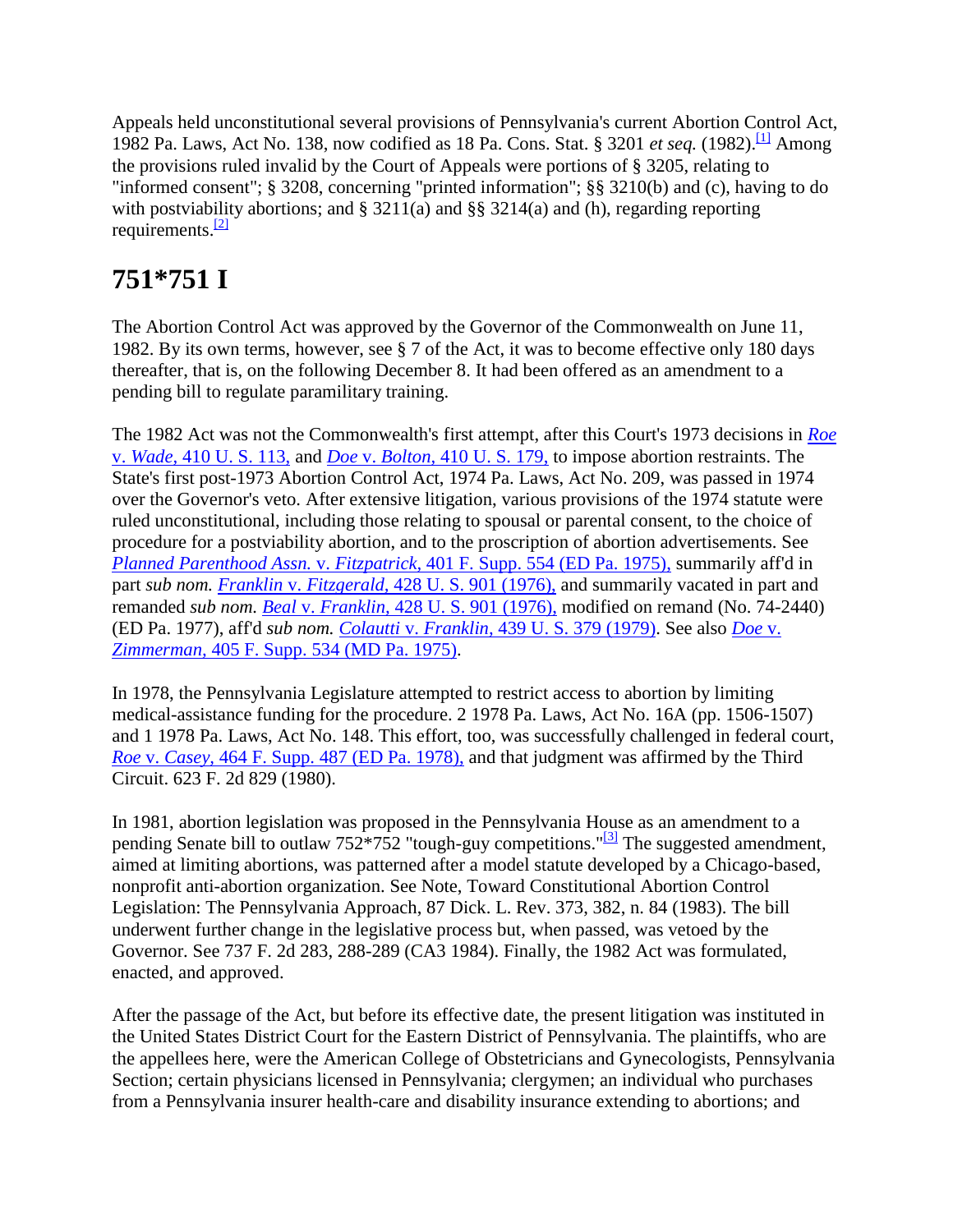Pennsylvania abortion counselors and providers. Alleging that the Act violated the United States Constitution, the plaintiffs, pursuant to 42 U. S. C. § 1983, sought declaratory and injunctive relief. The defendants named in the complaint were the Governor of the Commonwealth, other Commonwealth officials, and the District Attorney for Montgomery County, Pa.

The plaintiffs promptly filed a motion for a preliminary injunction. Forty-one affidavits accompanied the motion. The defendants, on their part, submitted what the Court of Appeals described as "an equally comprehensive opposing memorandum." 737 F. 2d, at 289. The District Court then ordered the parties to submit a "stipulation of uncontested facts," as authorized by local rule. The parties produced a stipulation "solely for purposes of a determination on plaintiffs' 753\*753 motion for preliminary injunction," and "without prejudice to any party's right to controvert any facts or to prove any additional facts at any later proceeding in this action." App. 9a-10a.

Relying substantially on the opinions of the respective Courts of Appeals in *[Akron Center for](http://scholar.google.co.in/scholar_case?case=14091263488533342631&q=Thornburgh+&hl=en&as_sdt=2002)  Reproductive Health, Inc.* v. *City of Akron,* [651 F. 2d 1198 \(CA6 1981\),](http://scholar.google.co.in/scholar_case?case=14091263488533342631&q=Thornburgh+&hl=en&as_sdt=2002) later aff'd in part and rev'd in part, [462 U. S. 416](http://scholar.google.co.in/scholar_case?case=7944230995323582140&q=Thornburgh+&hl=en&as_sdt=2002) (1983), and in *[Planned Parenthood Assn. of Kansas City](http://scholar.google.co.in/scholar_case?case=8557842560228641660&q=Thornburgh+&hl=en&as_sdt=2002)* v. *Ashcroft,* [655 F. 2d 848 \(CA8 1981\),](http://scholar.google.co.in/scholar_case?case=8557842560228641660&q=Thornburgh+&hl=en&as_sdt=2002) later aff'd in part and rev'd in part, [462 U. S. 476](http://scholar.google.co.in/scholar_case?case=16358226321487983194&q=Thornburgh+&hl=en&as_sdt=2002) (1983), the District Court concluded that, with one exception, see n. 1, *supra,* the plaintiffs had failed to establish a likelihood of success on the merits and thus were not entitled to preliminary injunctive relief. 552 F. Supp. 791 (1982).

Appellees appealed from the denial of the preliminary injunction, and appellants cross-appealed with respect to the single statutory provision as to which the District Court had allowed relief. The Third Circuit then granted appellees' motion to enjoin enforcement of the entire Act pending appeal. After expedited briefing and argument, the court withheld judgment pending the anticipated decisions by this Court in *[Akron, supra,](http://scholar.google.co.in/scholar_case?case=14091263488533342631&q=Thornburgh+&hl=en&as_sdt=2002) [Ashcroft, supra,](http://scholar.google.co.in/scholar_case?case=8557842560228641660&q=Thornburgh+&hl=en&as_sdt=2002)* and *[Simopoulos](http://scholar.google.co.in/scholar_case?case=7479389513191307553&q=Thornburgh+&hl=en&as_sdt=2002)* v. *Commonwealth,* [221 Va. 1059, 277 S. E. 2d 194 \(1981\),](http://scholar.google.co.in/scholar_case?case=7479389513191307553&q=Thornburgh+&hl=en&as_sdt=2002) all of which had been accepted for review here, had been argued, and were under submission. Those three cases were decided by this Court on June 15, 1983. See *Akron* v. *[Akron Center for Reproductive Health, Inc.,](http://scholar.google.co.in/scholar_case?case=7944230995323582140&q=Thornburgh+&hl=en&as_sdt=2002)* 462 U. S. [416;](http://scholar.google.co.in/scholar_case?case=7944230995323582140&q=Thornburgh+&hl=en&as_sdt=2002) *[Planned Parenthood Assn. of Kansas City, Missouri, Inc.](http://scholar.google.co.in/scholar_case?case=16358226321487983194&q=Thornburgh+&hl=en&as_sdt=2002)* v. *Ashcroft,* 462 U. S. 476; *Simopoulos* v. *Virginia,* [462 U. S. 506.](http://scholar.google.co.in/scholar_case?case=383681397468331850&q=Thornburgh+&hl=en&as_sdt=2002) After reargument in light of those decisions, the Court of Appeals, with one judge concurring in part and dissenting in part, ruled that various provisions of the Act were unconstitutional. 737 F. 2d 283 (1984). Appellants' petition for rehearing en banc was denied, with four judges voting to grant the petition. *Id.,* at 316, 317. When a jurisdictional statement 754\*754 was filed here, we postponed further consideration of the question of our jurisdiction to the hearing on the merits. 471 U. S. 1014 (1985).

## **II**

We are confronted initially with the question whether we have appellate jurisdiction in this case. Appellants purport to have taken their appeal to this Court pursuant to 28 U. S. C. § 1254(2).<sup>[\[4\]](http://scholar.google.co.in/scholar_case?case=3420134328076928385&q=Thornburgh+&hl=en&as_sdt=2002#[5])</sup> It seems clear, and the parties appear to agree, see Brief for Appellants 21, that the judgment of the Court of Appeals was not a final judgment in the ordinary meaning of that term. The court did not hold the entire Act unconstitutional, but ruled, instead, that some provisions were invalid under *Akron, Ashcroft,* and *Simopoulos,* and that the validity of other provisions might depend on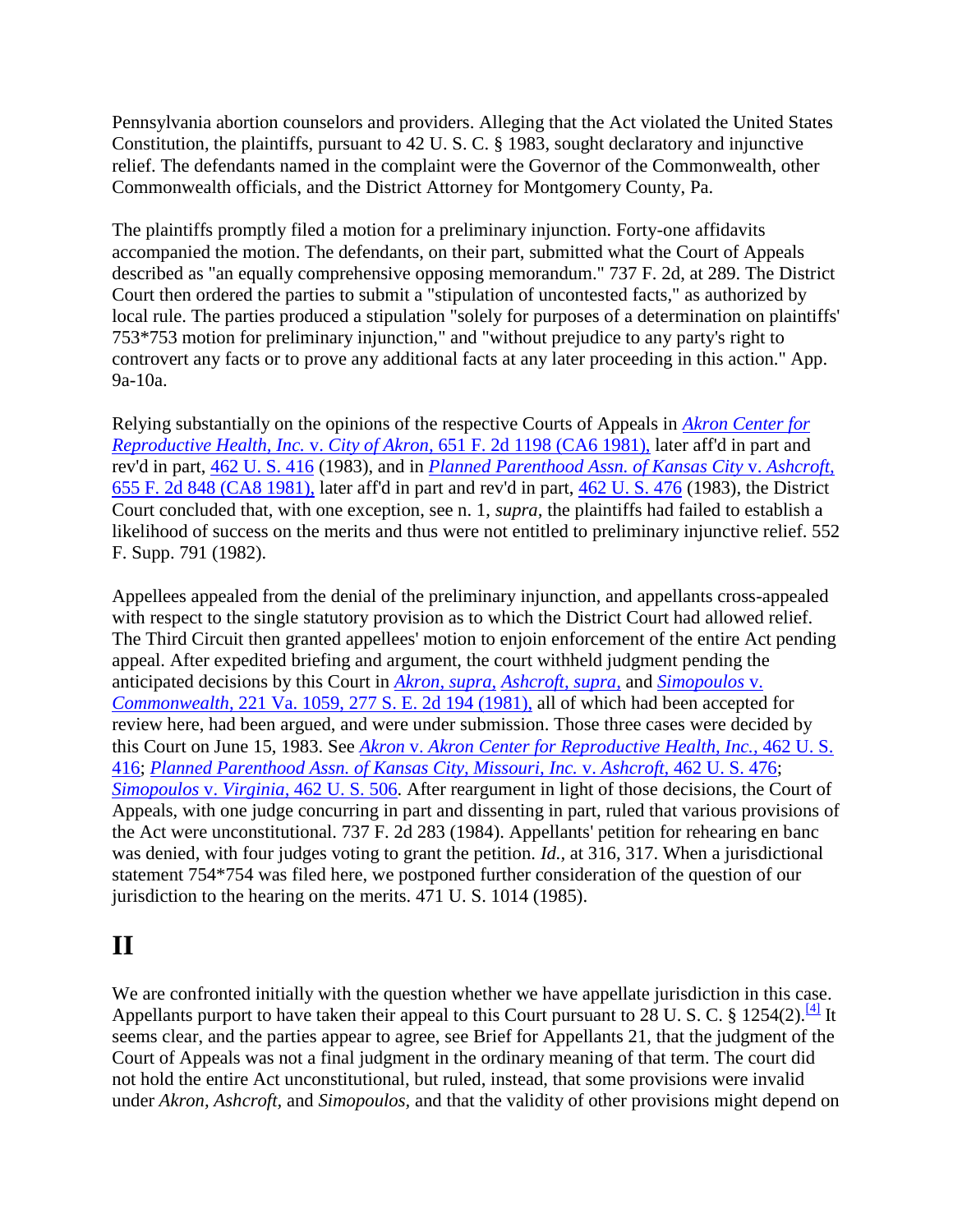evidence adduced at the trial, see 737 F. 2d, at 299-300, or on procedural rules to be promulgated by the Supreme Court of Pennsylvania, see *id.,* at 296-297. It remanded these features of the case to the District Court. *Id.,* at 304.

*Slaker* v. *O'Connor,* [278 U. S. 188, 189-190 \(1929\),](http://scholar.google.co.in/scholar_case?case=17609268808075735102&q=Thornburgh+&hl=en&as_sdt=2002) and *McLish* v. *Roff,* [141 U. S. 661, 665-666](http://scholar.google.co.in/scholar_case?case=1985975246370765679&q=Thornburgh+&hl=en&as_sdt=2002)   $(1891)$ , surely suggest that, under these circumstances, we do not have appellate jurisdiction.<sup>[\[5\]](http://scholar.google.co.in/scholar_case?case=3420134328076928385&q=Thornburgh+&hl=en&as_sdt=2002#[6])</sup> See also *[South Carolina Electric & Gas Co.](http://scholar.google.co.in/scholar_case?about=2609149290014592562&q=Thornburgh+&hl=en&as_sdt=2002)* v. *Flemming,* 351 U. S. 901 (1956). Although the authority of *Slaker* and *South Carolina Electric* has been questioned, the Court to date has found it unnecessary to put the issue to rest. See *Doran* v. *Salem Inn, Inc.,* [422 U. S. 922, 927 \(1975\);](http://scholar.google.co.in/scholar_case?case=5037129356036202482&q=Thornburgh+&hl=en&as_sdt=2002) *Renton* v. *Playtime Theatres, Inc.,* [475 U. S. 41, 43-44, n. 1 \(1986\).](http://scholar.google.co.in/scholar_case?case=15164132759846835695&q=Thornburgh+&hl=en&as_sdt=2002) In some cases raising this issue of the 755\*755 scope of appellate jurisdiction, the Court has found any finality requirement to have been satisfied in light of the facts. See, *e. g., New Orleans* v. *Dukes,* 427 [U. S. 297, 302](http://scholar.google.co.in/scholar_case?case=6763024761880654979&q=Thornburgh+&hl=en&as_sdt=2002)  [\(1976\);](http://scholar.google.co.in/scholar_case?case=6763024761880654979&q=Thornburgh+&hl=en&as_sdt=2002) *Chicago* v. *[Atchison, T. & S. F. R. Co.,](http://scholar.google.co.in/scholar_case?case=13795542939207035712&q=Thornburgh+&hl=en&as_sdt=2002)* 357 U. S. 77, 82-83 (1958). In other cases, the Court has avoided the issue by utilizing 28 U. S. C. § 2103 and granting certiorari. See, *e. g., Doran,* [422 U. S., at 927;](http://scholar.google.co.in/scholar_case?case=5037129356036202482&q=Thornburgh+&hl=en&as_sdt=2002) *El Paso* v. *Simmons,* [379 U. S. 497, 503 \(1965\);](http://scholar.google.co.in/scholar_case?case=2611564739295122924&q=Thornburgh+&hl=en&as_sdt=2002) see also *[Escambia](http://scholar.google.co.in/scholar_case?case=3603982708473858207&q=Thornburgh+&hl=en&as_sdt=2002)  County* v. *McMillan,* [466 U. S. 48, 50, n. 4 \(1984\).](http://scholar.google.co.in/scholar_case?case=3603982708473858207&q=Thornburgh+&hl=en&as_sdt=2002)

We have concluded that it is time that this undecided issue be resolved. We therefore hold, on the reasoning of *McLish* v. *Roff,* [141 U. S., at 665-668,](http://scholar.google.co.in/scholar_case?case=1985975246370765679&q=Thornburgh+&hl=en&as_sdt=2002) that in a situation such as this one, where the judgment is not final, and where the case is remanded for further development of the facts, we have no appellate jurisdiction under § 1254(2).

We nevertheless treat appellants' jurisdictional statement as a petition for certiorari, grant the writ, and move on to the merits.<sup>[\[6\]](http://scholar.google.co.in/scholar_case?case=3420134328076928385&q=Thornburgh+&hl=en&as_sdt=2002#[7])</sup>

## **III**

Appellants assert that the Court of Appeals erred in holding portions of the Act unconstitutional since the scope of its review of the District Court's denial of a preliminary injunction as to those sections should have been limited to determining whether the trial court abused its discretion in finding the presence or absence of irreparable harm and a probability that the plaintiffs would succeed on the merits. Such limited review normally is appropriate, see *Doran* v. *[Salem Inn, Inc.,](http://scholar.google.co.in/scholar_case?case=5037129356036202482&q=Thornburgh+&hl=en&as_sdt=2002)* [422 U. S., at 931-932;](http://scholar.google.co.in/scholar_case?case=5037129356036202482&q=Thornburgh+&hl=en&as_sdt=2002) *Brown* v. *Chote,* [411 U. S. 452, 456-457 \(1973\),](http://scholar.google.co.in/scholar_case?case=13462802965454610803&q=Thornburgh+&hl=en&as_sdt=2002) inasmuch as the primary purpose of a preliminary injunction is to preserve the relative positions of the parties. See *University of Texas* v. *Camenisch,* [451 U. S. 390, 395 \(1981\).](http://scholar.google.co.in/scholar_case?case=13807488466147767233&q=Thornburgh+&hl=en&as_sdt=2002) Further, the necessity for an expeditious resolution often means that the injunction is issued on a procedure 756\*756 less stringent than that which prevails at the subsequent trial on the merits of the application for injunctive relief. See *United States Steel Corp.* v. *[Fraternal Assn. of Steelhaulers,](http://scholar.google.co.in/scholar_case?case=16634852084999904434&q=Thornburgh+&hl=en&as_sdt=2002)* 431 F. 2d [1046, 1048 \(CA3 1970\);](http://scholar.google.co.in/scholar_case?case=16634852084999904434&q=Thornburgh+&hl=en&as_sdt=2002) see also *Mayo* v. *[Lakeland Highlands Canning Co.,](http://scholar.google.co.in/scholar_case?case=1901201290671201045&q=Thornburgh+&hl=en&as_sdt=2002)* 309 U. S. 310, 316 [\(1940\).](http://scholar.google.co.in/scholar_case?case=1901201290671201045&q=Thornburgh+&hl=en&as_sdt=2002)

This approach, however, is not inflexible. The Court on more than one occasion in this area has approved proceedings deviating from the stated norm. In *[Youngstown Sheet & Tube Co.](http://scholar.google.co.in/scholar_case?case=14460863599772421355&q=Thornburgh+&hl=en&as_sdt=2002)* v. *Sawyer,* [343 U. S. 579 \(1952\),](http://scholar.google.co.in/scholar_case?case=14460863599772421355&q=Thornburgh+&hl=en&as_sdt=2002) the District Court had issued a preliminary injunction restraining the Secretary of Commerce from seizing the Nation's steel mills. The Court of Appeals stayed the injunction. This Court found that the case was ripe for review, despite the early stage of the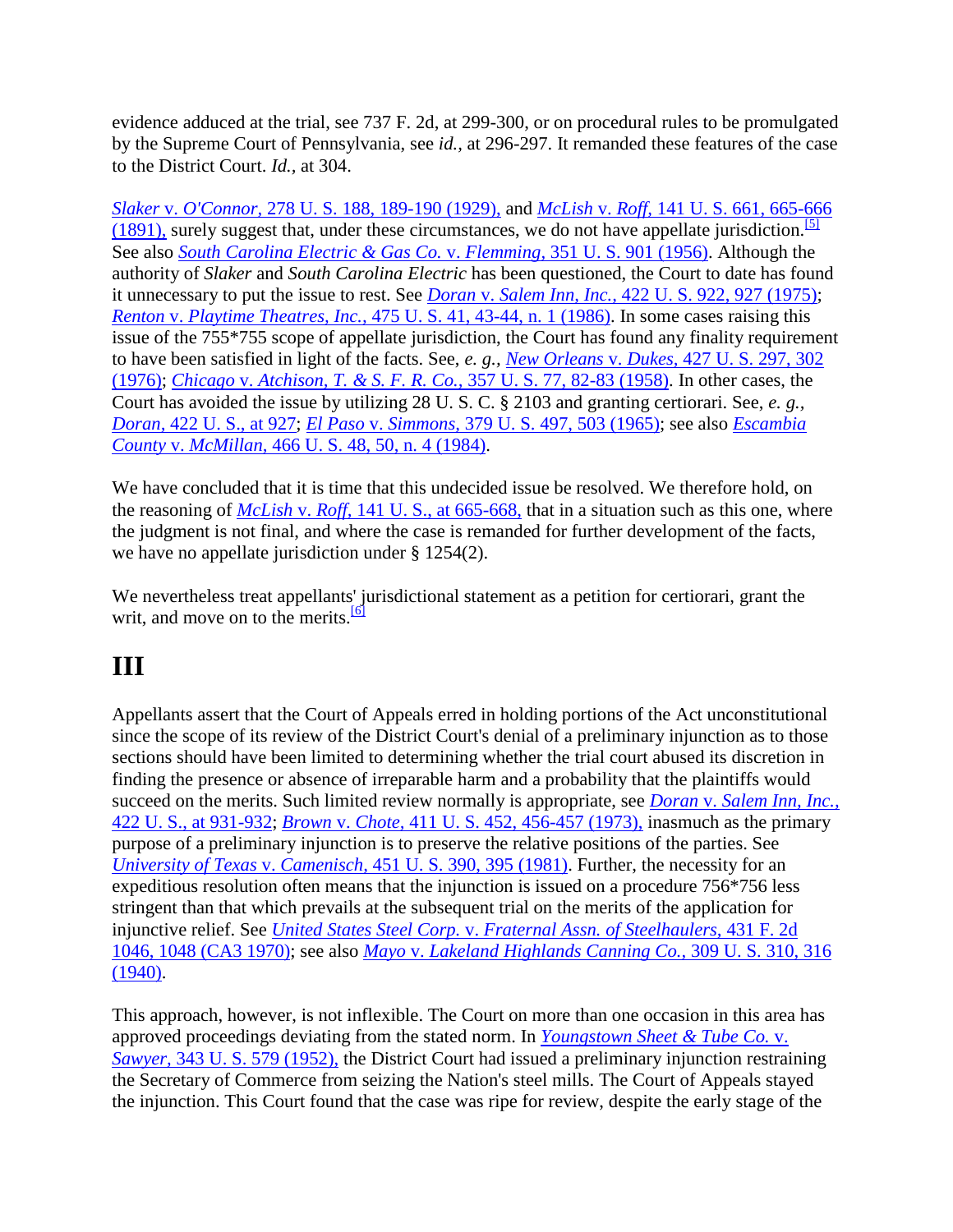litigation, and went on to address the merits. *Id.,* at 585. And in *Smith* v. *[Vulcan Iron Works,](http://scholar.google.co.in/scholar_case?case=18081867056874883140&q=Thornburgh+&hl=en&as_sdt=2002)* 165 [U. S. 518 \(1897\),](http://scholar.google.co.in/scholar_case?case=18081867056874883140&q=Thornburgh+&hl=en&as_sdt=2002) the District Court issued injunctions in two patent cases and referred them to a Master for accounting. The Court of Appeals reversed. This Court ruled that the Court of Appeals had acted properly in deciding the merits since review of interlocutory appeals was designed not only to permit the defendant to obtain immediate relief but also in certain cases to save the parties the expense of further litigation. *Id.,* at 525.

The Third Circuit's decision to address the constitutionality of the Pennsylvania Act finds further support in this Court's decisions that when the unconstitutionality of the particular state action under challenge is clear, a federal court need not abstain from addressing the constitutional issue pending state-court review. See, *e. g., Bailey* v. *Patterson,* [369 U. S. 31, 33 \(1962\);](http://scholar.google.co.in/scholar_case?case=6376916140851073543&q=Thornburgh+&hl=en&as_sdt=2002) *[Turner](http://scholar.google.co.in/scholar_case?case=17345366403331890785&q=Thornburgh+&hl=en&as_sdt=2002)* v. *City of Memphis,* [369 U. S. 350, 353 \(1962\);](http://scholar.google.co.in/scholar_case?case=17345366403331890785&q=Thornburgh+&hl=en&as_sdt=2002) *Zwickler* v. *Koota,* [389 U. S. 241, 251, n. 14 \(1967\).](http://scholar.google.co.in/scholar_case?case=16612557990331007585&q=Thornburgh+&hl=en&as_sdt=2002) See also *Singleton* v. *Wulff,* [428 U. S. 106, 121 \(1976\).](http://scholar.google.co.in/scholar_case?case=16620691888255927253&q=Thornburgh+&hl=en&as_sdt=2002) See generally Spann, Simple Justice, 73 Geo. L. J. 1041, 1055, n. 77 (1985).<sup>[\[7\]](http://scholar.google.co.in/scholar_case?case=3420134328076928385&q=Thornburgh+&hl=en&as_sdt=2002#[8])</sup>

757\*757 Thus, as these cases indicate, if a district court's ruling rests solely on a premise as to the applicable rule of law, and the facts are established or of no controlling relevance, that ruling may be reviewed even though the appeal is from the entry of a preliminary injunction.<sup>[\[8\]](http://scholar.google.co.in/scholar_case?case=3420134328076928385&q=Thornburgh+&hl=en&as_sdt=2002#[9])</sup> The Court of Appeals in this case properly recognized and applied these principles when it observed:

"Thus, although this appeal arises from a ruling on a request for a preliminary injunction, we have before us an unusually complete factual and legal presentation from which to address the important constitutional issues at stake. The customary discretion accorded to a District Court's ruling on a preliminary injunction yields to our plenary scope of review as to the applicable law." 737 F. 2d, at 290.

That a court of appeals ordinarily will limit its review in a case of this kind to abuse of discretion is a rule of orderly judicial administration, not a limit on judicial power. With a full record before it on the issues now before us, and with the intervening decisions in *Akron, Ashcroft,* and *Simopoulos* at hand, the Court of Appeals was justified in proceeding to plenary review of those issues.

## **758\*758 IV**

This case, as it comes to us, concerns the constitutionality of six provisions of the Pennsylvania Act that the Court of Appeals struck down as facially invalid: § 3205 ("informed consent"); § 3208 ("printed information"); §§ 3214(a) and (h) (reporting requirements); § 3211(a) (determination of viability); § 3210(b) (degree of care required in postviability abortions); and § 3210(c) (second-physician requirement). We have no reason to address the validity of the other sections of the Act challenged in the District Court.<sup>[\[9\]](http://scholar.google.co.in/scholar_case?case=3420134328076928385&q=Thornburgh+&hl=en&as_sdt=2002#[10])</sup>

## **759\*759 A**

Less than three years ago, this Court, in *Akron, Ashcroft,* and *Simopoulos,* reviewed challenges to state and municipal legislation regulating the performance of abortions. In *Akron,* the Court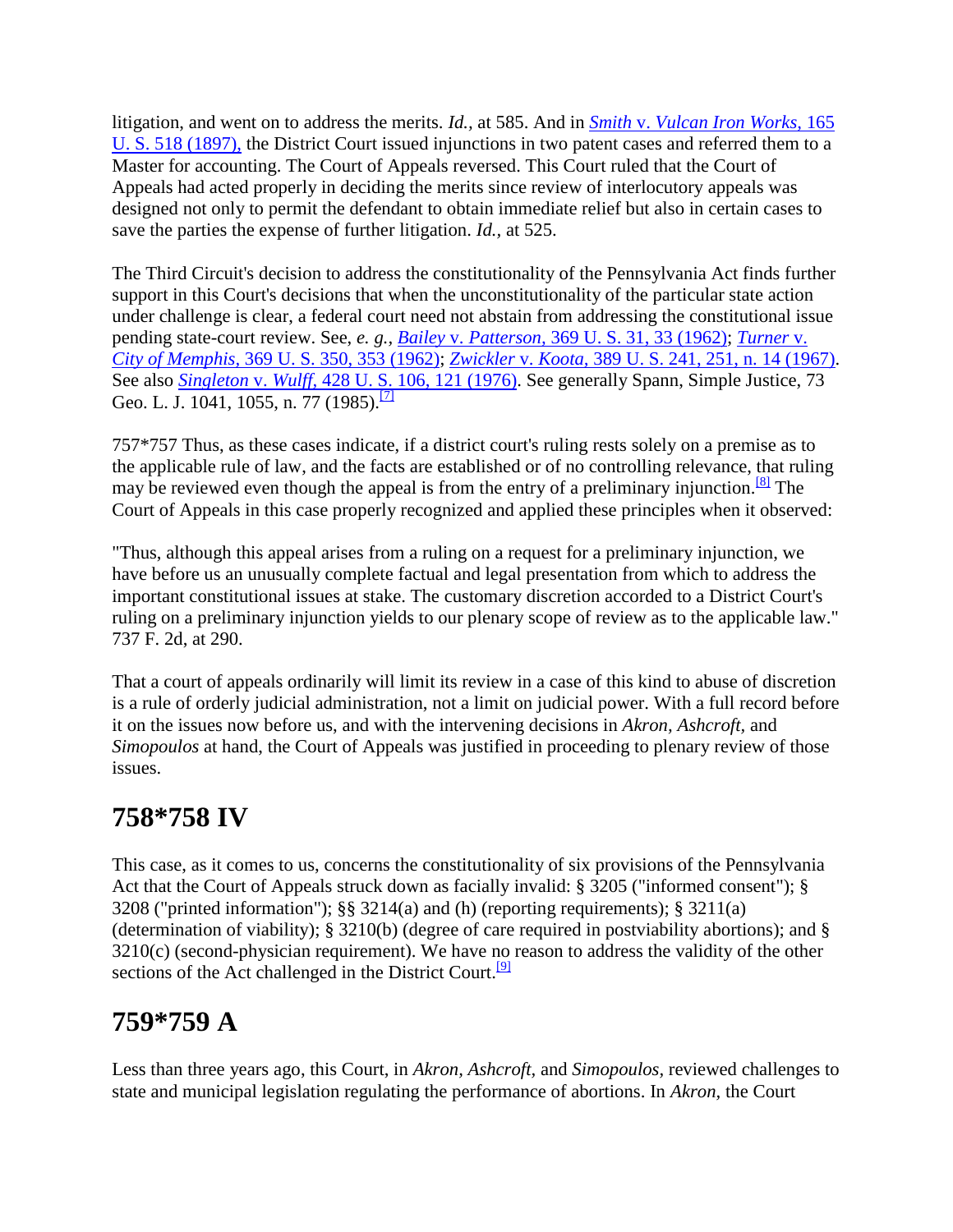specifically reaffirmed *Roe* v. *Wade,* [410 U. S. 113 \(1973\).](http://scholar.google.co.in/scholar_case?case=12334123945835207673&q=Thornburgh+&hl=en&as_sdt=2002) See [462 U. S., at 420, 426-431.](http://scholar.google.co.in/scholar_case?case=7944230995323582140&q=Thornburgh+&hl=en&as_sdt=2002) Again today, we reaffirm the general principles laid down in *Roe* and in *Akron.*

In the years since this Court's decision in *Roe,* States and municipalities have adopted a number of measures seemingly designed to prevent a woman, with the advice of her physician, from exercising her freedom of choice. *Akron* is but one example. But the constitutional principles that led this Court to its decisions in 1973 still provide the compelling reason for recognizing the constitutional dimensions of a woman's right to decide whether to end her pregnancy. "[I]t should go without saying that the vitality of these constitutional principles cannot be allowed to yield simply because of disagreement with them." *Brown* v. *[Board of Education,](http://scholar.google.co.in/scholar_case?case=13102254740887304967&q=Thornburgh+&hl=en&as_sdt=2002)* 349 U. S. 294, [300 \(1955\).](http://scholar.google.co.in/scholar_case?case=13102254740887304967&q=Thornburgh+&hl=en&as_sdt=2002) The States are not free, under the guise of protecting maternal health or potential life, to intimidate women into continuing pregnancies. Appellants claim that the statutory provisions before us today further legitimate compelling interests of the Commonwealth. Close analysis of those provisions, however, shows that they wholly subordinate constitutional privacy interests and concerns with maternal health in an effort to deter a woman from making a decision that, with her physician, is hers to make.

## **B**

We turn to the challenged statutes:

1. Section 3205 ("informed consent") and § 3208 ("printed information"). Section 3205(a) requires that the woman give her "voluntary and informed consent" to an abortion. Failure to observe the provisions of § 3205 subjects the physician to suspension or revocation of his license, and subjects any 760\*760 other person obligated to provide information relating to informed consent to criminal penalties.  $\S 3205(c)$ . A requirement that the woman give what is truly a voluntary and informed consent, as a general proposition, is, of course, proper and is surely not unconstitutional. See *[Planned Parenthood of Central Missouri](http://scholar.google.co.in/scholar_case?case=3638004152923873163&q=Thornburgh+&hl=en&as_sdt=2002)* v. *Danforth,* 428 U. S. [52, 67 \(1976\).](http://scholar.google.co.in/scholar_case?case=3638004152923873163&q=Thornburgh+&hl=en&as_sdt=2002) But the State may not require the delivery of information designed "to influence the woman's informed choice between abortion or childbirth." *Akron,* [462 U. S., at 443-444.](http://scholar.google.co.in/scholar_case?case=7944230995323582140&q=Thornburgh+&hl=en&as_sdt=2002)

Appellants refer to the Akron ordinance, Brief for Appellants 67, as did this Court in *Akron* itself, [462 U. S., at 445,](http://scholar.google.co.in/scholar_case?case=7944230995323582140&q=Thornburgh+&hl=en&as_sdt=2002) as "a litany of information" and as " `a parade of horribles' " of dubious validity plainly designed to influence the woman's choice. They would distinguish the Akron situation, however, from the Pennsylvania one. Appellants assert that statutes "describing the general subject matter relevant to informed consent," *ibid.,* and stating "in general terms the information to be disclosed," *id.,* at 447, are permissible, and they further assert that the Pennsylvania statutes do no more than that.

We do not agree. We conclude that, like Akron's ordinance, §§ 3205 and 3208 fail the *Akron* measurement. The two sections prescribe in detail the method for securing "informed consent." Seven explicit kinds of information must be delivered to the woman at least 24 hours before her consent is given, and five of these must be presented by the woman's physician. The five are: (a) the name of the physician who will perform the abortion, (b) the "fact that there may be detrimental physical and psychological effects which are not accurately foreseeable," (c) the "particular medical risks associated with the particular abortion procedure to be employed," (d)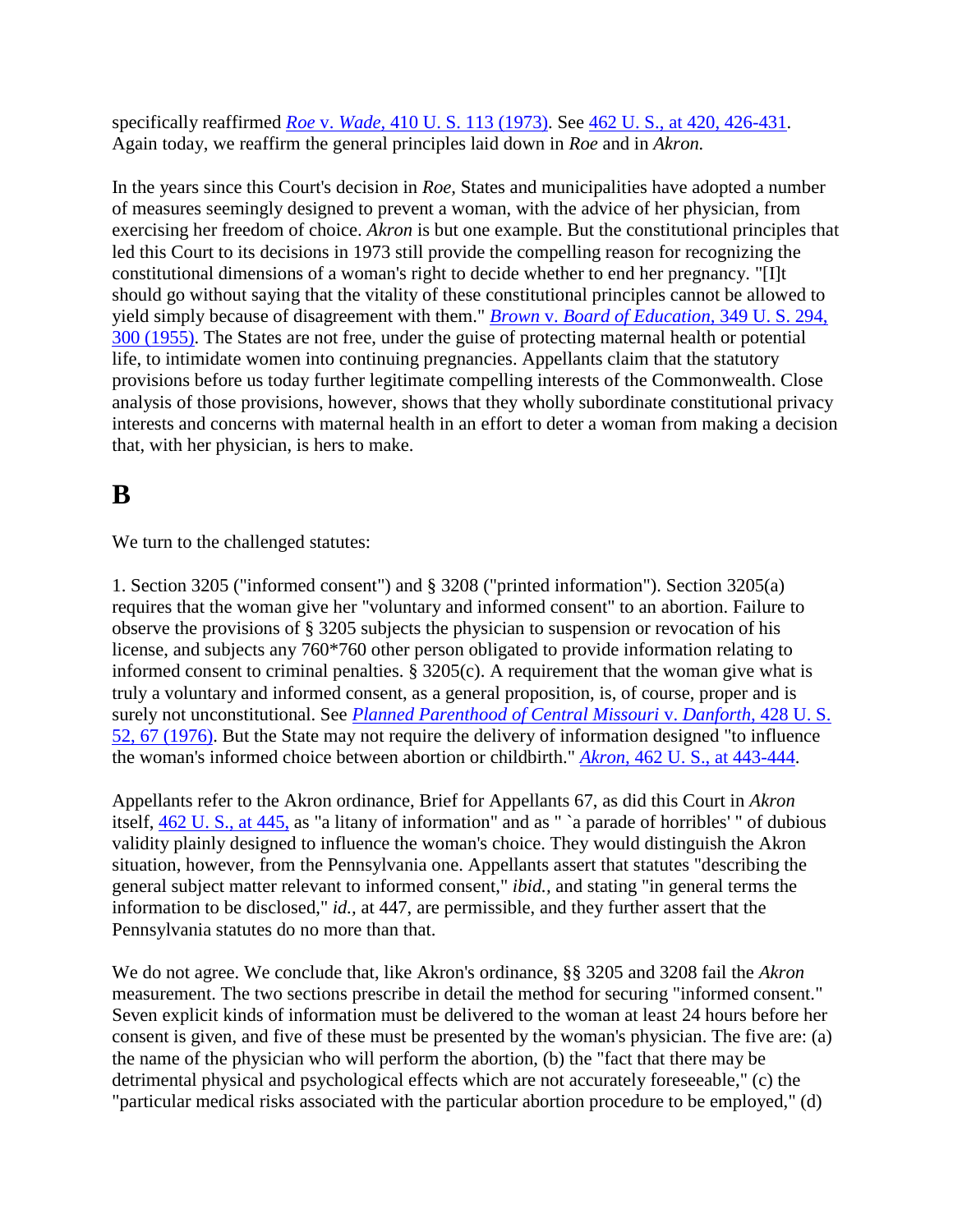the probable gestational age, and (e) the "medical risks associated with carrying her child to term." The remaining two categories are (f) the "fact that medical assistance benefits may be available for prenatal care, childbirth 761\*761 and neonatal care," and (g) the "fact that the father is liable to assist" in the child's support, "even in instances where the father has offered to pay for the abortion."  $\S$ § 3205(a)(1) and (2). The woman also must be informed that materials printed and supplied by the Commonwealth that describe the fetus and that list agencies offering alternatives to abortion are available for her review. If she chooses to review the materials but is unable to read, the materials "shall be read to her," and any answer she seeks must be "provided her in her own language." § 3205(a)(2)(iii). She must certify in writing, prior to the abortion, that all this has been done.  $\S 3205(a)(3)$ . The printed materials "shall include the following statement":

" `There are many public and private agencies willing and able to help you to carry your child to term, and to assist you and your child after your child is born, whether you choose to keep your child or place her or him for adoption. The Commonwealth of Pennsylvania strongly urges you to contact them before making a final decision about abortion. The law requires that your physician or his agent give you the opportunity to call agencies like these before you undergo an abortion.' " § 3208(a)(1).

The materials must describe the "probable anatomical and physiological characteristics of the unborn child at two-week gestational increments from fertilization to full term, including any relevant information on the possibility of the unborn child's survival." § 3208(a)(2).

In *Akron,* this Court noted: "The validity of an informed consent requirement thus rests on the State's interest in protecting the health of the pregnant woman." [462 U. S., at 443.](http://scholar.google.co.in/scholar_case?case=7944230995323582140&q=Thornburgh+&hl=en&as_sdt=2002) The Court went on to state:

"This does not mean, however, that a State has unreviewable authority to decide what information a woman must be given before she chooses to have an 762\*762 abortion. It remains primarily the responsibility of the physician to ensure that appropriate information is conveyed to his patient, depending on her particular circumstances. *Danforth*'s recognition of the State's interest in ensuring that this information be given will not justify abortion regulations designed to influence the woman's informed choice between abortion or childbirth." *Id.,* at 443-444.

The informational requirements in the *Akron* ordinance were invalid for two "equally decisive" reasons. *Id.,* at 445. The first was that "much of the information required is designed not to inform the woman's consent but rather to persuade her to withhold it altogether." *Id.,* at 444. The second was that a rigid requirement that a specific body of information be given in all cases, irrespective of the particular needs of the patient, intrudes upon the discretion of the pregnant woman's physician and thereby imposes the "undesired and uncomfortable straitjacket" with which the Court in *Danforth*, [428 U. S., at 67, n. 8,](http://scholar.google.co.in/scholar_case?case=3638004152923873163&q=Thornburgh+&hl=en&as_sdt=2002) was concerned.

These two reasons apply with equal and controlling force to the specific and intrusive informational prescriptions of the Pennsylvania statutes. The printed materials required by §§ 3205 and 3208 seem to us to be nothing less than an outright attempt to wedge the Commonwealth's message discouraging abortion into the privacy of the informed-consent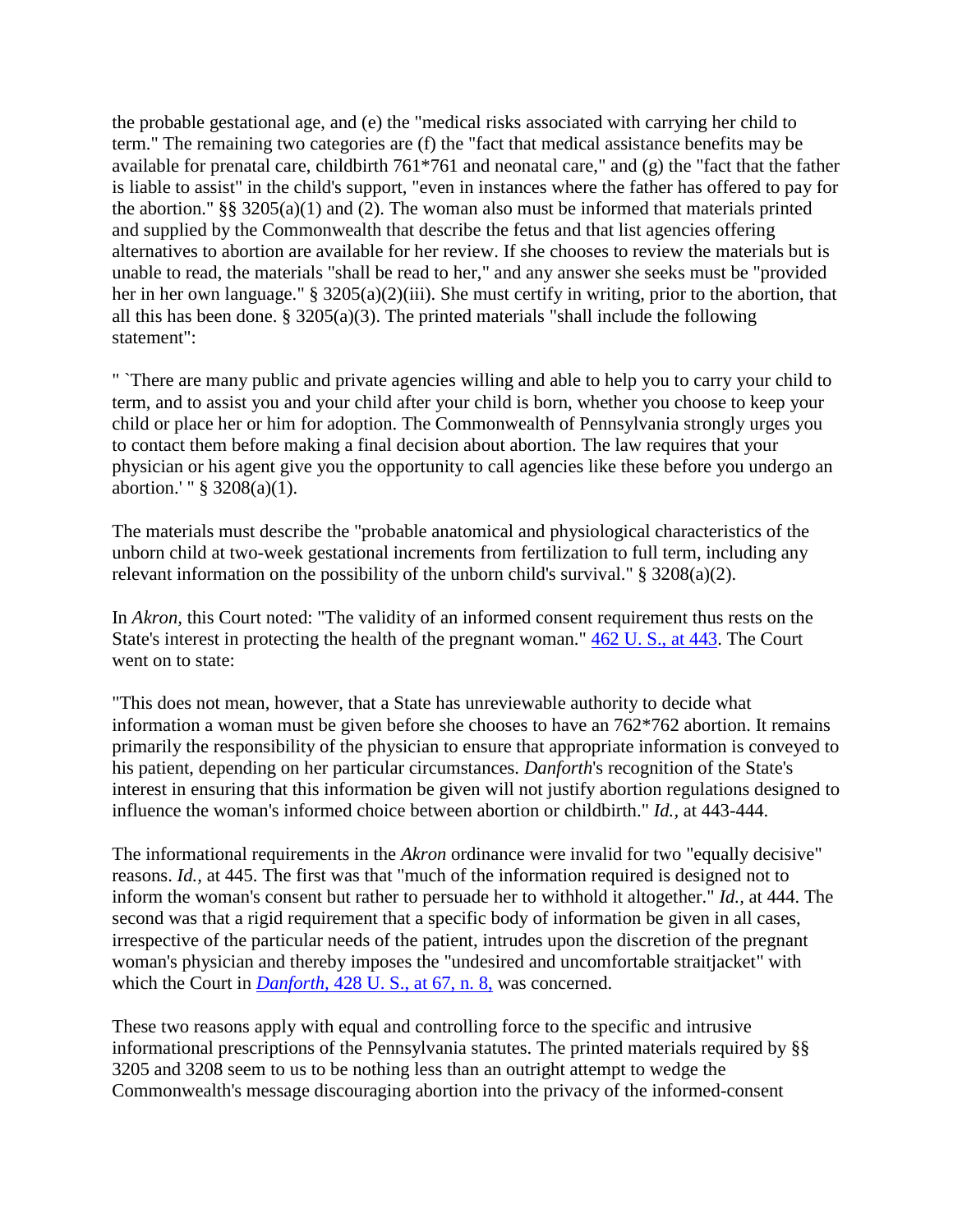dialogue between the woman and her physician. The mandated description of fetal characteristics at 2-week intervals, no matter how objective, is plainly overinclusive. This is not medical information that is always relevant to the woman's decision, and it may serve only to confuse and punish her and to heighten her anxiety, contrary to accepted medical practice.<sup>[\[10\]](http://scholar.google.co.in/scholar_case?case=3420134328076928385&q=Thornburgh+&hl=en&as_sdt=2002#[11])</sup> Even the listing of agencies in the printed Pennsylvania 763\*763 form presents serious problems; it contains names of agencies that well may be out of step with the needs of the particular woman and thus places the physician in an awkward position and infringes upon his or her professional responsibilities. Forcing the physician or counselor to present the materials and the list to the woman makes him or her in effect an agent of the State in treating the woman and places his or her imprimatur upon both the materials and the list. See *[Women's Medical Center of Providence,](http://scholar.google.co.in/scholar_case?case=14933236904160608405&q=Thornburgh+&hl=en&as_sdt=2002)  Inc.* v. *Roberts,* [530 F. Supp. 1136, 1154 \(RI 1982\).](http://scholar.google.co.in/scholar_case?case=14933236904160608405&q=Thornburgh+&hl=en&as_sdt=2002) All this is, or comes close to being, state medicine imposed upon the woman, not the professional medical guidance she seeks, and it officially structures — as it obviously was intended to do — the dialogue between the woman and her physician.

The requirements of  $\S$ § 3205(a)(2)(i) and (ii) that the woman be advised that medical assistance benefits may be available, and that the father is responsible for financial assistance in the support of the child similarly are poorly disguised elements of discouragement for the abortion decision. Much of this would be nonmedical information beyond the physician's area of expertise and, for many patients, would be irrelevant and inappropriate. For a patient with a life-threatening pregnancy, the "information" in its very rendition may be cruel as well as destructive of the physician-patient relationship. As any experienced social worker or other counselor knows, theoretical financial responsibility often does not equate with fulfillment. And a victim of rape should not have to hear gratuitous advice that an unidentified perpetrator is liable for support if she continues the pregnancy to term. Under the guise of informed consent, the Act requires the dissemination of information that is not relevant to such consent, and, thus, it advances no legitimate state interest.

764\*764 The requirements of §§ 3205(a)(1)(ii) and (iii) that the woman be informed by the physician of "detrimental physical and psychological effects" and of all "particular medical risks" compound the problem of medical attendance, increase the patient's anxiety, and intrude upon the physician's exercise of proper professional judgment. This type of compelled information is the antithesis of informed consent. That the Commonwealth does not, and surely would not, compel similar disclosure of every possible peril of necessary surgery or of simple vaccination, reveals the anti-abortion character of the statute and its real purpose. Pennsylvania, like Akron, "has gone far beyond merely describing the general subject matter relevant to informed consent." *Akron,* [462 U. S., at 445.](http://scholar.google.co.in/scholar_case?case=7944230995323582140&q=Thornburgh+&hl=en&as_sdt=2002) In addition, the Commonwealth would require the physician to recite its litany "regardless of whether in his judgment the information is relevant to [the patient's] personal decision." *Ibid*. These statutory defects cannot be saved by any facts that might be forthcoming at a subsequent hearing. Section 3205's informational requirements therefore are facially unconstitutional. $\frac{111}{111}$ 

Appellants assert, however, that even if this be so, the remedy is to allow the remainder of § 3205 to be severed and become effective. We rule otherwise. The radical dissection necessary for this would leave § 3205 with little resemblance to that intended by the Pennsylvania Legislature. We rejected a similar suggestion as to the ordinance in 765\*765 *Akron,* [462 U. S, at 445, n. 37,](http://scholar.google.co.in/scholar_case?case=7944230995323582140&q=Thornburgh+&hl=en&as_sdt=2002)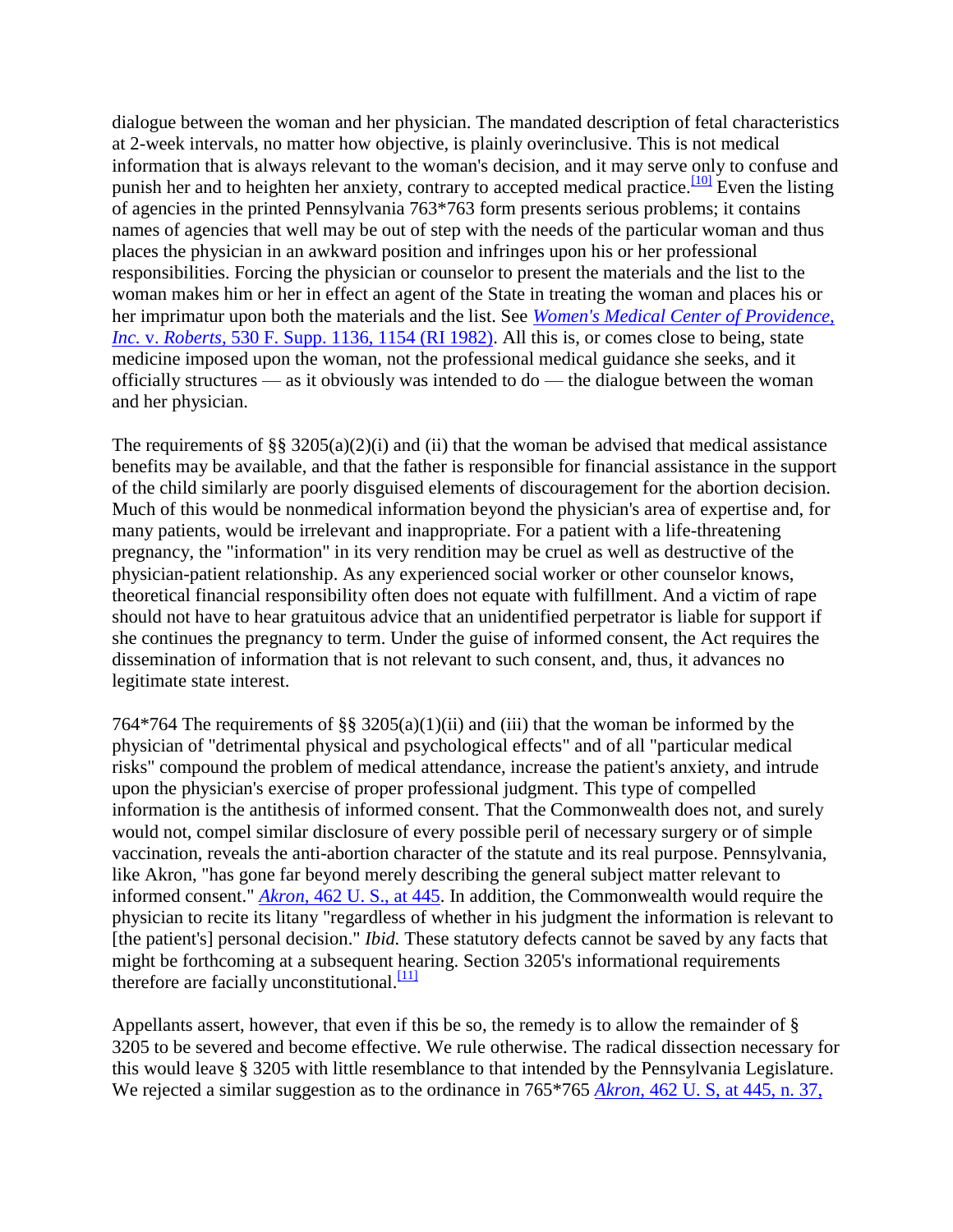despite the presence there of a broad severability clause. We reach the same conclusion here, where no such clause is present, and reject the plea for severance. See *Carter* v. *[Carter Coal Co.,](http://scholar.google.co.in/scholar_case?case=6690667556596791816&q=Thornburgh+&hl=en&as_sdt=2002)* [298 U. S. 238, 312-313 \(1936\).](http://scholar.google.co.in/scholar_case?case=6690667556596791816&q=Thornburgh+&hl=en&as_sdt=2002)

2. Sections 3214(a) and (h) (reporting) and § 3211(a) (determination of viability). Section 3214(a)(8), part of the general reporting section, incorporates § 3211(a). Section 3211(a) requires the physician to report the basis for his determination "that a child is not viable." It applies only after the first trimester. The report required by §§ 3214(a) and (h) is detailed and must include, among other things, identification of the performing and referring physicians and of the facility or agency; information as to the woman's political subdivision and State of residence, age, race, marital status, and number of prior pregnancies; the date of her last menstrual period and the probable gestational age; the basis for any judgment that a medical emergency existed; the basis for any determination of nonviability; and the method of payment for the abortion. The report is to be signed by the attending physician. § 3214(b).

Despite the fact that  $\S 3214(e)(2)$  provides that such reports "shall not be deemed public records," within the meaning of the Commonwealth's "Right-to-Know Law," Pa. Stat. Ann., Tit. 65, § 66.1 *et seq.* (Purdon 1959 and Supp. 1985), each report "shall be made available for public inspection and copying within 15 days of receipt in a form which will not lead to the disclosure of the identity of any person filing a report." Similarly, the report of complications, required by § 3214(h), "shall be open to public inspection and copying." A willful failure to file a report required under § 3214 is "unprofessional conduct" and the noncomplying physician's license "shall be subject to suspension or revocation."  $\S$  3214(i)(1).

The scope of the information required and its availability to the public belie any assertions by the Commonwealth that it is advancing any legitimate interest. In *[Planned Parenthood](http://scholar.google.co.in/scholar_case?case=3638004152923873163&q=Thornburgh+&hl=en&as_sdt=2002)* 766\*766 *[of](http://scholar.google.co.in/scholar_case?case=3638004152923873163&q=Thornburgh+&hl=en&as_sdt=2002)  [Central Missouri](http://scholar.google.co.in/scholar_case?case=3638004152923873163&q=Thornburgh+&hl=en&as_sdt=2002)* v. *Danforth,* 428 U. S., at 80, we recognized that recordkeeping and reporting provisions "that are reasonably directed to the preservation of maternal health and that properly respect a patient's confidentiality and privacy are permissible." But the reports required under the Act before us today go well beyond the health-related interests that served to justify the Missouri reports under consideration in *Danforth.* Pennsylvania would require, as Missouri did not, information as to method of payment, as to the woman's personal history, and as to the bases for medical judgments. The Missouri reports were to be used "only for statistical purposes." See *id.,* at 87. They were to be maintained in confidence, with the sole exception of public health officers. In *Akron,* the Court explained its holding in *Danforth* when it said: "The decisive factor was that the State met its burden of demonstrating that these regulations furthered important health-related state concerns." [462 U. S., at 430.](http://scholar.google.co.in/scholar_case?case=7944230995323582140&q=Thornburgh+&hl=en&as_sdt=2002)

The required Pennsylvania reports, on the other hand, while claimed not to be "public," are available nonetheless to the public for copying. Moreover, there is no limitation on the use to which the Commonwealth or the public copiers may put them. The elements that proved persuasive for the ruling in *Danforth* are absent here. The decision to terminate a pregnancy is an intensely private one that must be protected in a way that assures anonymity. JUSTICE STEVENS, in his opinion concurring in the judgment in *Bellotti* v. *Baird,* [443 U. S. 622 \(1979\),](http://scholar.google.co.in/scholar_case?case=13182298442826453955&q=Thornburgh+&hl=en&as_sdt=2002) aptly observed: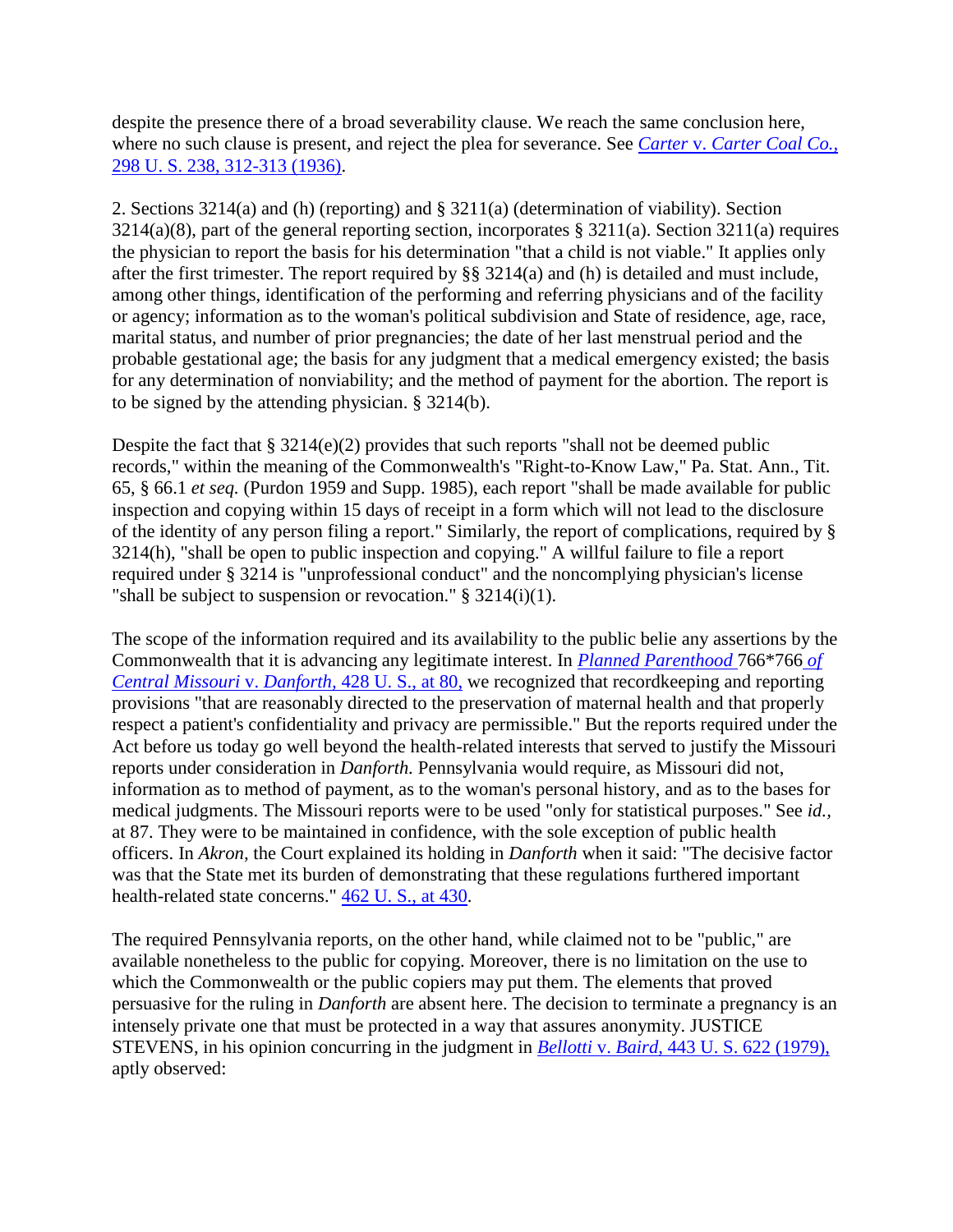"It is inherent in the right to make the abortion decision that the right may be exercised without public scrutiny and in defiance of the contrary opinion of the sovereign or other third parties." *Id.,* at 655.

A woman and her physician will necessarily be more reluctant to choose an abortion if there exists a possibility that her decision and her identity will become known publicly. Although the statute does not specifically require the reporting 767\*767 of the woman's name, the amount of information about her and the circumstances under which she had an abortion are so detailed that identification is likely. Identification is the obvious purpose of these extreme reporting requirements.[\[12\]](http://scholar.google.co.in/scholar_case?case=3420134328076928385&q=Thornburgh+&hl=en&as_sdt=2002#[13]) The "impermissible limits" that *Danforth* mentioned and that Missouri approached, see [428 U. S., at 81,](http://scholar.google.co.in/scholar_case?case=3638004152923873163&q=Thornburgh+&hl=en&as_sdt=2002) have been exceeded here.

We note, as we reach this conclusion, that the Court consistently has refused to allow government to chill the exercise of constitutional rights by requiring disclosure of protected, but sometimes unpopular, activities. See, *e. g., Lamont* v. *[Postmaster General,](http://scholar.google.co.in/scholar_case?case=15113870878255403910&q=Thornburgh+&hl=en&as_sdt=2002)* 381 U. S. 301 (1965) (invalidating Post Office requirement that addressee affirmatively request delivery of "communist" materials in order to receive them); *Talley* v. *California,* [362 U. S. 60, 64-65](http://scholar.google.co.in/scholar_case?case=592414098425467641&q=Thornburgh+&hl=en&as_sdt=2002)  [\(1960\)](http://scholar.google.co.in/scholar_case?case=592414098425467641&q=Thornburgh+&hl=en&as_sdt=2002) (striking down municipal ban on unsigned handbills); *NAACP* v. *[Alabama ex rel.](http://scholar.google.co.in/scholar_case?case=4515566352758049665&q=Thornburgh+&hl=en&as_sdt=2002)  Patterson,* [357 U. S. 449, 462-465 \(1958\)](http://scholar.google.co.in/scholar_case?case=4515566352758049665&q=Thornburgh+&hl=en&as_sdt=2002) (invalidating compelled disclosure of NAACP membership list). Pennsylvania's reporting requirements raise the specter of public exposure and harassment of women who choose to exercise their personal, intensely private, right, with their physician, to end a pregnancy. Thus, they pose an unacceptable 768\*768 danger of deterring the exercise of that right, and must be invalidated.

3. Section 3210(b) (degree of care for postviability abortions) and § 3210(c) (second-physician requirement when the fetus is possibly viable). Section  $3210(b)$ <sup>[\[13\]](http://scholar.google.co.in/scholar_case?case=3420134328076928385&q=Thornburgh+&hl=en&as_sdt=2002#[14])</sup> sets forth two independent requirements for a postviability abortion. First, it demands the exercise of that degree of care "which such person would be required to exercise in order to preserve the life and health of any unborn child intended to be born and not aborted." Second, "the abortion technique employed shall be that which would provide the best opportunity for the unborn child to be aborted alive unless," in the physician's good-faith judgment, that technique "would present a significantly greater medical risk to the life or health of the pregnant woman." An intentional, knowing, or reckless violation of this standard is a felony of the third degree, and subjects the violator to the possibility of imprisonment for not more than seven years and to a fine of not more than \$15,000. See 18 Pa. Cons. Stat. §§ 1101(2) and 1103(3) (1982).

The Court of Appeals ruled that § 3210(b) was unconstitutional because it required a "trade-off" between the woman's health and fetal survival, and failed to require that maternal 769\*769 health be the physician's paramount consideration. 737 F. 2d, at 300, citing *Colautti* v. *[Franklin,](http://scholar.google.co.in/scholar_case?case=11995294142285279951&q=Thornburgh+&hl=en&as_sdt=2002)* 439 U. [S. 379, 397-401 \(1979\)](http://scholar.google.co.in/scholar_case?case=11995294142285279951&q=Thornburgh+&hl=en&as_sdt=2002) (where Pennsylvania's 1974 Abortion Control Act was reviewed). In *Colautti,* this Court recognized the undesirability of any " `trade-off' between the woman's health and additional percentage points of fetal survival." *Id.,* at 400.

Appellants do not take any real issue with this proposition. See Brief for Appellants 84-86. They argue instead, as did the District Court, see 552 F. Supp., at 806-807, that the statute's words "significantly greater medical risk" for the life or health of the woman do not mean some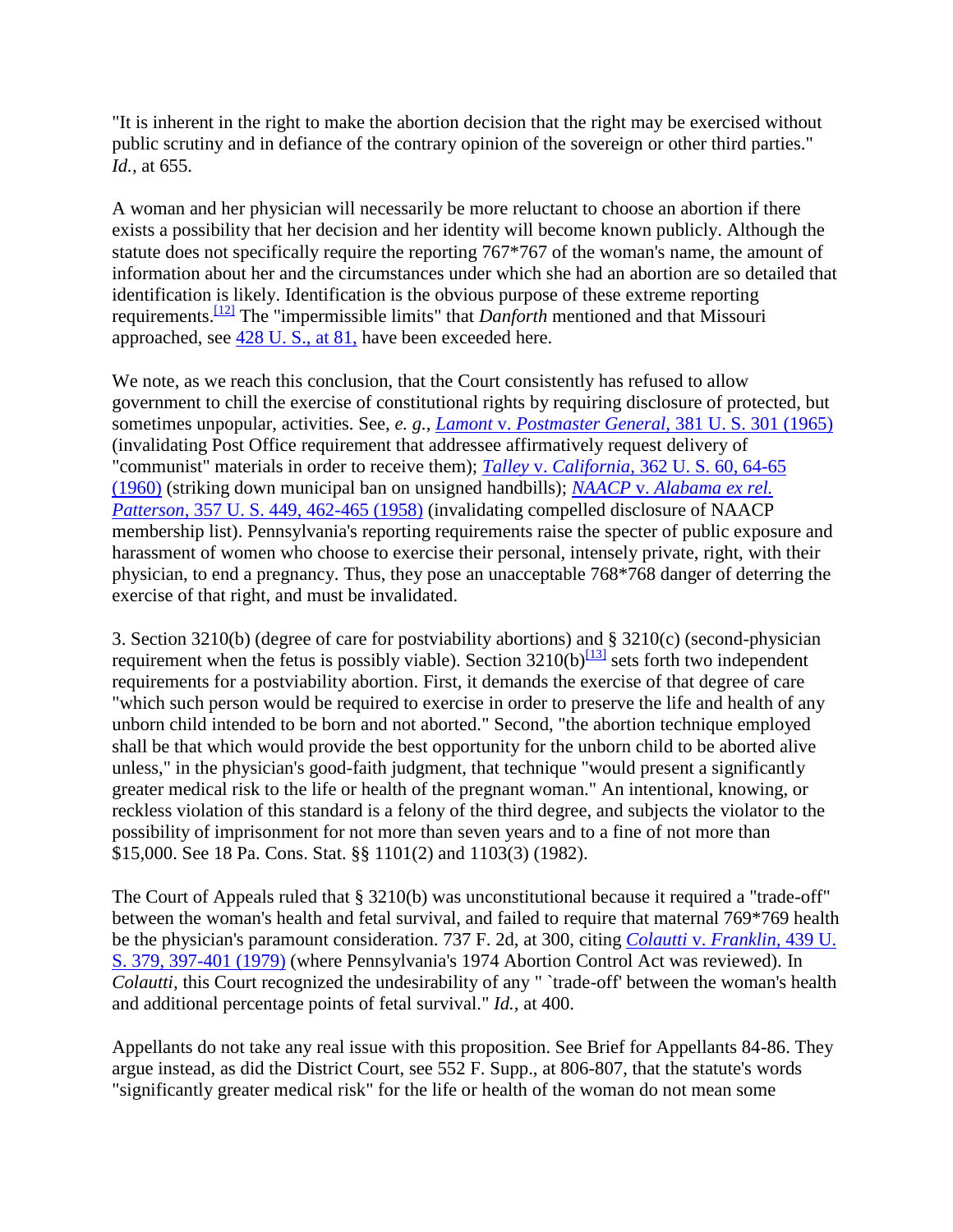additional risk (in which case unconstitutionality apparently is conceded) but only a "meaningfully increased" risk. That interpretation, said the District Court, renders the statute constitutional. *Id.,* at 807. The Court of Appeals disagreed, pointing out that such a reading is inconsistent with the statutory language and with the legislative intent reflected in that language; that the adverb "significantly" modifies the risk imposed on the woman; that the adverb is "patently not surplusage"; and that the language of the statute "is not susceptible to a construction that does not require the mother to bear an increased medical risk in order to save her viable fetus." 737 F. 2d, at 300. We agree with the Court of Appeals and therefore find the statute to be facially invalid. $\frac{114}{4}$ 

Section  $3210(c)$ <sup>[\[15\]](http://scholar.google.co.in/scholar_case?case=3420134328076928385&q=Thornburgh+&hl=en&as_sdt=2002#[16])</sup> requires that a second physician be present during an abortion performed when viability is possible. 770\*770 The second physician is to "take control of the child and... provide immediate medical care for the child, taking all reasonable steps necessary, in his judgment, to preserve the child's life and health." Violation of this requirement is a felony of the third degree.

In *[Planned Parenthood Assn. of Kansas City,](http://scholar.google.co.in/scholar_case?case=16358226321487983194&q=Thornburgh+&hl=en&as_sdt=2002) Missouri, Inc.* v. *Ashcroft,* 462 U. S. 476 (1983), the Court, by a 5-4 vote, but not by a controlling single opinion, ruled that a Missouri statute requiring the presence of a second physician during an abortion performed after viability was constitutional. JUSTICE POWELL, joined by THE CHIEF JUSTICE, concluded that the State had a compelling interest in protecting the life of a viable fetus and that the second physician's presence provided assurance that the State's interest was protected more fully than with only one physician in attendance. *Id.*, at  $482-486$ .<sup>[\[16\]](http://scholar.google.co.in/scholar_case?case=3420134328076928385&q=Thornburgh+&hl=en&as_sdt=2002#[17])</sup> JUSTICE POWELL recognized that, to pass constitutional muster, the statute must contain an exception for the situation where the health of the mother was endangered by delay in the arrival of the second physician. Recognizing that there was "no clearly expressed exception" on the face of the Missouri statute for the emergency situation, JUSTICE POWELL found the exception implicit in the statutory requirement that action be taken to preserve the fetus "provided it does not pose an increased risk to the life or health of the woman." *Id.,* at 485, n. 8.

Like the Missouri statute, § 3210(c) of the Pennsylvania statute contains no express exception for an emergency situation. While the Missouri statute, in the view of JUSTICE POWELL, was worded sufficiently to imply an emergency exception, Pennsylvania's statute contains no such comforting or 771\*771 helpful language and evinces no intent to protect a woman whose life may be at risk. Section  $3210(a)^{117}$  provides only a defense to criminal liability for a physician who concluded, in good faith, that a fetus was nonviable "or that the abortion was necessary to preserve maternal life or health." It does not relate to the second-physician requirement and its words are not words of emergency.

It is clear that the Pennsylvania Legislature knows how to provide a medical-emergency exception when it chooses to do so. It defined "[m]edical emergency" in general terms in § 3203, and it specifically provided a medical-emergency exception with respect to informational requirements, § 3205(b); for parental consent, § 3206; for post-first-trimester hospitalization, § 3209; and for a public official's issuance of an order for an abortion without the express voluntary consent of the woman, § 3215(f). We necessarily conclude that the legislature's failure to provide a medical-emergency exception in § 3210(c) was intentional. All the factors are here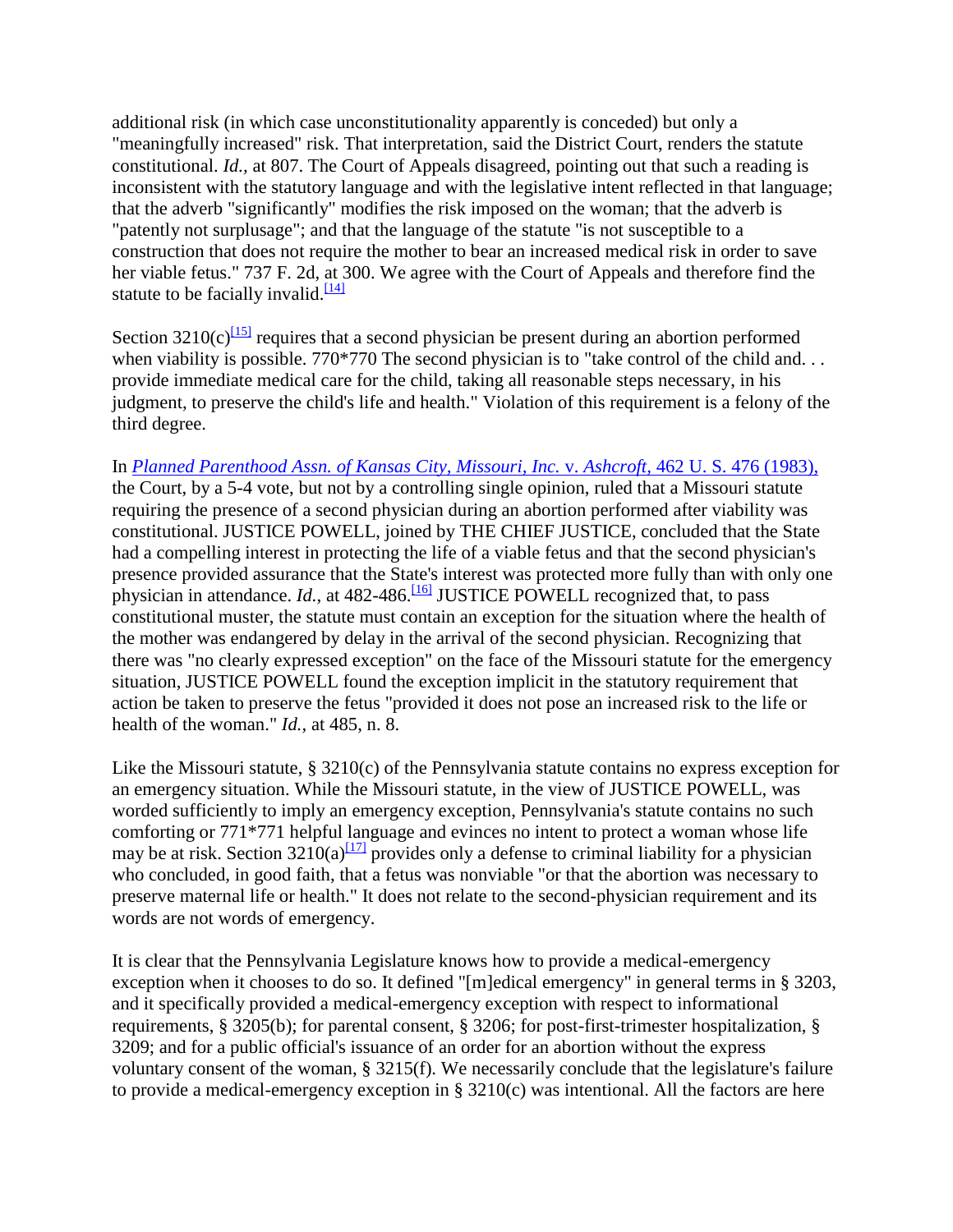for chilling the performance of a late abortion, which, more than one performed at an earlier date, perhaps tends to be under emergency conditions.

### **V**

Constitutional rights do not always have easily ascertainable boundaries, and controversy over the meaning of our Nation's most majestic guarantees frequently has been turbulent. As judges, however, we are sworn to uphold the law even when its content gives rise to bitter dispute. See *Cooper* v. *Aaron,* [358 U. S. 1 \(1958\).](http://scholar.google.co.in/scholar_case?case=8453213781987973736&q=Thornburgh+&hl=en&as_sdt=2002) We recognized at the very 772A\*772A beginning of our opinion in *Roe,* [410 U. S., at 116,](http://scholar.google.co.in/scholar_case?case=12334123945835207673&q=Thornburgh+&hl=en&as_sdt=2002) that abortion raises moral and spiritual questions over which honorable persons can disagree sincerely and profoundly. But those disagreements did not then and do not now relieve us of our duty to apply the Constitution faithfully.

Our cases long have recognized that the Constitution embodies a promise that a certain private sphere of individual liberty will be kept largely beyond the reach of government. See, *e. g., Carey* v. *[Population Services International,](http://scholar.google.co.in/scholar_case?case=4801034783278981738&q=Thornburgh+&hl=en&as_sdt=2002)* 431 U. S. 678 (1977); *Moore* v. *[East Cleveland,](http://scholar.google.co.in/scholar_case?case=2901986314146432010&q=Thornburgh+&hl=en&as_sdt=2002)* 431 [U. S. 494 \(1977\);](http://scholar.google.co.in/scholar_case?case=2901986314146432010&q=Thornburgh+&hl=en&as_sdt=2002) *Eisenstadt* v. *Baird,* [405 U. S. 438 \(1972\);](http://scholar.google.co.in/scholar_case?case=14131534241682283357&q=Thornburgh+&hl=en&as_sdt=2002) *Griswold* v. *[Connecticut,](http://scholar.google.co.in/scholar_case?case=12276922145000050979&q=Thornburgh+&hl=en&as_sdt=2002)* 381 U. S. [479 \(1965\);](http://scholar.google.co.in/scholar_case?case=12276922145000050979&q=Thornburgh+&hl=en&as_sdt=2002) *Pierce* v. *Society of Sisters,* [268 U. S. 510 \(1925\);](http://scholar.google.co.in/scholar_case?case=6094501649208458004&q=Thornburgh+&hl=en&as_sdt=2002) *Meyer* v. *Nebraska,* [262 U. S. 390](http://scholar.google.co.in/scholar_case?case=16175793893966768030&q=Thornburgh+&hl=en&as_sdt=2002)  [\(1923\).](http://scholar.google.co.in/scholar_case?case=16175793893966768030&q=Thornburgh+&hl=en&as_sdt=2002) See also *Whalen* v. *Roe,* [429 U. S. 589, 598-600 \(1977\).](http://scholar.google.co.in/scholar_case?case=8555735987895894452&q=Thornburgh+&hl=en&as_sdt=2002) That promise extends to women as well as to men. Few decisions are more personal and intimate, more properly private, or more basic to individual dignity and autonomy, than a woman's decision — with the guidance of her physician and within the limits specified in *Roe* — whether to end her pregnancy. A woman's right to make that choice freely is fundamental. Any other result, in our view, would protect inadequately a central part of the sphere of liberty that our law guarantees equally to all.

The Court of Appeals correctly invalidated the specified provisions of Pennsylvania's 1982 Abortion Control Act. Its judgment is affirmed.

*It is so ordered.*

772B\*772B JUSTICE STEVENS, concurring.

The scope of the individual interest in liberty that is given protection by the Due Process Clause of the Fourteenth Amendment is a matter about which conscientious judges have long disagreed. Although I believe that that interest is significantly broader than JUSTICE WHITE does,  $\Box$  I have always 773\*773 had the highest respect for his views on this subject.<sup>[\[2\]](http://scholar.google.co.in/scholar_case?case=3420134328076928385&q=Thornburgh+&hl=en&as_sdt=2002#[20])</sup> In this case, although our ultimate conclusions differ, it may be useful to emphasize some of our areas of agreement in order to ensure that the clarity of certain fundamental propositions not be obscured by his forceful rhetoric.

Let me begin with a reference to *Griswold* v. *Connecticut,* [381 U. S. 479 \(1965\),](http://scholar.google.co.in/scholar_case?case=12276922145000050979&q=Thornburgh+&hl=en&as_sdt=2002) the case holding that a State may not totally forbid the use of birth control devices. Although the Court's opinion relied on a "right of marital privacy" within the "penumbra" of the Bill of Rights, *id.,* at 481-486, JUSTICE WHITE's concurring opinion went right to the heart of the issue. He wrote: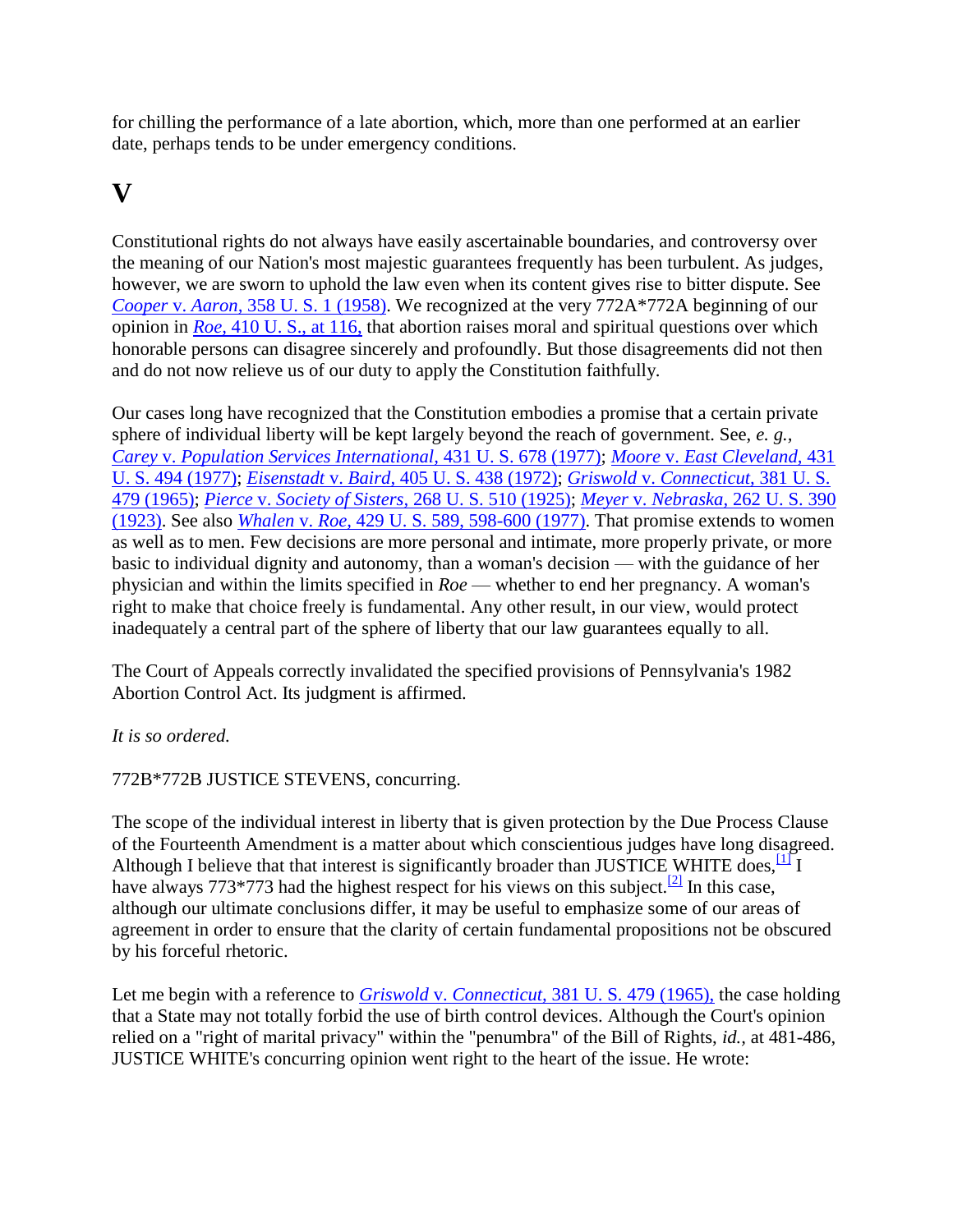"It would be unduly repetitious, and belaboring the obvious, to expound on the impact of this statute on the liberty guaranteed by the Fourteenth Amendment against arbitrary or capricious denials or on the nature of this liberty. Suffice it to say that this is not the first time this Court has had occasion to articulate that the liberty entitled to protection under the Fourteenth Amendment includes the right `to marry, establish a home and bring up children,' *Meyer* v. *[Nebraska,](http://scholar.google.co.in/scholar_case?case=16175793893966768030&q=Thornburgh+&hl=en&as_sdt=2002)* 262 U. [S. 390, 399,](http://scholar.google.co.in/scholar_case?case=16175793893966768030&q=Thornburgh+&hl=en&as_sdt=2002) and `the liberty . . . to direct the upbringing and education of children,' *[Pierce](http://scholar.google.co.in/scholar_case?case=6094501649208458004&q=Thornburgh+&hl=en&as_sdt=2002)* v. *Society of Sisters,* [268 U. S. 510, 534-535,](http://scholar.google.co.in/scholar_case?case=6094501649208458004&q=Thornburgh+&hl=en&as_sdt=2002) and that these are among `the basic civil rights of man.' *Skinner* v. *Oklahoma*, [316 U. S. 535, 541.](http://scholar.google.co.in/scholar_case?case=8050731321644873759&q=Thornburgh+&hl=en&as_sdt=2002) These decisions affirm that there is a 'realm of family life which the state cannot enter' without substantial justification. *[Prince](http://scholar.google.co.in/scholar_case?case=3012582275354260465&q=Thornburgh+&hl=en&as_sdt=2002)* v. *Massachusetts,* [321 U. S. 158, 166.](http://scholar.google.co.in/scholar_case?case=3012582275354260465&q=Thornburgh+&hl=en&as_sdt=2002) Surely the right invoked in this case, to be free of regulation of the intimacies of the marriage relationship, `come[s] to this Court with a momentum for respect lacking when appeal is made to liberties which derive merely from shifting economic arrangements.' 774\*774 *Kovacs* v. *Cooper,* [336 U. S. 77, 95 \(opinion of Frankfurter, J.\).](http://scholar.google.co.in/scholar_case?case=15254119947371011856&q=Thornburgh+&hl=en&as_sdt=2002)" *Id.,* at 502-503 (WHITE, J., concurring in the judgment).

He concluded that the statute could not be constitutionally applied to married persons, explaining:

"I find nothing in this record justifying the sweeping scope of this statute, with its telling effect on the freedoms of married persons, and therefore conclude that it deprives such persons of liberty without due process of law." *Id.,* at 507.

That conclusion relied in part on the fact that the statute involved "sensitive areas of liberty"<sup>[\[3\]](http://scholar.google.co.in/scholar_case?case=3420134328076928385&q=Thornburgh+&hl=en&as_sdt=2002#[21])</sup> and in part on the absence of any colorable justification for applying the statute to married couples.

In *Eisenstadt* v. *Baird,* [405 U. S. 438 \(1972\),](http://scholar.google.co.in/scholar_case?case=14131534241682283357&q=Thornburgh+&hl=en&as_sdt=2002) JUSTICE WHITE concluded that a similar Massachusetts statute was invalid as applied to a person whom the record did not identify as either married or unmarried, *id.,* at 464-465, and in *Carey* v. *[Population Services International,](http://scholar.google.co.in/scholar_case?case=4801034783278981738&q=Thornburgh+&hl=en&as_sdt=2002)* [431 U. S. 678 \(1977\),](http://scholar.google.co.in/scholar_case?case=4801034783278981738&q=Thornburgh+&hl=en&as_sdt=2002) he subscribed to this explanation of the holdings in *Griswold* and *Eisenstadt:*

"The fatal fallacy in [the appellants'] argument is that it overlooks the underlying premise of those decisions that the Constitution protects `the right of the individual 775\*775. . . to be free from unwarranted governmental intrusion into . . . the decision whether to bear or beget a child.' [*Eisenstadt* v. *Baird,* [405 U. S.\] at 453.](http://scholar.google.co.in/scholar_case?case=14131534241682283357&q=Thornburgh+&hl=en&as_sdt=2002) *Griswold* did state that by `forbidding the *use* of contraceptives rather than regulating their manufacture or sale,' the Connecticut statute there had `a maximum destructive impact' on privacy rights. [381 U. S., at 485.](http://scholar.google.co.in/scholar_case?case=12276922145000050979&q=Thornburgh+&hl=en&as_sdt=2002) This intrusion into `the sacred precincts of marital bedrooms' made that statute particularly 'repulsive.' *Id.*, at 485-486. But subsequent decisions have made clear that the constitutional protection of individual autonomy in matters of childbearing is not dependent on that element. *[Eisenstadt](http://scholar.google.co.in/scholar_case?case=14131534241682283357&q=Thornburgh+&hl=en&as_sdt=2002)* v. *Baird,* holding that the protection is not limited to married couples, characterized the protected right as the `*decision* whether to bear or beget a child.' [405 U. S., at 453](http://scholar.google.co.in/scholar_case?case=14131534241682283357&q=Thornburgh+&hl=en&as_sdt=2002) (emphasis added). Similarly, *Roe* v. *[Wade,](http://scholar.google.co.in/scholar_case?case=12334123945835207673&q=Thornburgh+&hl=en&as_sdt=2002)* held that the Constitution protects `a woman's *decision* whether or not to terminate her pregnancy.' [410 U. S., at 153](http://scholar.google.co.in/scholar_case?case=12334123945835207673&q=Thornburgh+&hl=en&as_sdt=2002) (emphasis added). See also *Whalen* v. *Roe,* [\[429 U. S. 589,\]](http://scholar.google.co.in/scholar_case?case=8555735987895894452&q=Thornburgh+&hl=en&as_sdt=2002) 599-600, and n. 26. These decisions put *Griswold* in proper perspective. *Griswold* may no longer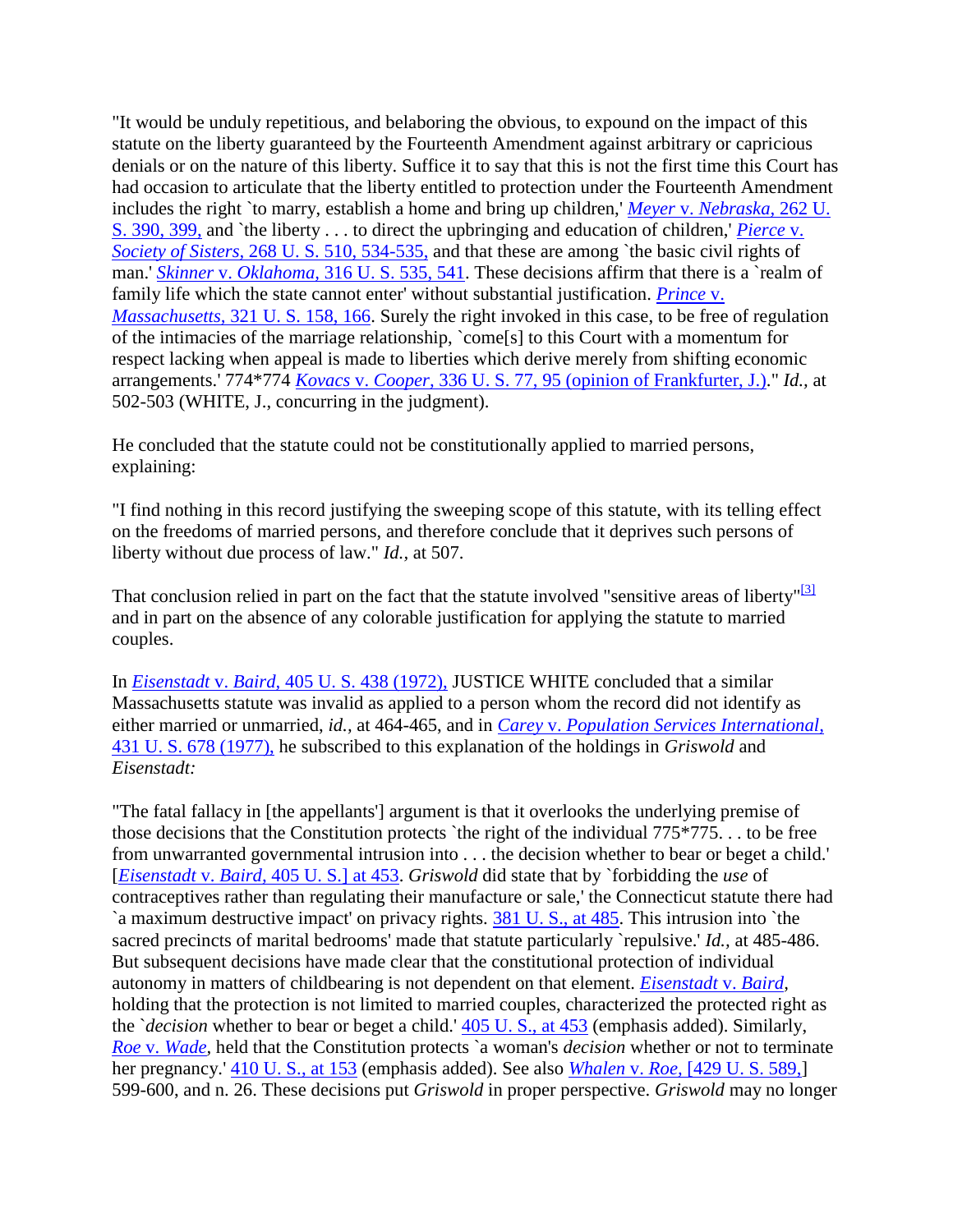be read as holding only that a State may not prohibit a married couple's use of contraceptives. Read in light of its progeny, the teaching of *Griswold* is that the Constitution protects individual decisions in matters of childbearing from unjustified intrusion by the State." [431 U. S., at 687;](http://scholar.google.co.in/scholar_case?case=4801034783278981738&q=Thornburgh+&hl=en&as_sdt=2002) *id.*, at 702 (WHITE, J., concurring in pertinent part and concurring in result).

Thus, the aspect of liberty at stake in this case is the freedom from unwarranted governmental intrusion into individual decisions in matters of childbearing. As JUSTICE WHITE explained in *Griswold,* that aspect of liberty comes to this Court with a momentum for respect that is lacking when appeal is made to liberties which derive merely from shifting economic arrangements.

776\*776 Like the birth control statutes involved in *Griswold* and *Baird,* the abortion statutes involved in *Roe* v. *Wade,* [410 U. S. 113 \(1973\),](http://scholar.google.co.in/scholar_case?case=12334123945835207673&q=Thornburgh+&hl=en&as_sdt=2002) and in the case before us today apply equally to decisions made by married persons and by unmarried persons. Consistently with his views in those cases, JUSTICE WHITE agrees that "a woman's ability to choose an abortion is a species of `liberty' that is subject to the general protections of the Due Process Clause." *Post,* at 790. His agreement with that "indisputable" proposition, *ibid.,* is not qualified or limited to decisions made by pregnant women who are married and, indeed, it would be a strange form of liberty if it were so limited.

Up to this point in JUSTICE WHITE's analysis, his opinion is fully consistent with the accepted teachings of the Court and with the major premises of *Roe* v. *[Wade.](http://scholar.google.co.in/scholar_case?case=12334123945835207673&q=Thornburgh+&hl=en&as_sdt=2002)* For reasons that are not entirely clear, however, JUSTICE WHITE abruptly announces that the interest in "liberty" that is implicated by a decision not to bear a child that is made a few days after conception is *less* fundamental than a comparable decision made before conception. *Post,* at 791-792. There may, of course, be a significant difference in the strength of the countervailing state interest, but I fail to see how a decision on childbearing becomes *less* important the day after conception than the day before. Indeed, if one decision is more "fundamental" to the individual's freedom than the other, surely it is the postconception decision that is the more serious. Thus, it is difficult for me to understand how JUSTICE WHITE reaches the conclusion that restraints upon this aspect of a woman's liberty do not "call into play anything more than the most minimal judicial scrutiny." *Post,* at 790.<sup>[\[4\]](http://scholar.google.co.in/scholar_case?case=3420134328076928385&q=Thornburgh+&hl=en&as_sdt=2002#[22])</sup>

777\*777 If JUSTICE WHITE were correct in regarding the post-conception decision of the question whether to bear a child as a relatively unimportant, second-class sort of interest, I might agree with his view that the individual should be required to conform her decision to the will of the majority. But if that decision commands the respect that is traditionally associated with the "sensitive areas of liberty" protected by the Constitution, as JUSTICE WHITE characterized reproductive decisions in *Griswold,* [381 U. S., at 503,](http://scholar.google.co.in/scholar_case?case=12276922145000050979&q=Thornburgh+&hl=en&as_sdt=2002) no individual should be compelled to surrender the freedom to make that decision for herself simply because her "value preferences" are not shared by the majority.<sup>[\[5\]](http://scholar.google.co.in/scholar_case?case=3420134328076928385&q=Thornburgh+&hl=en&as_sdt=2002#[23])</sup> In a sense, the basic question is whether the "abortion decision" should be made by the individual or by the majority "in the unrestrained imposition 778\*778 of its own, extraconstitutional value preferences." *Post,* at 794. But surely JUSTICE WHITE is quite wrong in suggesting that the Court is imposing value preferences on anyone else. *Ibid.*<sup>[\[6\]](http://scholar.google.co.in/scholar_case?case=3420134328076928385&q=Thornburgh+&hl=en&as_sdt=2002#[24])</sup>

JUSTICE WHITE is also surely wrong in suggesting that the governmental interest in protecting fetal life is equally compelling during the entire period from the moment of conception until the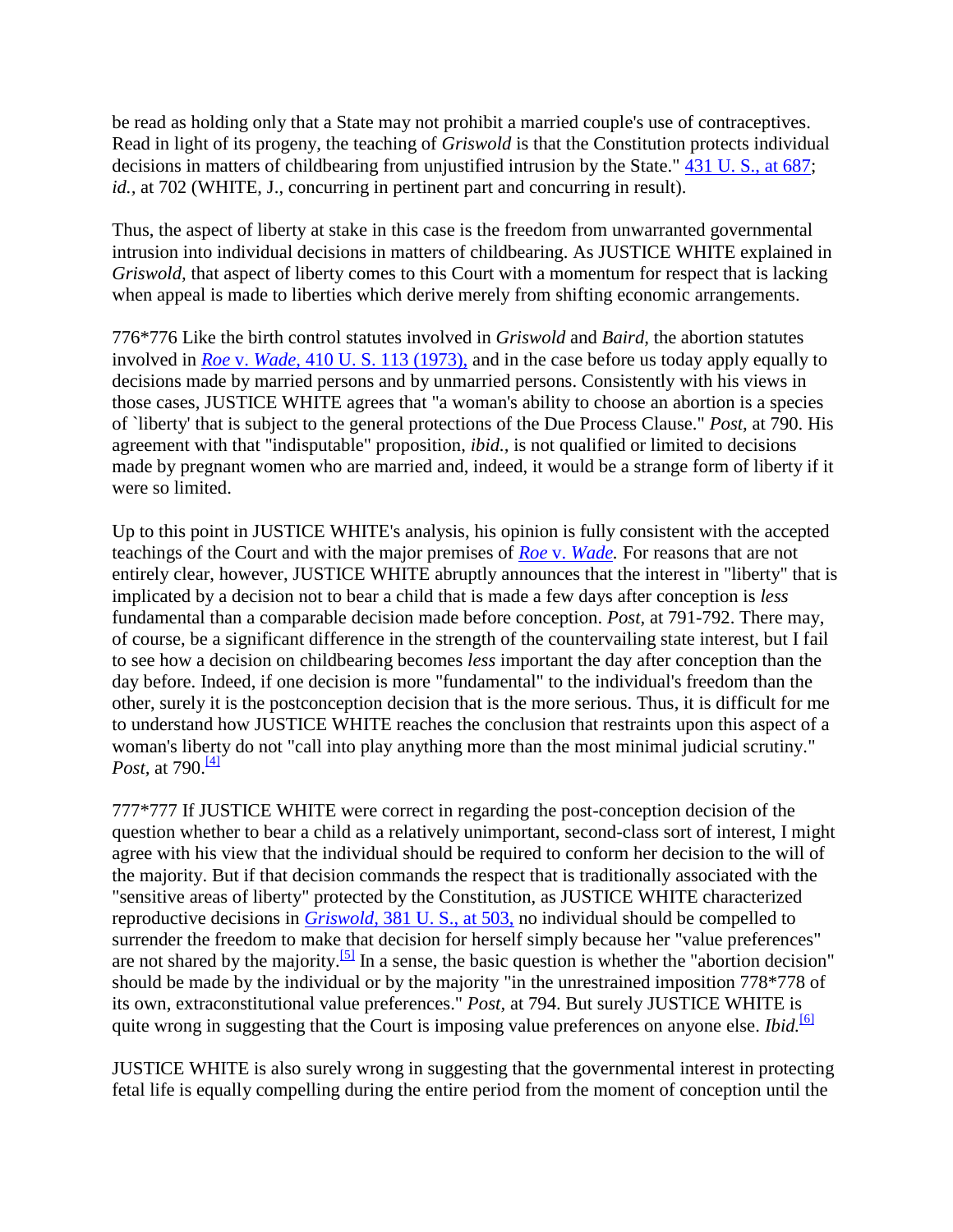moment of birth. *Post,* at 795. Again, I recognize that a powerful theological argument can be made for that position, but I believe our jurisdiction is limited to the evaluation of secular state interests.<sup>[\[7\]](http://scholar.google.co.in/scholar_case?case=3420134328076928385&q=Thornburgh+&hl=en&as_sdt=2002#[25])</sup> I should think it obvious that the State's interest in the protection of an embryo even if that interest is defined as "protecting those who will be citizens," *ibid.* — increases progressively and dramatically as the organism's capacity to feel pain, to experience pleasure, to survive, and to react to its surroundings increases day by day. The development of a fetus — and pregnancy itself — are not static conditions, and the assertion that the government's interest is static simply ignores this reality.

779\*779 Nor is it an answer to argue that life itself is not a static condition, and that "there is no nonarbitrary line separating a fetus from a child, or indeed, an adult human being," *post,* at 792. For, unless the religious view that a fetus is a "person" is adopted — a view JUSTICE WHITE refuses to embrace, *ibid.* — there is a fundamental and well-recognized difference between a fetus and a human being; indeed, if there is not such a difference, the permissibility of terminating the life of a fetus could scarcely be left to the will of the state legislatures.<sup>[\[8\]](http://scholar.google.co.in/scholar_case?case=3420134328076928385&q=Thornburgh+&hl=en&as_sdt=2002#[26])</sup> And if distinctions may be drawn between a fetus and a human being in terms of the state interest in their protection — even though the fetus represents one of "those who will be citizens" — it seems to me quite odd to argue that distinctions may not also be drawn between the state interest in protecting the freshly fertilized egg and the state interest in protecting the 9-month-gestated, fully sentient fetus on the eve of birth. Recognition of this distinction is supported not only by logic, but also by history<sup>[\[9\]](http://scholar.google.co.in/scholar_case?case=3420134328076928385&q=Thornburgh+&hl=en&as_sdt=2002#[27])</sup> and by our shared experiences.

Turning to JUSTICE WHITE's comments on *stare decisis,* he is of course correct in pointing out that the Court "has not hesitated to overrule decisions, or even whole lines of cases, where experience, scholarship, and reflection demonstrated that their fundamental premises were not to be found in the Constitution." *Post,* at 787. But JUSTICE WHITE has not disavowed the "fundamental premises" on which the decision in *Roe* v. *[Wade](http://scholar.google.co.in/scholar_case?case=12334123945835207673&q=Thornburgh+&hl=en&as_sdt=2002)* rests. He has not disavowed the Court's prior approach to the interpretation of the word "liberty" or, more narrowly, the line of cases that culminated in the unequivocal holding, applied to unmarried persons and married persons alike, "that the Constitution protects individual decisions in matters of childbearing from unjustified intrusion by 780\*780 the State." *Carey,* [431 U. S., at 687;](http://scholar.google.co.in/scholar_case?case=4801034783278981738&q=Thornburgh+&hl=en&as_sdt=2002) *id.,* at 702 (WHITE, J., concurring in pertinent part). $\frac{[10]}{[10]}$  $\frac{[10]}{[10]}$  $\frac{[10]}{[10]}$ 

Nor does the fact that the doctrine of *stare decisis* is not an absolute bar to the reexamination of past interpretations of the Constitution mean that the values underlying that doctrine may be summarily put to one side. There is a strong public interest in stability, and in the orderly conduct of our 781\*781 affairs, that is served by a consistent course of constitutional adjudication. Acceptance of the fundamental premises that underlie the decision in *Roe* v. *[Wade,](http://scholar.google.co.in/scholar_case?case=12334123945835207673&q=Thornburgh+&hl=en&as_sdt=2002)* as well as the application of those premises in that case, places the primary responsibility for decision in matters of childbearing squarely in the private sector of our society.<sup>[\[11\]](http://scholar.google.co.in/scholar_case?case=3420134328076928385&q=Thornburgh+&hl=en&as_sdt=2002#[29])</sup> The majority remains free to preach the evils of birth control and abortion and to persuade others to make correct decisions while the individual faced with the reality of a difficult choice having serious and personal consequences of major importance to her own future — perhaps to the salvation of her own immortal soul — remains free to seek and to obtain sympathetic guidance from those who share her own value preferences.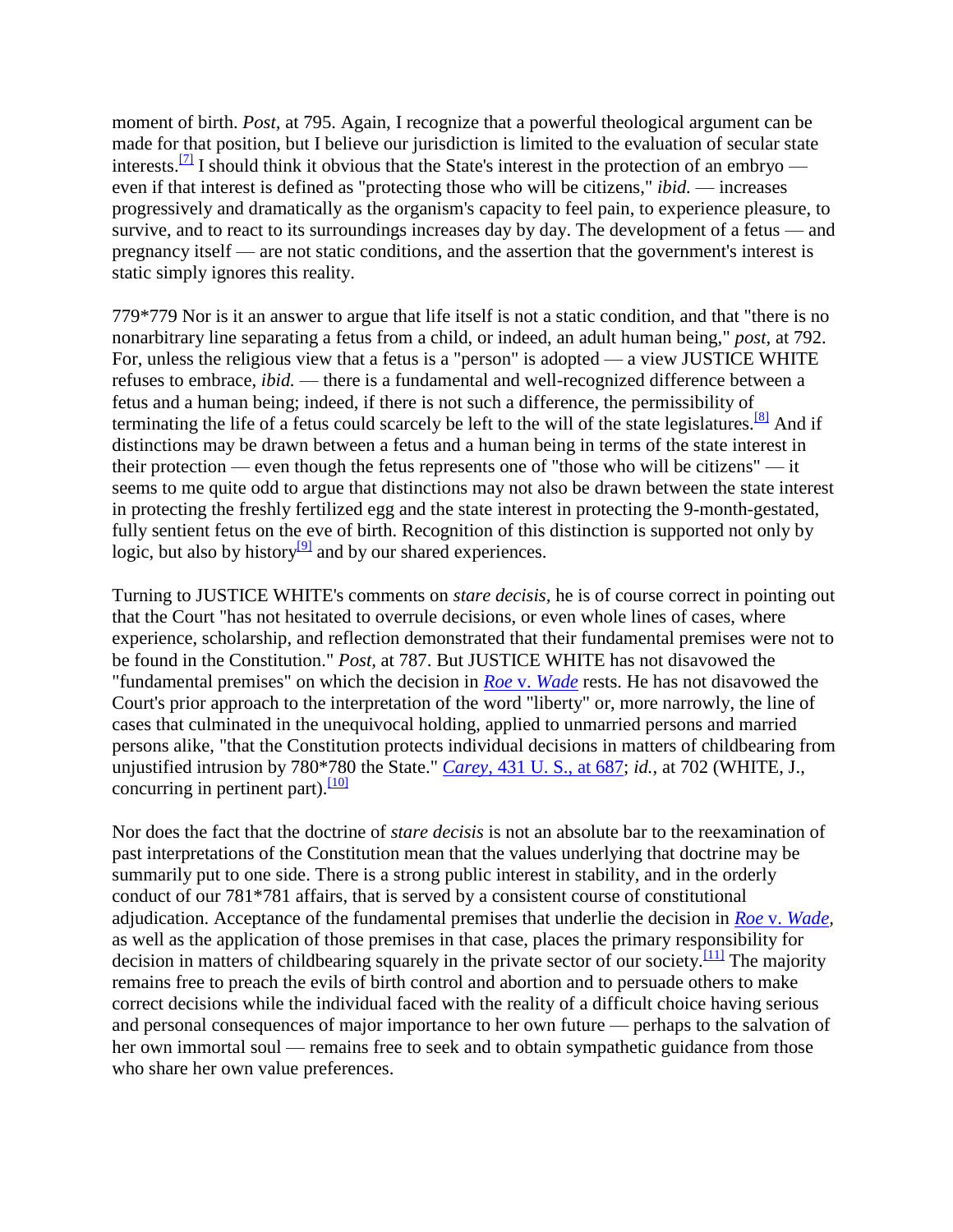In the final analysis, the holding in *Roe* v. *[Wade](http://scholar.google.co.in/scholar_case?case=12334123945835207673&q=Thornburgh+&hl=en&as_sdt=2002)* presumes that it is far better to permit some individuals to make incorrect decisions than to deny all individuals the right to make decisions that have a profound effect upon their destiny. Arguably a very primitive society would have been protected from evil by a rule against eating apples; a majority familiar with Adam's experience might favor such a rule. But the lawmakers who placed a special premium on the protection of 782\*782 individual liberty have recognized that certain values are more important than the will of a transient majority. $\frac{12}{2}$ 

CHIEF JUSTICE BURGER, dissenting.

I agree with much of JUSTICE WHITE's and JUSTICE O'CONNOR's dissents. In my concurrence in the companion case to *Roe* v. *Wade,* [410 U. S. 113,](http://scholar.google.co.in/scholar_case?case=12334123945835207673&q=Thornburgh+&hl=en&as_sdt=2002) in 1973, I noted:

"I do not read the Court's holdings today as having the sweeping consequences attributed to them by the dissenting Justices; the dissenting views discount the reality that the vast majority of physicians observe the standards of their profession, and act only on the basis of carefully deliberated medical judgments relating to life and health. Plainly, the Court today rejects any claim that the Constitution requires abortions on demand." *Doe* v. *Bolton,* [410 U. S. 179, 208](http://scholar.google.co.in/scholar_case?case=11713857759343795310&q=Thornburgh+&hl=en&as_sdt=2002)  [\(1973\).](http://scholar.google.co.in/scholar_case?case=11713857759343795310&q=Thornburgh+&hl=en&as_sdt=2002)

Later, in *Maher* v. *Roe,* [432 U. S. 464, 481 \(1977\),](http://scholar.google.co.in/scholar_case?case=10803349459097846233&q=Thornburgh+&hl=en&as_sdt=2002) I stated my view that

"[t]he Court's holdings in *Roe* . . . and *Doe* v. *[Bolton](http://scholar.google.co.in/scholar_case?case=11713857759343795310&q=Thornburgh+&hl=en&as_sdt=2002)* . . . simply require that a State not create an absolute barrier to a woman's decision to have an abortion."

I based my concurring statements in *Roe* and *Maher* on the principle expressed in the Court's opinion in *Roe* that the right to an abortion "is not unqualified and must be considered against important state interests in regulation." [410 U. S., at 154-155.](http://scholar.google.co.in/scholar_case?case=12334123945835207673&q=Thornburgh+&hl=en&as_sdt=2002) In short, every Member of the *Roe* Court rejected the idea of abortion on demand. The Court's opinion today, however, plainly undermines that important 783\*783 principle, and I regretfully conclude that some of the concerns of the dissenting Justices in *Roe,* as well as the concerns I expressed in my separate opinion, have now been realized.

The extent to which the Court has departed from the limitations expressed in *Roe* is readily apparent. In *Roe,* the Court emphasized

"that the State does have an important and legitimate interest in preserving and protecting the health of the pregnant woman . . . ." *Id.,* at 162.

Yet today the Court astonishingly goes so far as to say that the State may not even require that a woman contemplating an abortion be provided with accurate medical information concerning the risks inherent in the medical procedure which she is about to undergo and the availability of state-funded alternatives if she elects not to run those risks. Can anyone doubt that the State could impose a similar requirement with respect to other medical procedures? Can anyone doubt that doctors routinely give similar information concerning risks in countless procedures having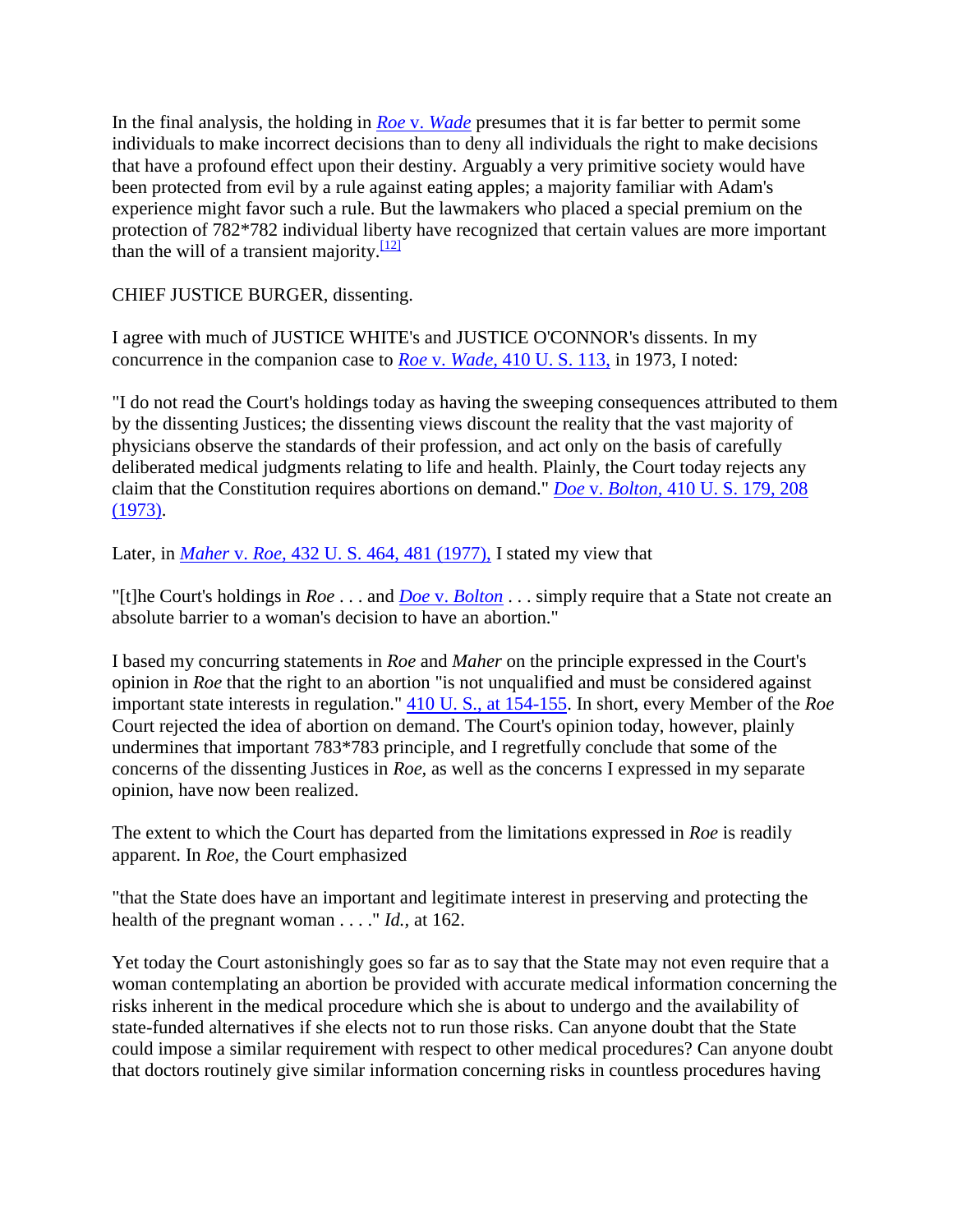far less impact on life and health, both physical and emotional than an abortion, and risk a malpractice lawsuit if they fail to do so?

Yet the Court concludes that the State cannot impose this simple information-dispensing requirement in the abortion context where the decision is fraught with serious physical, psychological, and moral concerns of the highest order. Can it possibly be that the Court is saying that the Constitution *forbids* the communication of such critical information to a woman?<sup>[\[\\*\]](http://scholar.google.co.in/scholar_case?case=3420134328076928385&q=Thornburgh+&hl=en&as_sdt=2002#[31])</sup> We have apparently already passed the point at 784\*784 which abortion is available merely on demand. If the statute at issue here is to be invalidated, the "demand" will not even have to be the result of an informed choice.

The Court in *Roe* further recognized that the State "has still *another* important and legitimate interest" which is "separate and distinct" from the interest in protecting maternal health, *i. e.,* an interest in "protecting the potentiality of human life." *Ibid.* The point at which these interests become "compelling" under *Roe* is at viability of the fetus. *Id.,* at 163. Today, however, the Court abandons that standard and renders the solemnly stated concerns of the 1973 *Roe* opinion for the interests of the states mere shallow rhetoric. The statute at issue in this case requires that a second physician be present during an abortion performed after viability, so that the second physician can "take control of the child and. . . provide immediate medical care . . . taking all reasonable steps necessary, in his judgment, to preserve the child's life and health." 18 Pa. Cons. Stat. § 3210(c) (1982).

Essentially this provision simply states that a viable fetus is to be cared for, not destroyed. No governmental power exists to say that a viable fetus should not have every protection required to preserve its life. Undoubtedly the Pennsylvania Legislature added the second-physician requirement on the mistaken assumption that this Court meant what it said in *Roe* concerning the "compelling interest" of the states in potential life after viability.

The Court's opinion today is but the most recent indication of the distance traveled since *Roe.* Perhaps the first important road marker was the Court's holding in *[Planned Parenthood of](http://scholar.google.co.in/scholar_case?case=3638004152923873163&q=Thornburgh+&hl=en&as_sdt=2002)  Central Missouri* v. *Danforth,* [428 U. S. 52 \(1976\),](http://scholar.google.co.in/scholar_case?case=3638004152923873163&q=Thornburgh+&hl=en&as_sdt=2002) in which the Court held (over the dissent of JUSTICE WHITE 785A\*785A joined by JUSTICE REHNQUIST and myself) that the State may not require that minors seeking an abortion first obtain parental consent. Parents, not judges or social workers, have the inherent right and responsibility to advise their children in matters of this sensitivity and consequence. Can one imagine a surgeon performing an amputation or even an appendectomy on a 14-year-old girl without the consent of a parent or guardian except in an emergency situation?

Yet today the Court goes beyond *Danforth* by remanding for further consideration of the provisions of Pennsylvania's statute requiring that a minor seeking an abortion without parental consent petition the appropriate court for authorization. Even if I were to agree that the Constitution requires that the states may not provide that a minor receive parental consent before undergoing an abortion, I would certainly hold that judicial approval may be required. This is in keeping with the longstanding common-law principle that courts may function *in loco parentis* when parents are unavailable or neglectful, even though courts are not very satisfactory substitutes when the issue is whether a 12-, 14-, or 16-year-old unmarried girl should have an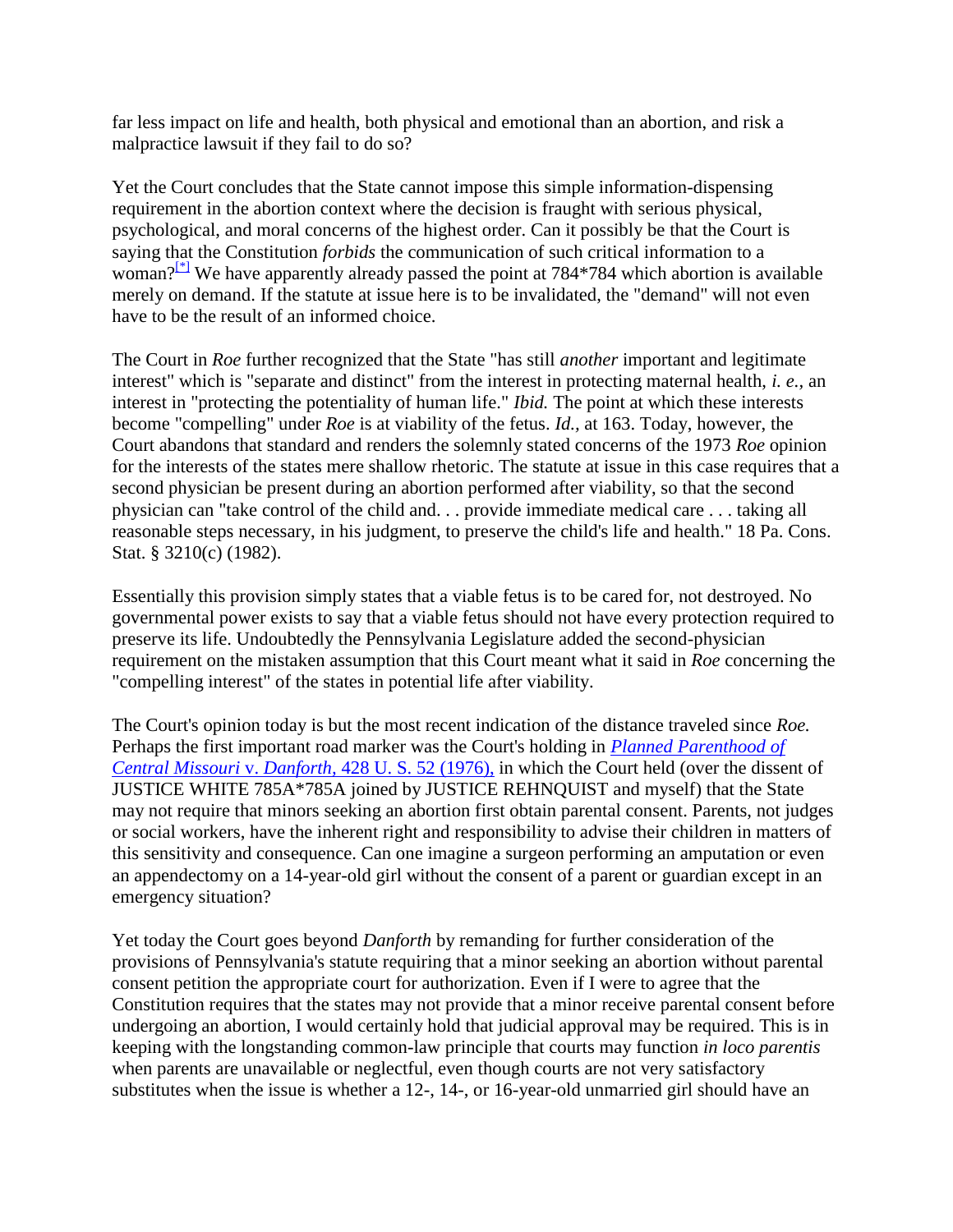abortion. In my view, no remand is necessary on this point because the statutory provision in question is constitutional.

In discovering constitutional infirmities in state regulations of abortion that are in accord with our history and tradition, we may have lured judges into "roaming at large in the constitutional field." *Griswold* v. *Connecticut,* [381 U. S. 479, 502 \(1965\) \(Harlan, J., concurring\).](http://scholar.google.co.in/scholar_case?case=12276922145000050979&q=Thornburgh+&hl=en&as_sdt=2002) The soundness of our holdings must be tested by the decisions that purport to follow them. If *Danforth* and today's holding really mean what they seem to say, I agree we should reexamine *Roe.*

785B\*785B JUSTICE WHITE, with whom JUSTICE REHNQUIST joins, dissenting.

Today the Court carries forward the "difficult and continuing venture in substantive due process," *[Planned Parenthood of Central Missouri](http://scholar.google.co.in/scholar_case?case=3638004152923873163&q=Thornburgh+&hl=en&as_sdt=2002)* v. *Danforth,* 428 U. S. 52 (1976) 786\*78[6](http://scholar.google.co.in/scholar_case?case=3638004152923873163&q=Thornburgh+&hl=en&as_sdt=2002) [\(WHITE, J., dissenting\),](http://scholar.google.co.in/scholar_case?case=3638004152923873163&q=Thornburgh+&hl=en&as_sdt=2002) that began with the decision in *Roe* v. *Wade,* [410 U. S. 113 \(1973\),](http://scholar.google.co.in/scholar_case?case=12334123945835207673&q=Thornburgh+&hl=en&as_sdt=2002) and has led the Court further and further afield in the 13 years since that decision was handed down. I was in dissent in *Roe* v. *[Wade](http://scholar.google.co.in/scholar_case?case=12334123945835207673&q=Thornburgh+&hl=en&as_sdt=2002)* and am in dissent today. In Part I below, I state why I continue to believe that this venture has been fundamentally misguided since its inception. In Part II, I submit that even accepting *Roe* v. *Wade*, the concerns underlying that decision by no means command or justify the results reached today. Indeed, in my view, our precedents in this area, applied in a manner consistent with sound principles of constitutional adjudication, require reversal of the Court of Appeals on the ground that the provisions before us are facially constitutional. $\frac{11}{2}$ 

## **I**

The rule of *stare decisis* is essential if case-by-case judicial decisionmaking is to be reconciled with the principle of the 787\*787 rule of law, for when governing legal standards are open to revision in every case, deciding cases becomes a mere exercise of judicial will, with arbitrary and unpredictable results. But *stare decisis* is not the only constraint upon judicial decisionmaking. Cases — like this one — that involve our assumed power to set aside on grounds of unconstitutionality a state or federal statute representing the democratically expressed will of the people call other considerations into play. Because the Constitution itself is ordained and established by the people of the United States, constitutional adjudication by this Court does not, in theory at any rate, frustrate the authority of the people to govern themselves through institutions of their own devising and in accordance with principles of their own choosing. But decisions that find in the Constitution principles or values that cannot fairly be read into that document usurp the people's authority, for such decisions represent choices that the people have never made and that they cannot disavow through corrective legislation. For this reason, it is essential that this Court maintain the power to restore authority to its proper possessors by correcting constitutional decisions that, on reconsideration, are found to be mistaken.

The Court has therefore adhered to the rule that *stare decisis* is not rigidly applied in cases involving constitutional issues, see *Glidden Co.* v. *Zdanok,* [370 U. S. 530, 543 \(1962\) \(opinion of](http://scholar.google.co.in/scholar_case?case=15552964412581012161&q=Thornburgh+&hl=en&as_sdt=2002)  [Harlan, J.\),](http://scholar.google.co.in/scholar_case?case=15552964412581012161&q=Thornburgh+&hl=en&as_sdt=2002) and has not hesitated to overrule decisions, or even whole lines of cases, where experience, scholarship, and reflection demonstrated that their fundamental premises were not to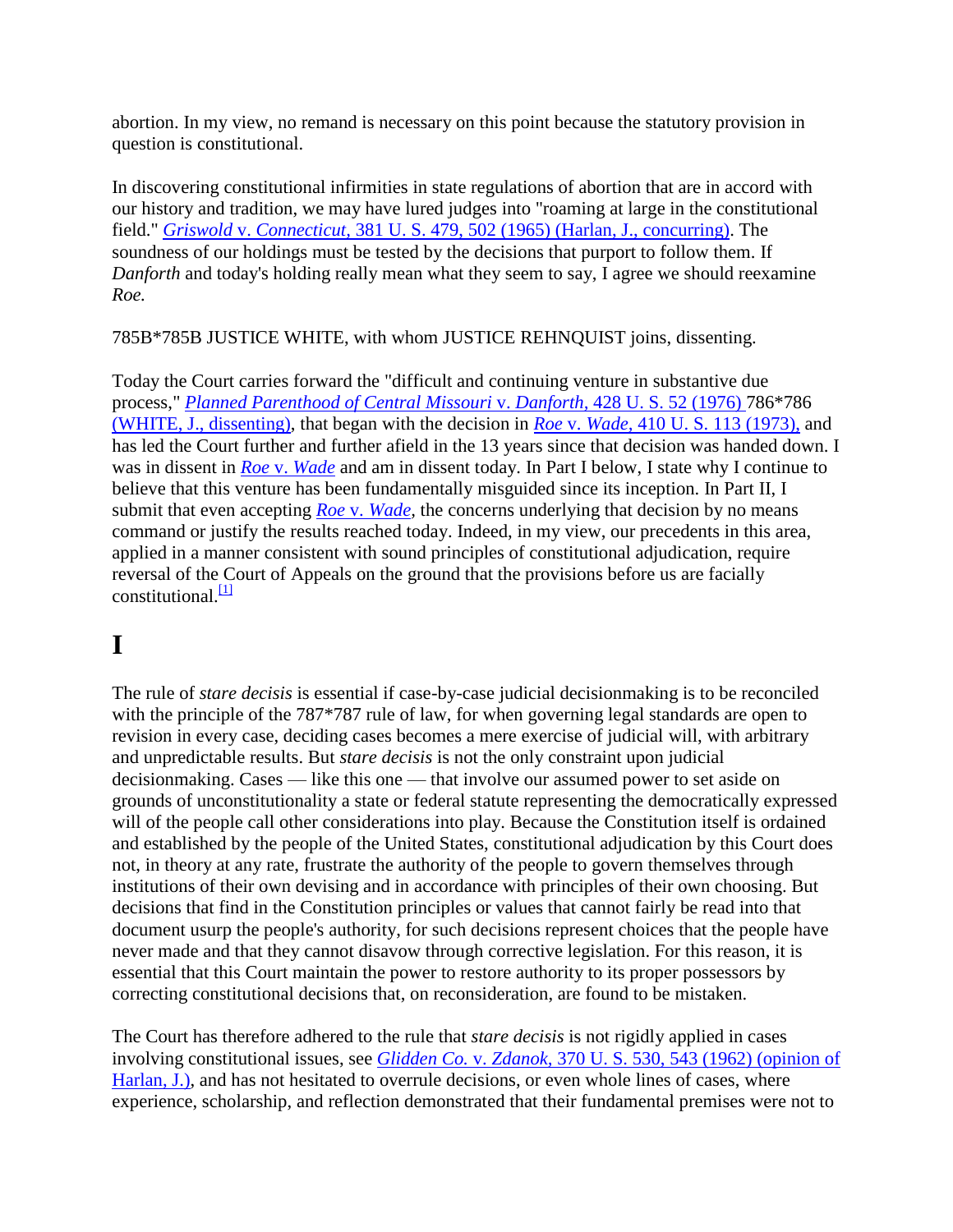be found in the Constitution. *Stare decisis* did not stand in the way of the Justices who, in the late 1930's, swept away constitutional doctrines that had placed unwarranted restrictions on the power of the State and Federal Governments to enact social and economic legislation, see *[United](http://scholar.google.co.in/scholar_case?case=1183543472021488573&q=Thornburgh+&hl=en&as_sdt=2002)  States* v. *Darby,* [312 U. S. 100 \(1941\);](http://scholar.google.co.in/scholar_case?case=1183543472021488573&q=Thornburgh+&hl=en&as_sdt=2002) *[West Coast Hotel Co.](http://scholar.google.co.in/scholar_case?case=3438251361651586340&q=Thornburgh+&hl=en&as_sdt=2002)* v. *Parrish,* 300 U. S. 379 (1937). Nor did *stare decisis* deter a different set of Justices, some 15 years 788\*788 later, from rejecting the theretofore prevailing view that the Fourteenth Amendment permitted the States to maintain the system of racial segregation. *Brown* v. *Board of Education,* [347 U. S. 483 \(1954\).](http://scholar.google.co.in/scholar_case?case=12120372216939101759&q=Thornburgh+&hl=en&as_sdt=2002) In both instances, history has been far kinder to those who departed from precedent than to those who would have blindly followed the rule of *stare decisis.* And only last Term, the author of today's majority opinion reminded us once again that "when it has become apparent that a prior decision has departed from a proper understanding" of the Constitution, that decision must be overruled. *Garcia* v. *[San Antonio Metropolitan Transit Authority,](http://scholar.google.co.in/scholar_case?case=14324093602590092926&q=Thornburgh+&hl=en&as_sdt=2002)* 469 U. S. 528, 557 (1985).

In my view, the time has come to recognize that *Roe* v. *[Wade,](http://scholar.google.co.in/scholar_case?case=12334123945835207673&q=Thornburgh+&hl=en&as_sdt=2002)* no less than the cases overruled by the Court in the decisions I have just cited, "departs from a proper understanding" of the Constitution and to overrule it. I do not claim that the arguments in support of this proposition are new ones or that they were not considered by the Court in *Roe* or in the cases that succeeded it. Cf. *Akron* v. *[Akron Center for Reproductive Health, Inc.,](http://scholar.google.co.in/scholar_case?case=7944230995323582140&q=Thornburgh+&hl=en&as_sdt=2002)* 462 U. S. 416, 419-420 (1983). But if an argument that a constitutional decision is erroneous must be novel in order to justify overruling that precedent, the Court's decisions in *Lochner* v. *New York,* [198 U. S. 45 \(1905\),](http://scholar.google.co.in/scholar_case?case=10760991087928264675&q=Thornburgh+&hl=en&as_sdt=2002) and *Plessy* v. *Ferguson,* [163 U. S. 537 \(1896\),](http://scholar.google.co.in/scholar_case?case=16038751515555215717&q=Thornburgh+&hl=en&as_sdt=2002) would remain the law, for the doctrines announced in those decisions were nowhere more eloquently or incisively criticized than in the dissenting opinions of Justices Holmes (in *Lochner*) and Harlan (in both cases). That the flaws in an opinion were evident at the time it was handed down is hardly a reason for adhering to it.

## **A**

*Roe* v. *[Wade](http://scholar.google.co.in/scholar_case?case=12334123945835207673&q=Thornburgh+&hl=en&as_sdt=2002)* posits that a woman has a fundamental right to terminate her pregnancy, and that this right may be restricted only in the service of two compelling state interests: the interest in maternal health (which becomes compelling 789\*789 only at the stage in pregnancy at which an abortion becomes more hazardous than carrying the pregnancy to term) and the interest in protecting the life of the fetus (which becomes compelling only at the point of viability). A reader of the Constitution might be surprised to find that it encompassed these detailed rules, for the text obviously contains no references to abortion, nor, indeed, to pregnancy or reproduction generally; and, of course, it is highly doubtful that the authors of any of the provisions of the Constitution believed that they were giving protection to abortion. As its prior cases clearly show, however, this Court does not subscribe to the simplistic view that constitutional interpretation can possibly be limited to the "plain meaning" of the Constitution's text or to the subjective intention of the Framers. The Constitution is not a deed setting forth the precise metes and bounds of its subject matter; rather, it is a document announcing fundamental principles in value-laden terms that leave ample scope for the exercise of normative judgment by those charged with interpreting and applying it. In particular, the Due Process Clause of the Fourteenth Amendment, which forbids the deprivation of "life, liberty, or property without due process of law," has been read by the majority of the Court to be broad enough to provide substantive protection against state infringement of a broad range of individual interests. See *[Moore](http://scholar.google.co.in/scholar_case?case=2901986314146432010&q=Thornburgh+&hl=en&as_sdt=2002)* v. *East Cleveland,* [431 U. S. 494, 541-552 \(1977\) \(WHITE, J., dissenting\).](http://scholar.google.co.in/scholar_case?case=2901986314146432010&q=Thornburgh+&hl=en&as_sdt=2002)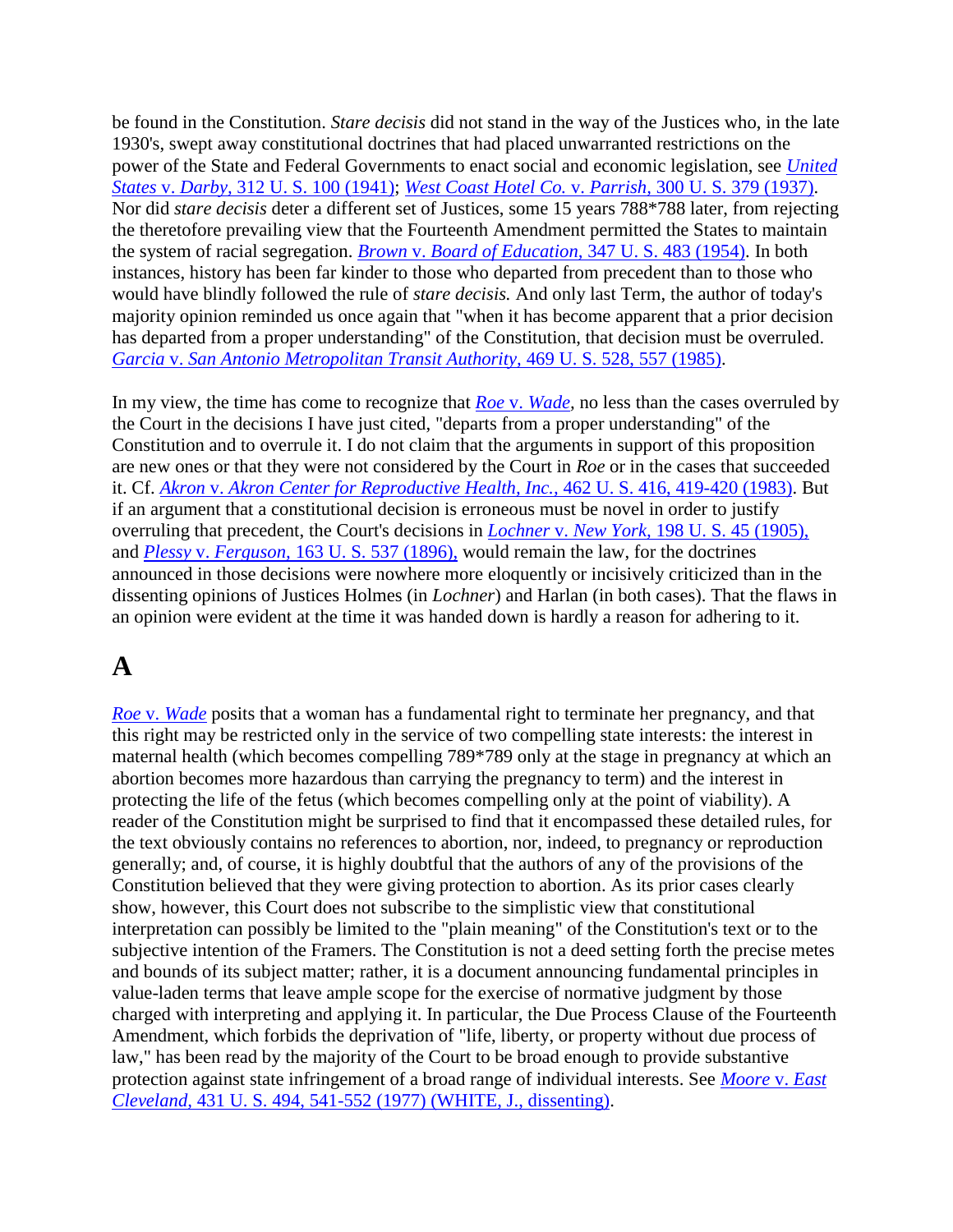In most instances, the substantive protection afforded the liberty or property of an individual by the Fourteenth Amendment is extremely limited: State action impinging on individual interests need only be rational to survive scrutiny under the Due Process Clause, and the determination of rationality is to be made with a heavy dose of deference to the policy choices of the legislature. Only "fundamental" rights are entitled to the added protection provided by strict judicial scrutiny of legislation that impinges upon them. See *id.,* at 499 (opinion of POWELL, J.); *id.,* at 537 (Stewart, J., joined by 790\*790 REHNQUIST, J., dissenting); *id.,* at 547-549 (WHITE, J., dissenting). I can certainly agree with the proposition — which I deem indisputable — that a woman's ability to choose an abortion is a species of "liberty" that is subject to the general protections of the Due Process Clause. I cannot agree, however, that this liberty is so "fundamental" that restrictions upon it call into play anything more than the most minimal judicial scrutiny.

Fundamental liberties and interests are most clearly present when the Constitution provides specific textual recognition of their existence and importance. Thus, the Court is on relatively firm ground when it deems certain of the liberties set forth in the Bill of Rights to be fundamental and therefore finds them incorporated in the Fourteenth Amendment's guarantee that no State may deprive any person of liberty without due process of law. When the Court ventures further and defines as "fundamental" liberties that are nowhere mentioned in the Constitution (or that are present only in the so-called "penumbras" of specifically enumerated rights), it must, of necessity, act with more caution, lest it open itself to the accusation that, in the name of identifying constitutional principles to which the people have consented in framing their Constitution, the Court has done nothing more than impose its own controversial choices of value upon the people.

Attempts to articulate the constraints that must operate upon the Court when it employs the Due Process Clause to protect liberties not specifically enumerated in the text of the Constitution have produced varying definitions of "fundamental liberties." One approach has been to limit the class of fundamental liberties to those interests that are "implicit in the concept of ordered liberty" such that "neither liberty nor justice would exist if [they] were sacrificed." *Palko* v. *[Connecticut,](http://scholar.google.co.in/scholar_case?case=12321164045846135407&q=Thornburgh+&hl=en&as_sdt=2002)* [302 U. S. 319, 325, 326 \(1937\);](http://scholar.google.co.in/scholar_case?case=12321164045846135407&q=Thornburgh+&hl=en&as_sdt=2002) see *Moore* v. *East Cleveland,* [431 U. S., at 537 \(Stewart, J.,](http://scholar.google.co.in/scholar_case?case=2901986314146432010&q=Thornburgh+&hl=en&as_sdt=2002)  [joined by REHNQUIST, J., dissenting\).](http://scholar.google.co.in/scholar_case?case=2901986314146432010&q=Thornburgh+&hl=en&as_sdt=2002) Another, broader approach is 791\*791 to define fundamental liberties as those that are "deeply rooted in this Nation's history and tradition." *Id.,* at 503 (opinion of POWELL, J.); see also *Griswold* v. *Connecticut,* [381 U. S. 479, 501 \(1965\)](http://scholar.google.co.in/scholar_case?case=12276922145000050979&q=Thornburgh+&hl=en&as_sdt=2002)  [\(Harlan, J., concurring\).](http://scholar.google.co.in/scholar_case?case=12276922145000050979&q=Thornburgh+&hl=en&as_sdt=2002) These distillations of the possible approaches to the identification of unenumerated fundamental rights are not and do not purport to be precise legal tests or "mechanical yardstick[s]," *Poe* v. *Ullman,* [367 U. S. 497, 544 \(1961\) \(Harlan, J., dissenting\).](http://scholar.google.co.in/scholar_case?case=642884283459215206&q=Thornburgh+&hl=en&as_sdt=2002) Their utility lies in their effort to identify some source of constitutional value that reflects not the philosophical predilections of individual judges, but basic choices made by the people themselves in constituting their system of government — *"the balance struck by this country," id.,* at 542 (emphasis added) — and they seek to achieve this end through locating fundamental rights either in the traditions and consensus of our society as a whole or in the logical implications of a system that recognizes both individual liberty and democratic order. Whether either of these approaches can, as Justice Harlan hoped, prevent "judges from roaming at large in the constitutional field," *[Griswold, supra,](http://scholar.google.co.in/scholar_case?case=12276922145000050979&q=Thornburgh+&hl=en&as_sdt=2002)* at 502, is debatable. What for me is not subject to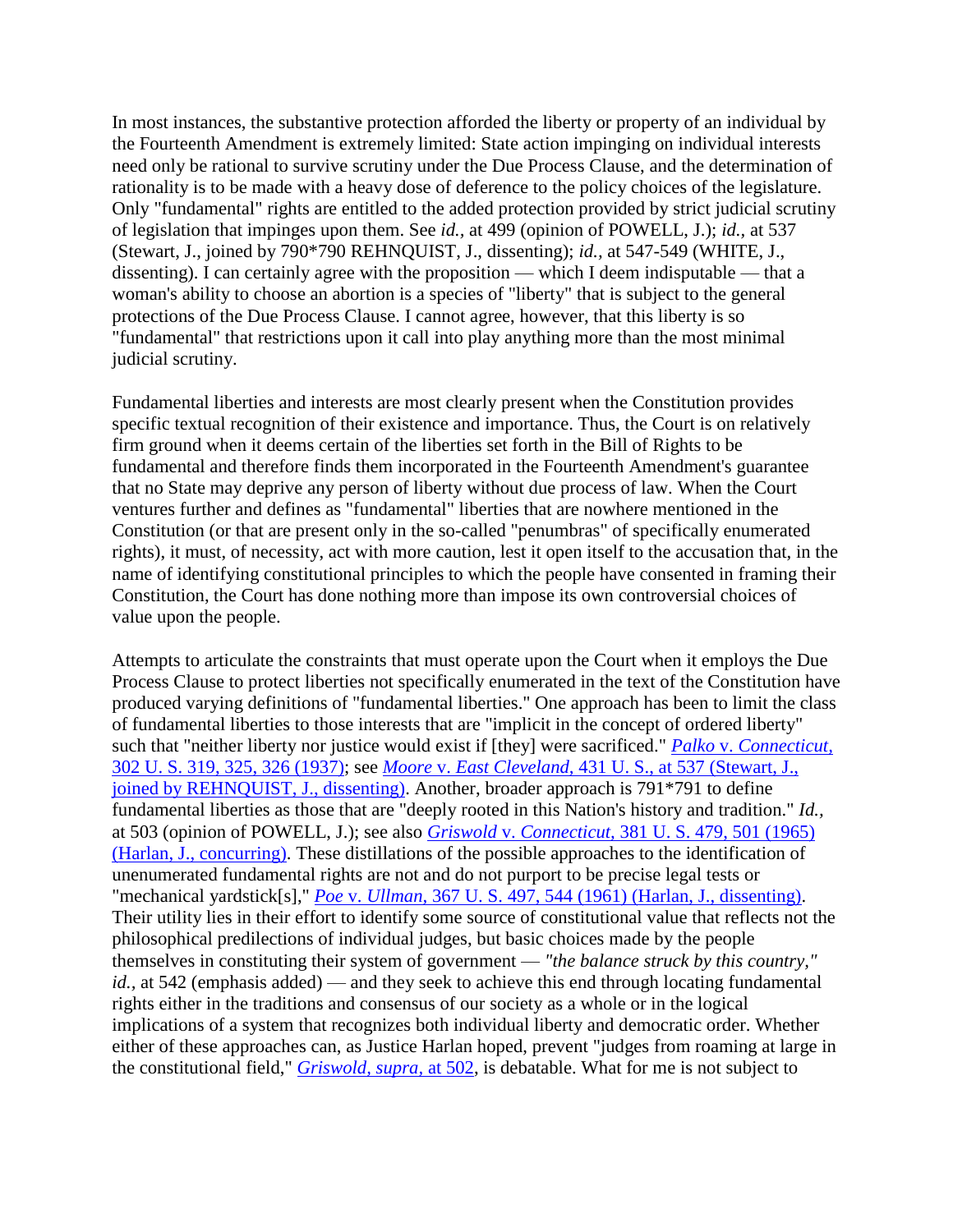debate, however, is that either of the basic definitions of fundamental liberties, taken seriously, indicates the illegitimacy of the Court's decision in *Roe* v. *[Wade.](http://scholar.google.co.in/scholar_case?case=12334123945835207673&q=Thornburgh+&hl=en&as_sdt=2002)*

The Court has justified the recognition of a woman's fundamental right to terminate her pregnancy by invoking decisions upholding claims of personal autonomy in connection with the conduct of family life, the rearing of children, marital privacy, the use of contraceptives, and the preservation of the individual's capacity to procreate. See *Carey* v. *[Population Services](http://scholar.google.co.in/scholar_case?case=4801034783278981738&q=Thornburgh+&hl=en&as_sdt=2002)  International,* [431 U. S. 678 \(1977\);](http://scholar.google.co.in/scholar_case?case=4801034783278981738&q=Thornburgh+&hl=en&as_sdt=2002) *Moore* v. *[East Cleveland, supra;](http://scholar.google.co.in/scholar_case?case=2901986314146432010&q=Thornburgh+&hl=en&as_sdt=2002) [Eisenstadt](http://scholar.google.co.in/scholar_case?case=14131534241682283357&q=Thornburgh+&hl=en&as_sdt=2002)* v. *Baird,* 405 [U. S. 438 \(1972\);](http://scholar.google.co.in/scholar_case?case=14131534241682283357&q=Thornburgh+&hl=en&as_sdt=2002) *Griswold* v. *[Connecticut, supra;](http://scholar.google.co.in/scholar_case?case=12276922145000050979&q=Thornburgh+&hl=en&as_sdt=2002) Skinner* v. *Oklahoma,* [316 U. S. 535 \(1942\);](http://scholar.google.co.in/scholar_case?case=8050731321644873759&q=Thornburgh+&hl=en&as_sdt=2002) *Pierce* v. *Society of Sisters,* [268 U. S. 510 \(1925\);](http://scholar.google.co.in/scholar_case?case=6094501649208458004&q=Thornburgh+&hl=en&as_sdt=2002) *Meyer* v. *Nebraska,* [262 U. S. 390 \(1923\).](http://scholar.google.co.in/scholar_case?case=16175793893966768030&q=Thornburgh+&hl=en&as_sdt=2002) Even if each of these cases was correctly decided 792\*792 and could be properly grounded in rights that are "implicit in the concept of ordered liberty" or "deeply rooted in this Nation's history and tradition," the issues in the cases cited differ from those at stake where abortion is concerned. As the Court appropriately recognized in *Roe* v. *[Wade,](http://scholar.google.co.in/scholar_case?case=12334123945835207673&q=Thornburgh+&hl=en&as_sdt=2002)* "[t]he pregnant woman cannot be isolated in her privacy," [410 U. S., at 159;](http://scholar.google.co.in/scholar_case?case=12334123945835207673&q=Thornburgh+&hl=en&as_sdt=2002) the termination of a pregnancy typically involves the destruction of another entity: the fetus. However one answers the metaphysical or theological question whether the fetus is a "human being" or the legal question whether it is a "person" as that term is used in the Constitution, one must at least recognize, first, that the fetus is an entity that bears in its cells all the genetic information that characterizes a member of the species *homo sapiens* and distinguishes an individual member of that species from all others, and second, that there is no nonarbitrary line separating a fetus from a child or, indeed, an adult human being. Given that the continued existence and development — that is to say, the *life* — of such an entity are so directly at stake in the woman's decision whether or not to terminate her pregnancy, that decision must be recognized as *sui generis,* different in kind from the others that the Court has protected under the rubric of personal or family privacy and autonomy.<sup>[\[2\]](http://scholar.google.co.in/scholar_case?case=3420134328076928385&q=Thornburgh+&hl=en&as_sdt=2002#[33])</sup> Accordingly, the 793\*793 decisions cited by the Court both in *Roe* and in its opinion today as precedent for the fundamental nature of the liberty to choose abortion do not, even if all are accepted as valid, dictate the Court's classification.

If the woman's liberty to choose an abortion is fundamental, then, it is not because any of our precedents (aside from *Roe* itself) command or justify that result; it can only be because protection for this unique choice is itself "implicit in the concept of ordered liberty" or, perhaps, "deeply rooted in this Nation's history and tradition." It seems clear to me that it is neither. The Court's opinion in *Roe* itself convincingly refutes the notion that the abortion liberty is deeply rooted in the history or tradition of our people, as does the continuing and deep division of the people themselves over the question of abortion. As for the notion that choice in the matter of abortion is implicit in the concept of ordered liberty, it seems apparent to me that a free, egalitarian, and democratic society does not presuppose any particular rule or set of rules with respect to abortion. And again, the fact that many men and women of good will and high commitment to constitutional government place themselves on both sides of the abortion controversy strengthens my own conviction that the values animating the Constitution do not compel recognition 794\*794 of the abortion liberty as fundamental. In so denominating that liberty, the Court engages not in constitutional interpretation, but in the unrestrained imposition of its own, extraconstitutional value preferences.<sup>[\[3\]](http://scholar.google.co.in/scholar_case?case=3420134328076928385&q=Thornburgh+&hl=en&as_sdt=2002#[34])</sup>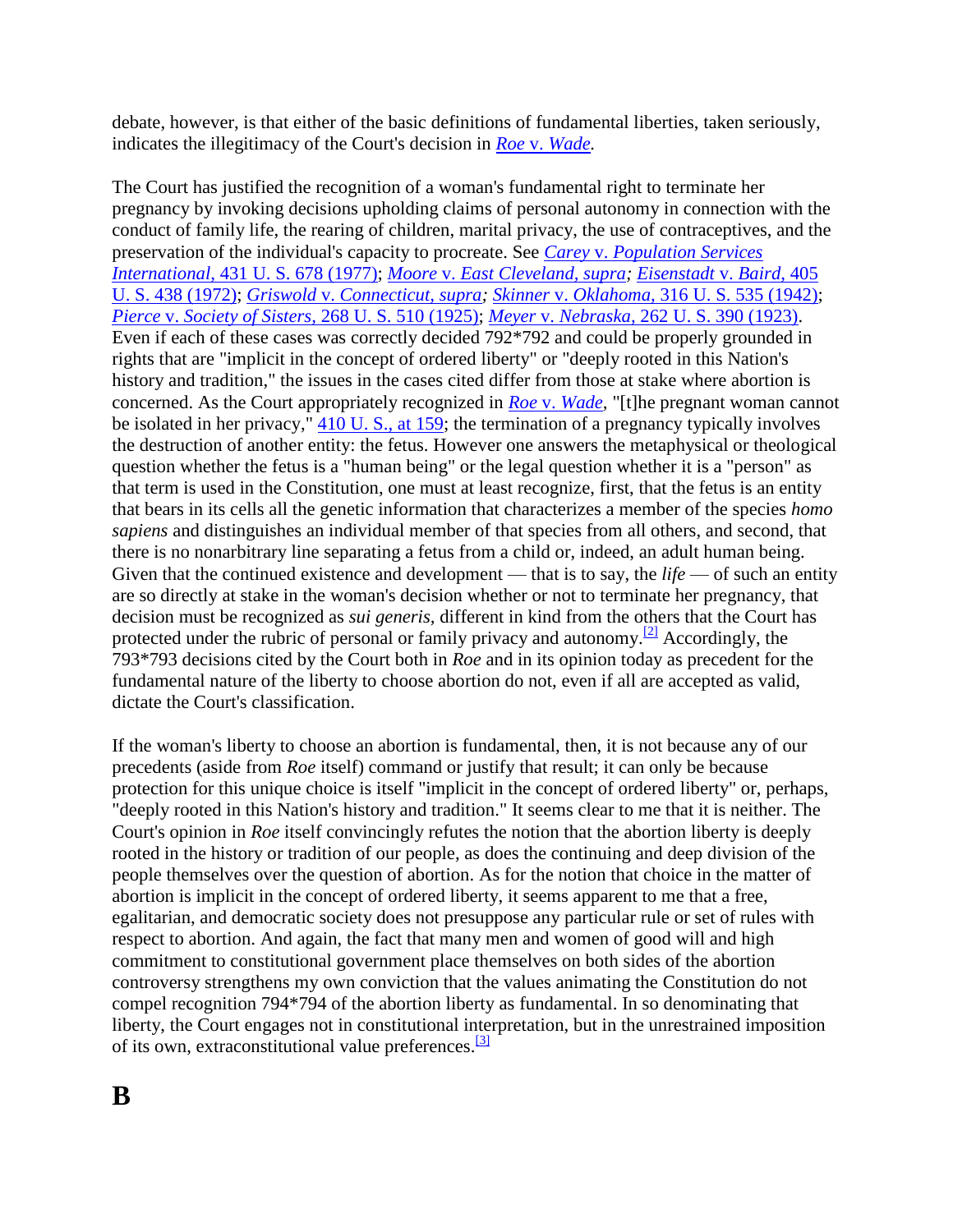A second, equally basic error infects the Court's decision in *Roe* v. *[Wade.](http://scholar.google.co.in/scholar_case?case=12334123945835207673&q=Thornburgh+&hl=en&as_sdt=2002)* The detailed set of rules governing state restrictions on abortion that the Court first articulated in *Roe* and has since refined and elaborated presupposes not only that the woman's liberty to choose an abortion is fundamental, but also that the State's countervailing interest in protecting fetal life (or, as the Court would have it, "potential human life," [410 U. S., at 159\)](http://scholar.google.co.in/scholar_case?case=12334123945835207673&q=Thornburgh+&hl=en&as_sdt=2002) becomes "compelling" only at the point at which the fetus is viable. As JUSTICE O'CONNOR pointed out three years ago in her dissent in *Akron* v. *[Akron Center for Reproductive Health, Inc.,](http://scholar.google.co.in/scholar_case?case=7944230995323582140&q=Thornburgh+&hl=en&as_sdt=2002)* 462 U. S., at 461, the Court's choice of viability as the point at which the State's interest becomes compelling is entirely arbitrary. The Court's "explanation" for the line it has drawn is that the State's interest becomes compelling at viability "because the fetus then presumably has the capacity of meaningful life outside the mother's womb." [410 U. S., at 163.](http://scholar.google.co.in/scholar_case?case=12334123945835207673&q=Thornburgh+&hl=en&as_sdt=2002) As one critic 795\*795 of *Roe* has observed, this argument "mistakes a definition for a syllogism." Ely, The Wages of Crying Wolf: A Comment on *Roe* v. *Wade,* 82 Yale L. J. 920, 924 (1973).

The governmental interest at issue is in protecting those who will be citizens if their lives are not ended in the womb. The substantiality of this interest is in no way dependent on the probability that the fetus may be capable of surviving outside the womb at any given point in its development, as the possibility of fetal survival is contingent on the state of medical practice and technology, factors that are in essence morally and constitutionally irrelevant. The State's interest is in the fetus as an entity in itself, and the character of this entity does not change at the point of viability under conventional medical wisdom. Accordingly, the State's interest, if compelling after viability, is equally compelling before viability. $\frac{[4]}{[4]}$  $\frac{[4]}{[4]}$  $\frac{[4]}{[4]}$ 

## **796\*796 C**

Both the characterization of the abortion liberty as fundamental and the denigration of the State's interest in preserving the lives of nonviable fetuses are essential to the detailed set of constitutional rules devised by the Court to limit the States' power to regulate abortion. If either or both of these facets of *Roe* v. *[Wade](http://scholar.google.co.in/scholar_case?case=12334123945835207673&q=Thornburgh+&hl=en&as_sdt=2002)* were rejected, a broad range of limitations on abortion (including outright prohibition) that are now unavailable to the States would again become constitutional possibilities.

In my view, such a state of affairs would be highly desirable from the standpoint of the Constitution. Abortion is a hotly contested moral and political issue. Such issues, in our society, are to be resolved by the will of the people, either as expressed through legislation or through the general principles they have already incorporated into the Constitution they have adopted.[\[5\]](http://scholar.google.co.in/scholar_case?case=3420134328076928385&q=Thornburgh+&hl=en&as_sdt=2002#[36]) *[Roe](http://scholar.google.co.in/scholar_case?case=12334123945835207673&q=Thornburgh+&hl=en&as_sdt=2002)* v. *[Wade](http://scholar.google.co.in/scholar_case?case=12334123945835207673&q=Thornburgh+&hl=en&as_sdt=2002)* implies that the people 797\*797 have already resolved the debate by weaving into the Constitution the values and principles that answer the issue. As I have argued, I believe it is clear that the people have never — not in 1787, 1791, 1868, or at any time since — done any such thing. I would return the issue to the people by overruling *Roe* v. *[Wade.](http://scholar.google.co.in/scholar_case?case=12334123945835207673&q=Thornburgh+&hl=en&as_sdt=2002)*

## **II**

As it has evolved in the decisions of this Court, the freedom recognized by the Court in *[Roe](http://scholar.google.co.in/scholar_case?case=12334123945835207673&q=Thornburgh+&hl=en&as_sdt=2002)* v. *[Wade](http://scholar.google.co.in/scholar_case?case=12334123945835207673&q=Thornburgh+&hl=en&as_sdt=2002)* and its progeny is essentially a negative one, based not on the notion that abortion is a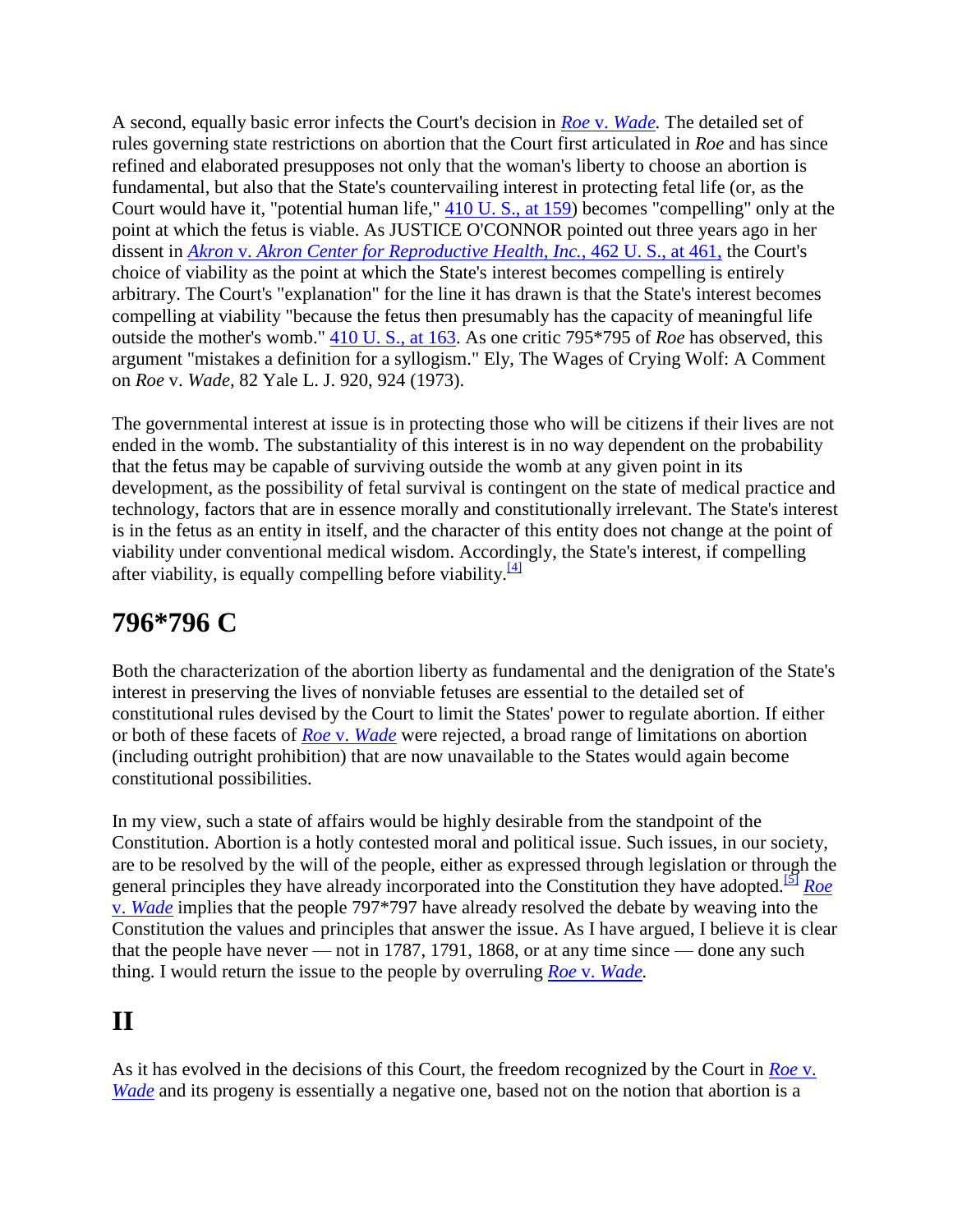good in itself, but only on the view that the legitimate goals that may be served by state coercion of private choices regarding abortion are, at least under some circumstances, outweighed by the damage to individual autonomy and privacy that such coercion entails. In other words, the evil of abortion does not justify the evil of forbidding it. Cf. *Stanley* v. *Georgia,* [394 U. S. 557 \(1969\).](http://scholar.google.co.in/scholar_case?case=6728320798248524934&q=Thornburgh+&hl=en&as_sdt=2002) But precisely because *Roe* v. *[Wade](http://scholar.google.co.in/scholar_case?case=12334123945835207673&q=Thornburgh+&hl=en&as_sdt=2002)* is not premised on the notion that abortion is itself desirable (either as a matter of constitutional entitlement or of social policy), the decision does not command the States to fund or encourage abortion, or even to approve 798\*798 of it. Rather, we have recognized that the States may legitimately adopt a policy of encouraging normal childbirth rather than abortion so long as the measures through which that policy is implemented do not amount to direct compulsion of the woman's choice regarding abortion. *Harris* v. *[McRae,](http://scholar.google.co.in/scholar_case?case=8833310949486291357&q=Thornburgh+&hl=en&as_sdt=2002)* 448 U. [S. 297 \(1980\);](http://scholar.google.co.in/scholar_case?case=8833310949486291357&q=Thornburgh+&hl=en&as_sdt=2002) *Maher* v. *Roe,* [432 U. S. 464 \(1977\);](http://scholar.google.co.in/scholar_case?case=10803349459097846233&q=Thornburgh+&hl=en&as_sdt=2002) *Beal* v. *Doe,* [432 U. S. 438 \(1977\).](http://scholar.google.co.in/scholar_case?case=4067161982742187409&q=Thornburgh+&hl=en&as_sdt=2002) The provisions before the Court today quite obviously represent the State's effort to implement such a policy.

The majority's opinion evinces no deference toward the State's legitimate policy. Rather, the majority makes it clear from the outset that it simply disapproves of any attempt by Pennsylvania to legislate in this area. The history of the state legislature's decade-long effort to pass a constitutional abortion statute is recounted as if it were evidence of some sinister conspiracy. See *ante,* at 751-752. In fact, of course, the legislature's past failure to predict the evolution of the right first recognized in *Roe* v. *[Wade](http://scholar.google.co.in/scholar_case?case=12334123945835207673&q=Thornburgh+&hl=en&as_sdt=2002)* is understandable and is in itself no ground for condemnation. Moreover, the legislature's willingness to pursue permissible policies through means that go to the limits allowed by existing precedents is no sign of *mens rea.* The majority, however, seems to find it necessary to respond by changing the rules to invalidate what before would have seemed permissible. The result is a decision that finds no justification in the Court's previous holdings, departs from sound principles of constitutional and statutory interpretation, and unduly limits the State's power to implement the legitimate (and in some circumstances compelling) policy of encouraging normal childbirth in preference to abortion.

#### **A**

The Court begins by striking down statutory provisions designed to ensure that the woman's choice of an abortion is fully informed — that is, that she is aware not only of the reasons for having an abortion, but also of the risks associated with an abortion and the availability of assistance that might 799\*799 make the alternative of normal childbirth more attractive than it might otherwise appear. At first blush, the Court's action seems extraordinary: after all, *[Roe](http://scholar.google.co.in/scholar_case?case=12334123945835207673&q=Thornburgh+&hl=en&as_sdt=2002)* v. *[Wade](http://scholar.google.co.in/scholar_case?case=12334123945835207673&q=Thornburgh+&hl=en&as_sdt=2002)* purports to be about freedom of choice, and statutory provisions requiring that a woman seeking an abortion be afforded information regarding her decision not only do not limit her ability to choose abortion, but also would appear to enhance her freedom of choice by helping to ensure that her decision whether or not to terminate her pregnancy is an informed one. Indeed, maximization of the patient's freedom of choice — not restriction of his or her liberty — is generally perceived to be the principal value justifying the imposition of disclosure requirements upon physicians:

"The root premise is the concept, fundamental in American jurisprudence, that `[e]very human being of adult years and sound mind has a right to determine what shall be done with his own body. . . .' True consent to what happens to one's self is the informed exercise of a choice, and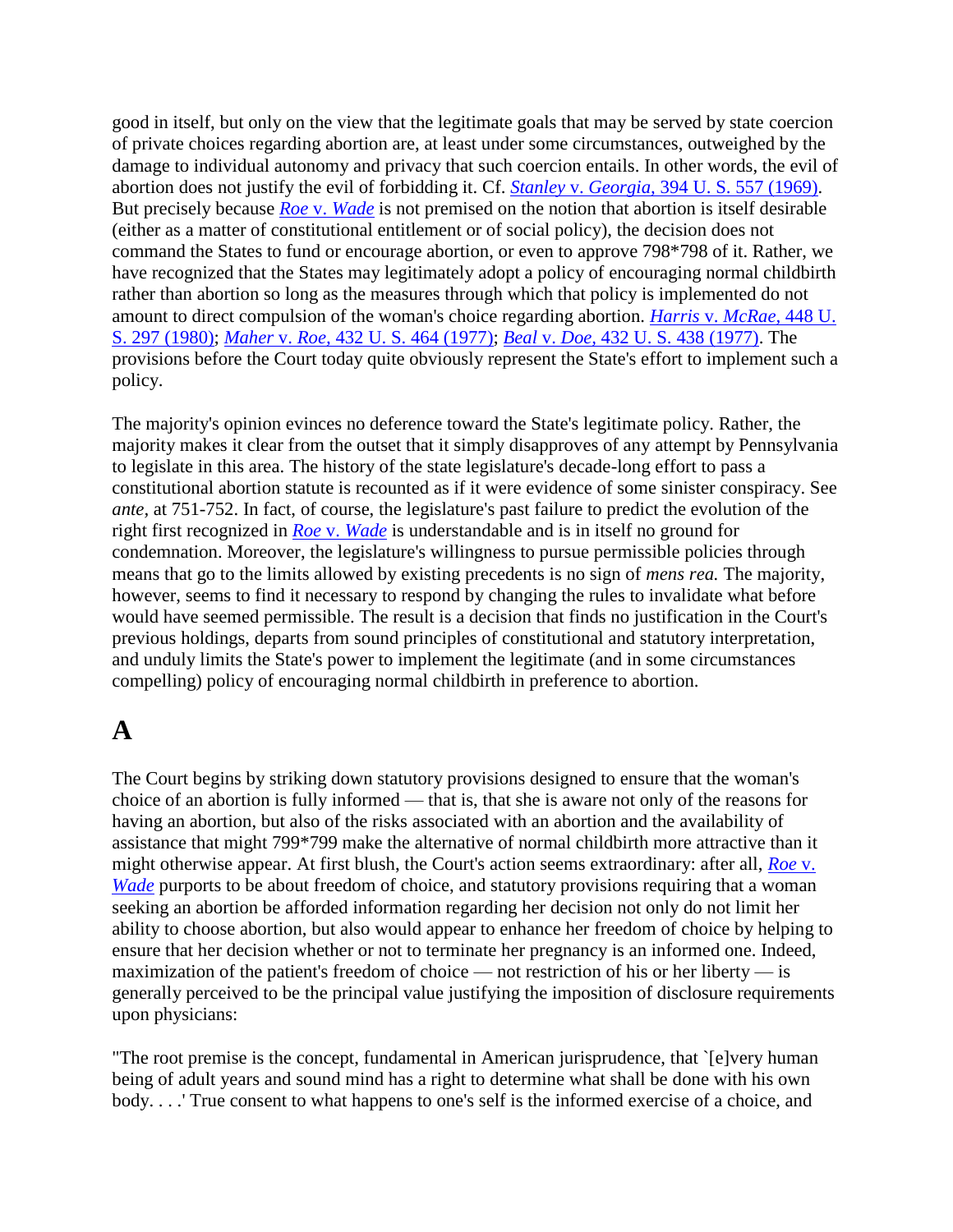that entails an opportunity to evaluate knowledgeably the options available and the risks attendant upon each. The average patient has little or no understanding of the medical arts, and ordinarily has only his physician to whom he can look for enlightenment with which to reach an intelligent decision. From these almost axiomatic considerations springs the need, and in turn the requirement, of a reasonable divulgence by physician to patient to make such a decision possible." *Canterbury* v. *Spence,* [150 U. S. App. D. C. 263, 271, 464 F. 2d 772, 780 \(1972\).](http://scholar.google.co.in/scholar_case?case=16106013819601769055&q=Thornburgh+&hl=en&as_sdt=2002)

One searches the majority's opinion in vain for a convincing reason why the apparently laudable policy of promoting informed consent becomes unconstitutional when the subject is abortion. The majority purports to find support in *Akron* v. *[Akron Center for Reproductive Health, Inc.,](http://scholar.google.co.in/scholar_case?case=7944230995323582140&q=Thornburgh+&hl=en&as_sdt=2002)* [462 U. S. 416 \(1983\).](http://scholar.google.co.in/scholar_case?case=7944230995323582140&q=Thornburgh+&hl=en&as_sdt=2002) But *Akron* is not controlling. The informed-consent 800\*800 provisions struck down in that case, as characterized by the majority, required the physician to advance tendentious statements concerning the unanswerable question of when human life begins, to offer merely speculative descriptions of the anatomical features of the fetus carried by the woman seeking the abortion, and to recite a "parade of horribles" suggesting that abortion is "a particularly dangerous procedure." *Id.,* at 444-445. I have no quarrel with the general proposition, for which I read *Akron* to stand, that a campaign of state-promulgated disinformation cannot be justified in the name of "informed consent" or "freedom of choice." But the Pennsylvania statute before us cannot be accused of sharing the flaws of the ordinance at issue in *Akron.* As the majority concedes, the statute does not, on its face, require that the patient be given any information that is false or unverifiable. Moreover, it is unquestionable that all of the information required would be relevant in many cases to a woman's decision whether or not to obtain an abortion.

Why, then, is the statute unconstitutional? The majority's argument, while primarily rhetorical, appears to offer three answers. First, the information that must be provided will in some cases be irrelevant to the woman's decision. This is true. Its pertinence to the question of the statute's constitutionality, however, is beyond me. Legislators are ordinarily entitled to proceed on the basis of rational generalizations about the subject matter of legislation, and the existence of particular cases in which a feature of a statute performs no function (or is even counterproductive) ordinarily does not render the statute unconstitutional or even constitutionally suspect. Only where the statute is subject to heightened scrutiny by virtue of its impingement on some fundamental right or its employment of a suspect classification does the imprecision of the "fit" between the statute's ends and means become potentially damning. Here, there is nothing to trigger such scrutiny, for the statute does not directly 801\*801 infringe the allegedly fundamental right at issue — the woman's right to choose an abortion. Indeed, I fail to see how providing a woman with accurate information — whether relevant or irrelevant — could ever be deemed to impair *any* constitutionally protected interest (even if, as the majority hypothesizes, the information may upset her). Thus, the majority's observation that the statute may require the provision of irrelevant information in some cases is itself an irrelevancy.

Second, the majority appears to reason that the informed-consent provisions are invalid because the information they require may increase the woman's "anxiety" about the procedure and even "influence" her in her choice. Again, both observations are undoubtedly true; but they by no means cast the constitutionality of the provisions into question. It is in the very nature of informed-consent provisions that they may produce some anxiety in the patient and influence her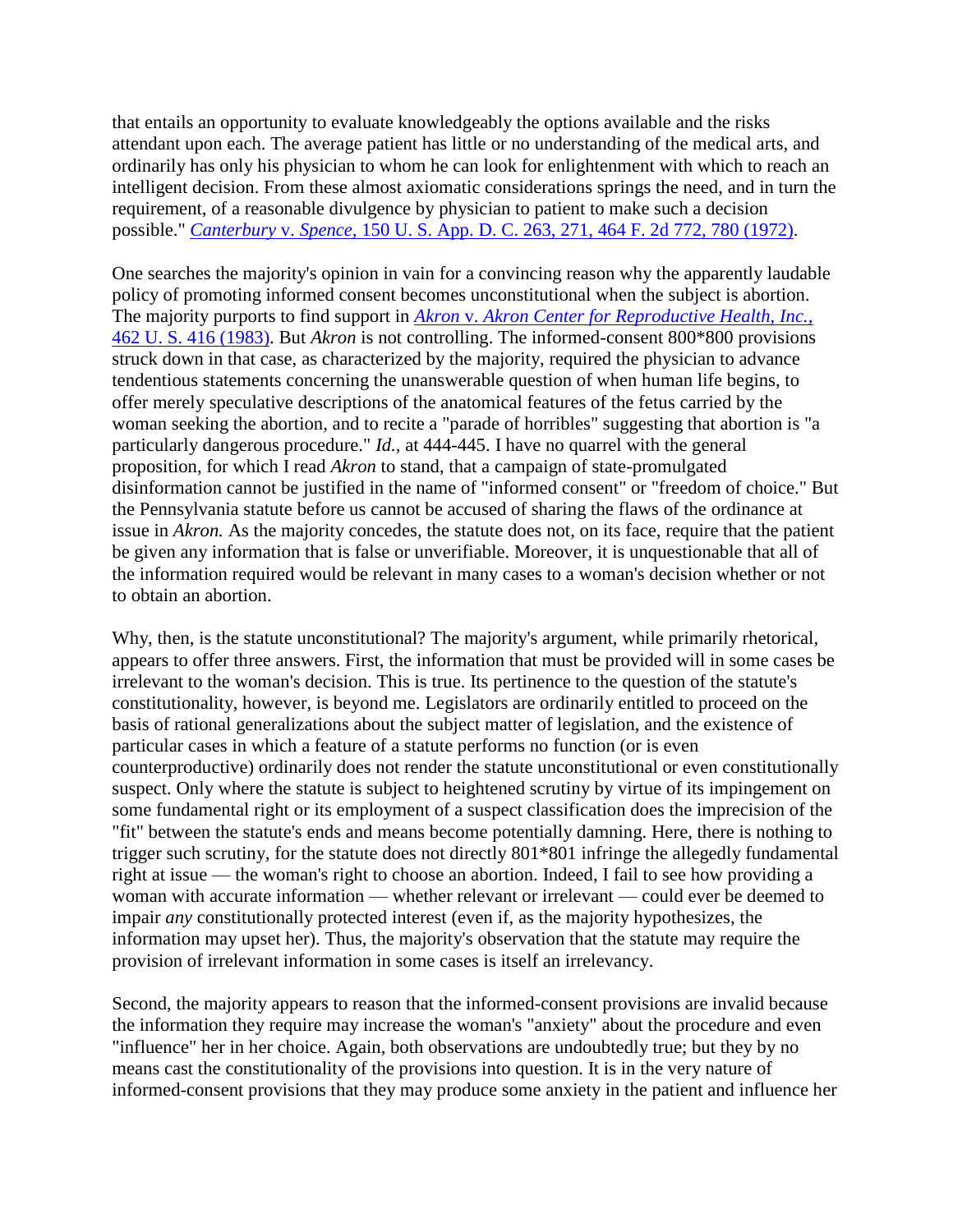in her choice. This is in fact their reason for existence, and — provided that the information required is accurate and nonmisleading — it is an entirely salutary reason. If information may reasonably affect the patient's choice, the patient should have that information; and, as one authority has observed, "the greater the likelihood that particular information will influence [the patient's] decision, the more essential the information arguably becomes for securing her informed consent." Appleton, Doctors, Patients and the Constitution, 63 Wash. U. L. Q. 183, 211 (1985). That the result of the provision of information may be that some women will forgo abortions by no means suggests that providing the information is unconstitutional, for the ostensible objective of *Roe* v. *[Wade](http://scholar.google.co.in/scholar_case?case=12334123945835207673&q=Thornburgh+&hl=en&as_sdt=2002)* is not maximizing the number of abortions, but maximizing choice. Moreover, our decisions in *Maher, Beal,* and *Harris* v. *[McRae](http://scholar.google.co.in/scholar_case?case=8833310949486291357&q=Thornburgh+&hl=en&as_sdt=2002)* all indicate that the State may encourage women to make their choice in favor of childbirth rather than abortion, and the provision of accurate information regarding abortion 802\*802 and its alternatives is a reasonable and fair means of achieving that objective.

Third, the majority concludes that the informed-consent provisions are invalid because they "intrud[e] upon the discretion of the pregnant woman's physician," *ante,* at 762, violate "the privacy of the informed-consent dialogue between the woman and her physician," *ibid.,* and "officially structur[e]" that dialogue, *ante,* at 763. The provisions thus constitute "state medicine" that "infringes upon [the physician's] professional responsibilities." *Ibid.* This is nonsensical. I can concede that the Constitution extends its protection to certain zones of personal autonomy and privacy, see *Griswold* v. *Connecticut,* [381 U. S., at 502 \(WHITE, J., concurring in](http://scholar.google.co.in/scholar_case?case=12276922145000050979&q=Thornburgh+&hl=en&as_sdt=2002)  [judgment\),](http://scholar.google.co.in/scholar_case?case=12276922145000050979&q=Thornburgh+&hl=en&as_sdt=2002) and I can understand, if not share, the notion that that protection may extend to a woman's decision regarding abortion. But I cannot concede the possibility that the Constitution provides more than minimal protection for the manner in which a physician practices his or her profession or for the "dialogues" in which he or she chooses to participate in the course of treating patients. I had thought it clear that regulation of the practice of medicine, like regulation of other professions and of economic affairs generally, was a matter peculiarly within the competence of legislatures, and that such regulation was subject to review only for rationality. See, *e. g., Williamson* v. *[Lee Optical of Oklahoma, Inc.,](http://scholar.google.co.in/scholar_case?case=17779134010247423421&q=Thornburgh+&hl=en&as_sdt=2002)* 348 U. S. 483 (1955).

Were the Court serious about the need for strict scrutiny of regulations that infringe on the "judgment" of medical professionals, "structure" their relations with their patients, and amount to "state medicine," there is no telling how many state and federal statutes (not to mention principles of state tort law) governing the practice of medicine might be condemned. And of course, there would be no reason why a concern for professional freedom could be confined to the medical profession: nothing in the Constitution indicates a preference for the liberty of doctors over that of lawyers, 803\*803 accountants, bakers, or brickmakers. Accordingly, if the State may not "structure" the dialogue between doctor and patient, it should also follow that the State may not, for example, require attorneys to disclose to their clients information concerning the risks of representing the client in a particular proceeding. Of course, we upheld such disclosure requirements only last Term. See *Zauderer* v. *[Office of Disciplinary Counsel,](http://scholar.google.co.in/scholar_case?case=9961821012845558561&q=Thornburgh+&hl=en&as_sdt=2002)* 471 U. [S. 626 \(1985\).](http://scholar.google.co.in/scholar_case?case=9961821012845558561&q=Thornburgh+&hl=en&as_sdt=2002)

The rationale for state efforts to regulate the practice of a profession or vocation is simple: the government is entitled not to trust members of a profession to police themselves, and accordingly the legislature may for the most part impose such restrictions on the practice of a profession or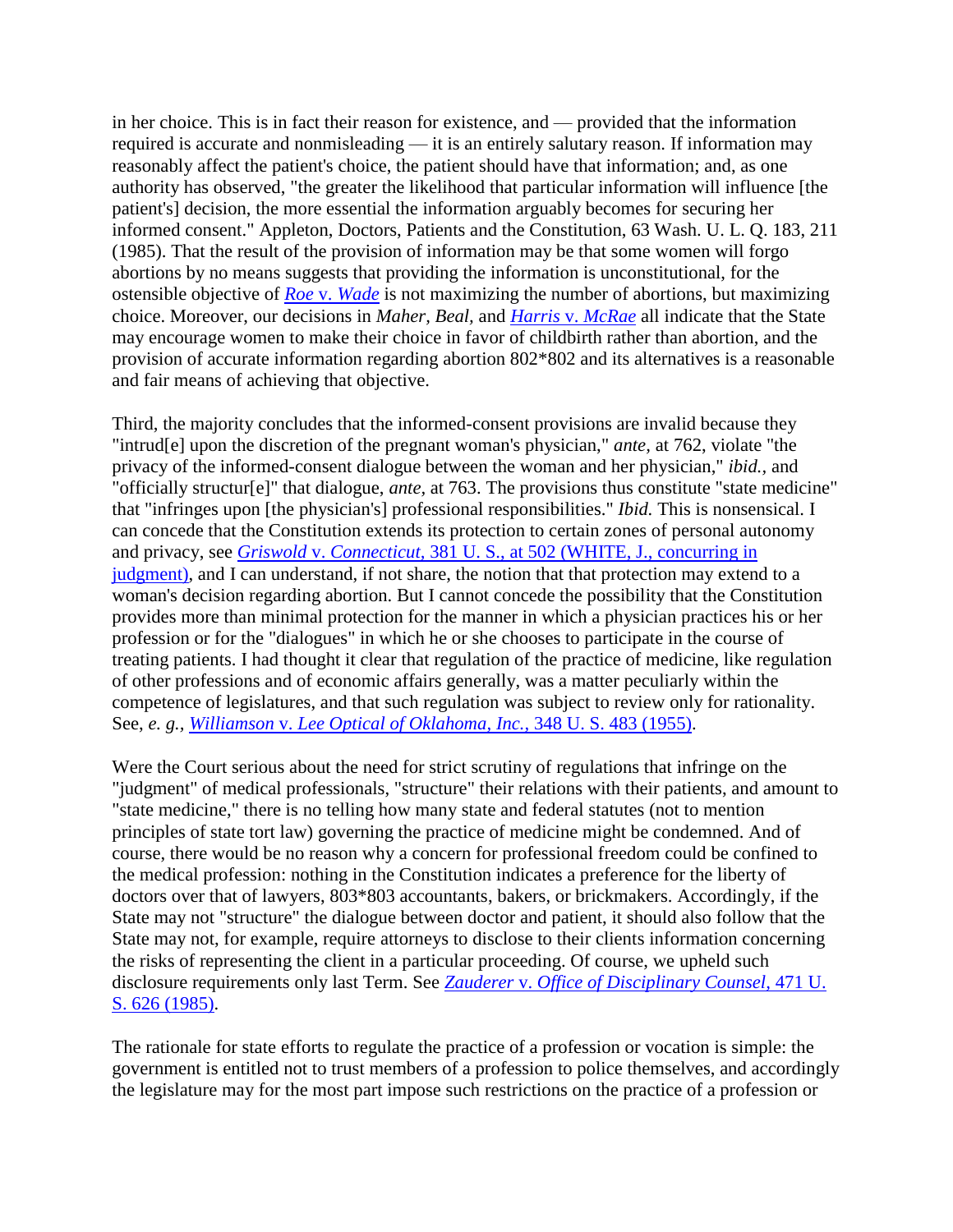business as it may find necessary to the protection of the public. This is precisely the rationale for infringing the professional freedom of doctors by imposing disclosure requirements upon them: "Respect for the patient's right of self-determination on particular therapy demands a standard set by law for physicians rather than one which physicians may or may not impose upon themselves." *Canterbury* v. *Spence,* [150 U. S. App. D. C., at 275, 464 F. 2d, at 784.](http://scholar.google.co.in/scholar_case?case=16106013819601769055&q=Thornburgh+&hl=en&as_sdt=2002) Unless one is willing to recast entirely the law with respect to the legitimacy of state regulation of professional conduct, the obvious rationality of the policy of promoting informed patient choice on the subject of abortion must defeat any claim that the disclosure requirements imposed by Pennsylvania are invalid because they infringe on "professional freedom" or on the "physicianpatient relationship."

I do not really believe that the Court's invocation of professional freedom signals a retreat from the principle that the Constitution is largely unconcerned with the substantive aspects of governmental regulation of professional and business relations. Clearly, the majority is uninterested in undermining the edifice of post-New Deal constitutional law by extending its holding to cases that do not concern the issue of abortion. But if one assumes, as I do, that the majority 804\*804 is unwilling to commit itself to the implications of that part of its rhetoric which smacks of economic due process rights for physicians, it becomes obvious that the talk of "infringement of professional responsibility" is mere window dressing for a holding that must stand or fall on other grounds. And because the informed-consent provisions do not infringe the essential right at issue — the right of the woman to choose to have an abortion — the majority's conclusion that the provisions are unconstitutional is without foundation.

## **B**

The majority's decision to strike down the reporting requirements of the statute is equally extraordinary. The requirements obviously serve legitimate purposes. The information contained in the reports is highly relevant to the State's efforts to enforce § 3210(a) of the statute, which forbids abortion of viable fetuses except when necessary to the mother's health. The information concerning complications plainly serves the legitimate goal of advancing the state of medical knowledge concerning maternal and fetal health. See *[Planned Parenthood of Central Missouri](http://scholar.google.co.in/scholar_case?case=3638004152923873163&q=Thornburgh+&hl=en&as_sdt=2002)* v. *Danforth*, [428 U. S., at 80.](http://scholar.google.co.in/scholar_case?case=3638004152923873163&q=Thornburgh+&hl=en&as_sdt=2002) Given that the subject of abortion is a matter of considerable public interest and debate (constrained to some extent, of course, by the pre-emptive effect of this Court's ill-conceived constitutional decisions), the collection and dissemination of demographic information concerning abortions is clearly a legitimate goal of public policy. Moreover, there is little reason to believe that the required reports, though fairly detailed, would impose an undue burden on physicians and impede the ability of their patients to obtain abortions, as all of the information required would necessarily be readily available to a physician who had performed an abortion. Accordingly, under this Court's prior decisions in this area, the reporting requirements are constitutional. *[Planned Parenthood Assn. of Kansas City, Missouri, Inc.](http://scholar.google.co.in/scholar_case?case=16358226321487983194&q=Thornburgh+&hl=en&as_sdt=2002)* v. *Ashcroft,* 462 U. [S. 476, 486-490 \(1983\) \(opinion of POWELL, 8](http://scholar.google.co.in/scholar_case?case=16358226321487983194&q=Thornburgh+&hl=en&as_sdt=2002)05\*805 [J.\);](http://scholar.google.co.in/scholar_case?case=16358226321487983194&q=Thornburgh+&hl=en&as_sdt=2002) *id.,* at 505 (opinion of O'CONNOR, J.); *[Planned Parenthood of Central Missouri](http://scholar.google.co.in/scholar_case?case=3638004152923873163&q=Thornburgh+&hl=en&as_sdt=2002)* v. *Danforth, supra,* at 79-81.

Nonetheless, the majority strikes down the reporting requirements because it finds that notwithstanding the explicit statutory command that the reports be made public only in a manner ensuring anonymity, "the amount of information about [the patient] and the circumstances under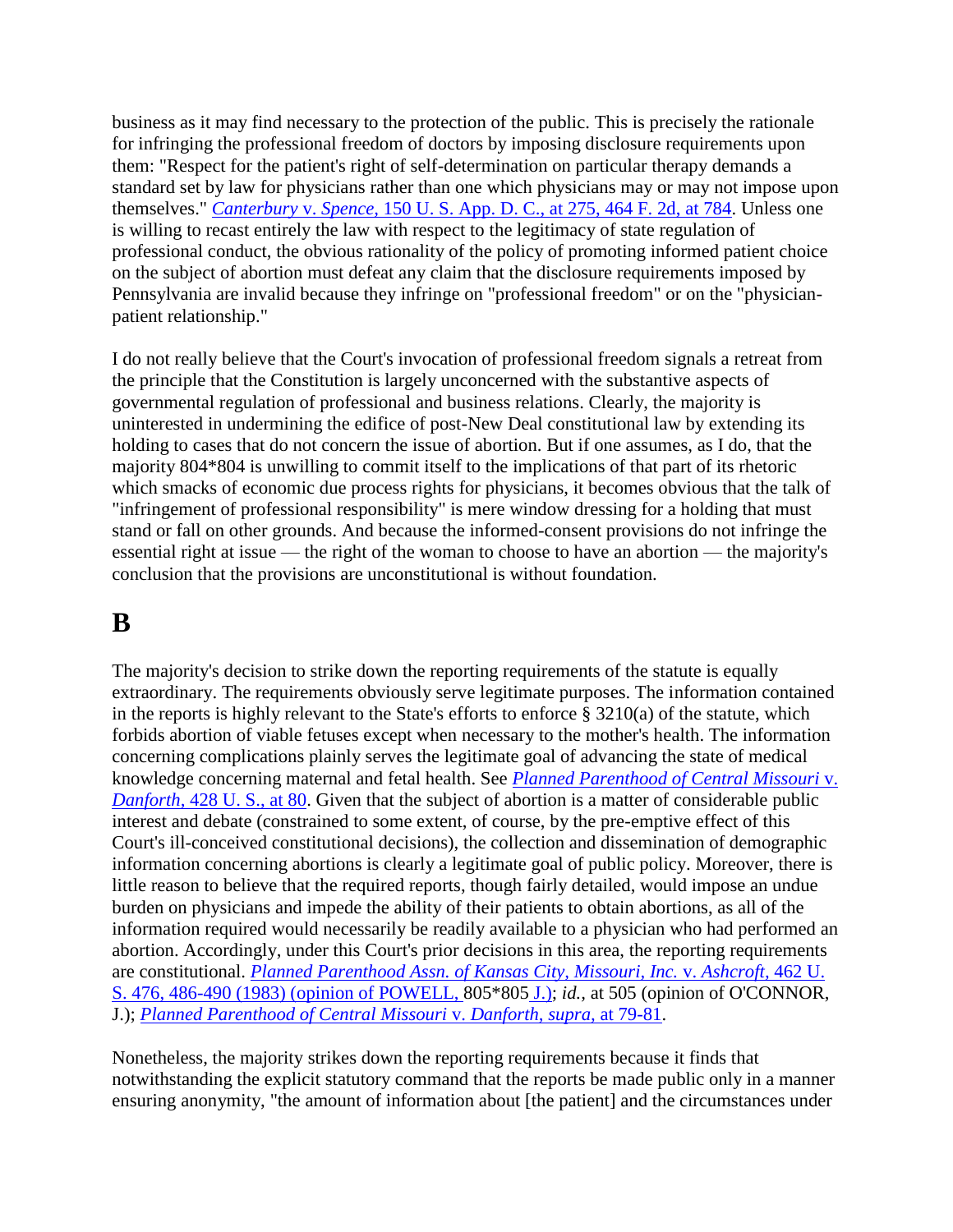which she had an abortion are so detailed that identification is likely," *ante,* at 767, and that "[i]dentification is the obvious purpose of these extreme reporting requirements," *ibid.* Where these "findings" come from is mysterious, to say the least. The Court of Appeals did not make any such findings on the record before it, and the District Court expressly found that "the requirements of confidentiality in § 3214(e) regarding the identity of both patient and physician prevent any invasion of privacy which could present a legally significant burden on the abortion decision." 552 F. Supp. 791, 804 (ED Pa. 1982). Rather than pointing to anything in the record that demonstrates that the District Court's conclusion is erroneous, the majority resorts to the handy, but mistaken, solution of substituting its own view of the facts and strikes down the statute.

I can accept the proposition that a statute whose purpose and effect are to allow harassment and intimidation of citizens for their constitutionally protected conduct is unconstitutional, but the majority's action in striking down the Pennsylvania statute on this basis is procedurally and substantively indefensible. First, it reflects a complete disregard for the principle, embodied in Federal Rule of Civil Procedure 52(a), that an appellate court must defer to a trial court's findings of facts unless those findings are clearly erroneous. The Rule is expressly applicable to findings of fact that constitute the grounds for a district court's action granting or refusing a preliminary injunction, and, of course, the Rule limits this Court to the same degree as it does any other 806\*806 federal appellate court, see *United States* v. *[General Dynamics Corp.,](http://scholar.google.co.in/scholar_case?case=18077910118696099183&q=Thornburgh+&hl=en&as_sdt=2002)* 415 U. S. 486 [\(1974\).](http://scholar.google.co.in/scholar_case?case=18077910118696099183&q=Thornburgh+&hl=en&as_sdt=2002)

Second, the majority has seriously erred in purporting to make a final determination of fact, conclusive of the constitutionality of the statute, on a motion for preliminary injunction. In so doing, the Court overlooks the principle that although a district court's findings of fact on a motion for a preliminary injunction are entitled to deference on appeal from the grant or denial of preliminary relief, "the findings of fact . . . made by a court granting a preliminary injunction are *not* binding at trial on the merits" because "a preliminary injunction is customarily granted on the basis of procedures that are less formal and evidence that is less complete than in a trial on the merits." *University of Texas* v. *Camenisch,* [451 U. S. 390, 395 \(1981\)](http://scholar.google.co.in/scholar_case?case=13807488466147767233&q=Thornburgh+&hl=en&as_sdt=2002) (emphasis added). What *Camenisch* stated to be true customarily is also true in this case: the record on which the motion for preliminary injunction was decided in the trial court consisted solely of affidavits and a stipulation of undisputed facts, none of which provides a sufficient basis for a conclusive finding on the complex question of the motive and effect of the reporting requirements and the adequacy of the statute's protection of the anonymity of doctors and patients. Issuing what amounts to a final declaratory judgment on the constitutionality of the statute under these circumstances is highly inappropriate.

Finally, in addition to being procedurally flawed, the majority's holding is substantively suspect. The information contained in the reports identifies the patient on the basis of age, race, marital status, and "political subdivision" of residence; the remainder of the information included in the reports concerns the medical aspects of the abortion. It is implausible that a particular patient could be identified on the basis of the combination of the general identifying information and the specific medical information in these reports by anyone who did not already know (at a minimum) that the woman had been pregnant and obtained an abortion. 807\*807 Accordingly, the provisions pose little or no threat to the woman's privacy.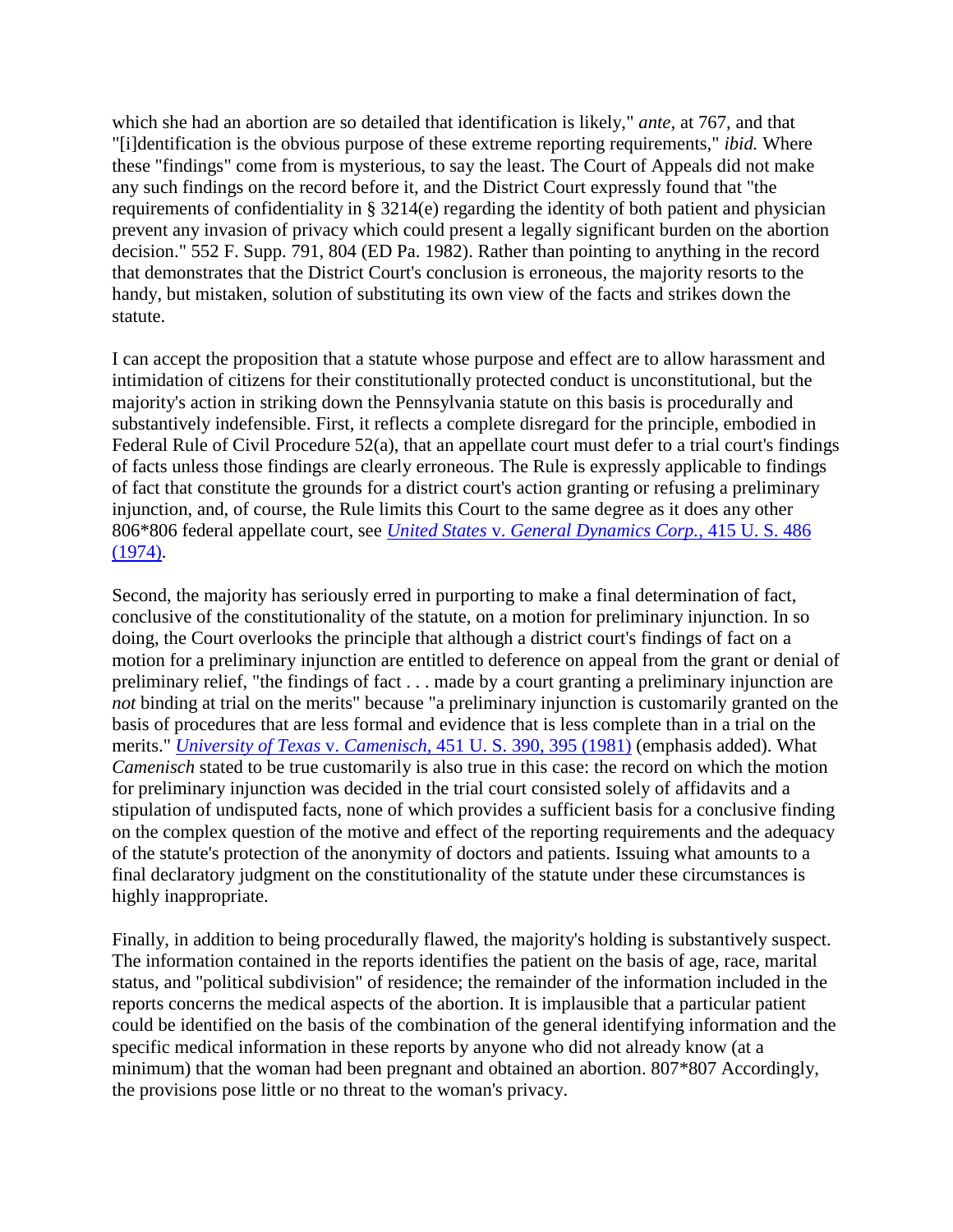In sum, there is no basis here even for a preliminary injunction against the reporting provisions of the statute, much less for a final determination that the provisions are unconstitutional.

## **C**

The majority resorts to linguistic nit-picking in striking down the provision requiring physicians aborting viable fetuses to use the method of abortion most likely to result in fetal survival unless that method would pose a "significantly greater medical risk to the life or health of the pregnant woman" than would other available methods. The majority concludes that the statute's use of the word "significantly" indicates that the statute represents an unlawful "trade-off" between the woman's health and the chance of fetal survival. Not only is this conclusion based on a wholly unreasonable interpretation of the statute, but the statute would also be constitutional even if it meant what the majority says it means.

The majority adopts the Court of Appeals' view that the statute's use of the term "significantly" renders it " `not susceptible to a construction that does not require the mother to bear an increased medical risk in order to save her viable fetus.' " *Ante,* at 769 (quoting 737 F. 2d 283, 300 (CA3 1984)). The term "significant" in this context, however, is most naturally read as synonymous with the terms "meaningful," "cognizable," "appreciable," or "nonnegligible." That is, the statute requires only that the risk be a real and identifiable one. Surely, if the State's interest in preserving the life of a viable fetus is, as *Roe* purported to recognize, a compelling one, the State is at the very least entitled to demand that that interest not be subordinated to a purported maternal health risk that is in fact wholly insubstantial. The statute, on its face, demands no more than this of a doctor performing an abortion of a viable fetus.

808\*808 Even if the Pennsylvania statute is properly interpreted as requiring a pregnant woman seeking abortion of a viable fetus to endure a method of abortion chosen to protect the health of the fetus despite the existence of an alternative that in some substantial degree is more protective of her own health, I am not convinced that the statute is unconstitutional. The Court seems to read its earlier opinion in *Colautti* v. *Franklin,* [439 U. S. 379 \(1979\),](http://scholar.google.co.in/scholar_case?case=11995294142285279951&q=Thornburgh+&hl=en&as_sdt=2002) as incorporating a *holding* that tradeoffs between the health of the pregnant woman and the survival of her viable fetus are constitutionally impermissible under *Roe* v. *[Wade.](http://scholar.google.co.in/scholar_case?case=12334123945835207673&q=Thornburgh+&hl=en&as_sdt=2002)* Of course, *Colautti* held no such thing: the Court there stated only that it did not address the "serious ethical and constitutional difficulties" that such a tradeoff would present. [439 U. S., at 400.](http://scholar.google.co.in/scholar_case?case=11995294142285279951&q=Thornburgh+&hl=en&as_sdt=2002) [\[6\]](http://scholar.google.co.in/scholar_case?case=3420134328076928385&q=Thornburgh+&hl=en&as_sdt=2002#[37]) Nothing in *Colautti* or any of the Court's previous abortion decisions compels the *per se* "tradeoff" rule the Court adopts today.

The Court's ruling in this respect is not even *consistent* with its decision in *Roe* v. *[Wade.](http://scholar.google.co.in/scholar_case?case=12334123945835207673&q=Thornburgh+&hl=en&as_sdt=2002)* In *Roe,* the Court conceded that the State's interest in preserving the life of a viable fetus is a compelling one, and the Court has never disavowed that concession. The Court now holds that this compelling interest cannot justify *any* regulation that imposes a quantifiable medical risk upon the pregnant woman who seeks to abort a viable fetus: if attempting to save the fetus imposes any additional risk of injury to the woman, she must be permitted to kill it. This holding hardly accords with the usual understanding of the term "compelling interest," which we have used to describe those governmental interests that are so weighty as to justify substantial and ordinarily impermissible impositions on the individual — impositions that, I had thought, could include the infliction of 809\*809 some degree of risk of physical harm. The most obvious illustration of this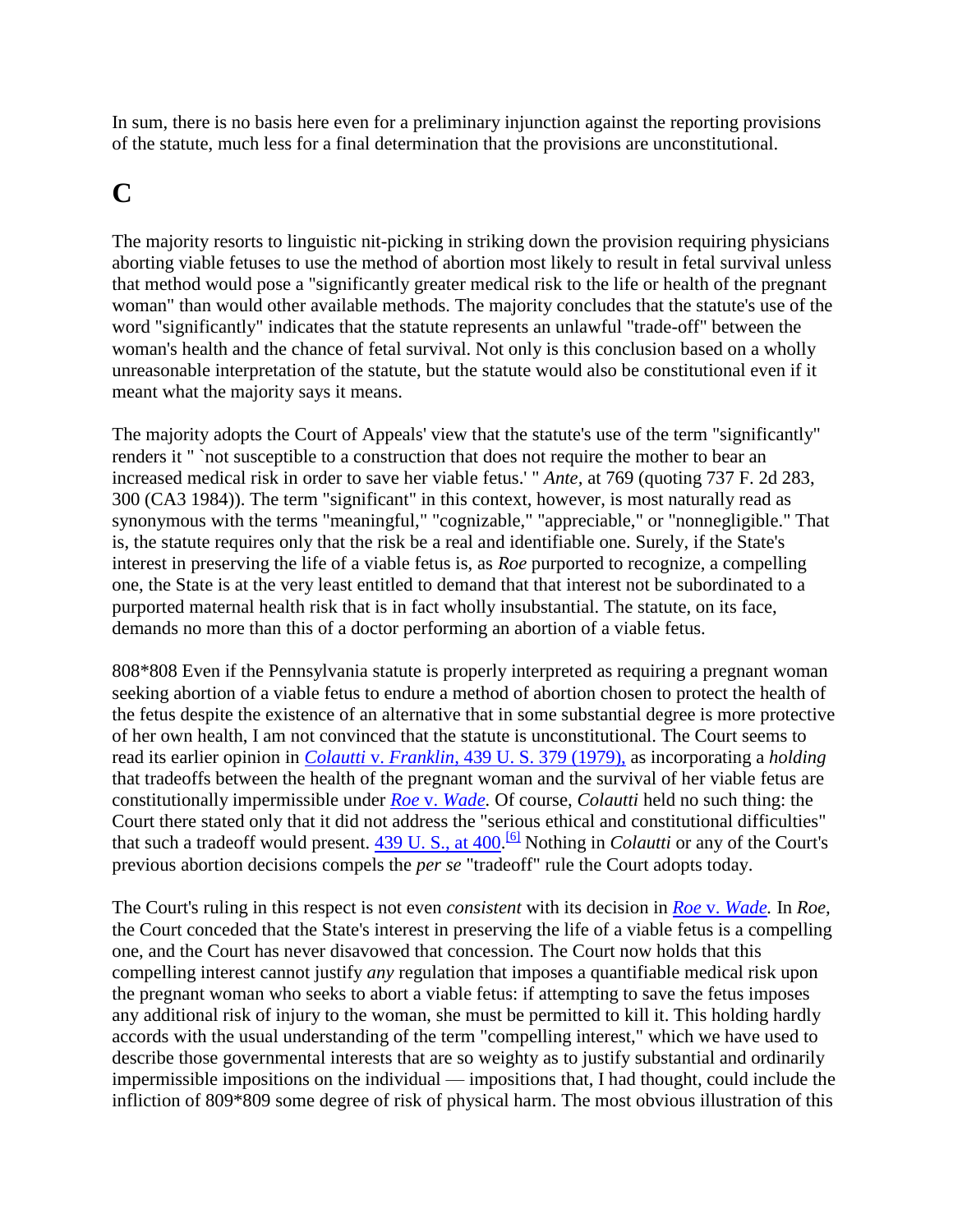principle may be found in the opinion of the elder Justice Harlan in *Jacobson* v. *[Massachusetts,](http://scholar.google.co.in/scholar_case?case=16169198038706839183&q=Thornburgh+&hl=en&as_sdt=2002)* [197 U. S. 11, 29 \(1905\):](http://scholar.google.co.in/scholar_case?case=16169198038706839183&q=Thornburgh+&hl=en&as_sdt=2002) "The liberty secured by the Fourteenth Amendment . . . consists, in part, in the right of a person `to live and work where he will,' *Allgeyer* v. *Louisiana,* [165 U. S. 578;](http://scholar.google.co.in/scholar_case?case=8434070620249495815&q=Thornburgh+&hl=en&as_sdt=2002) and yet he may be compelled, by force if need be, against his will and without regard to his personal wishes or his pecuniary interests, . . . to take his place in the ranks of the army of his country and risk the chance of being shot down in its defense." The actual holding of *Jacobson* provides another illustration, more pertinent to this particular case: the Court there sustained a regulation requiring all adult citizens of Cambridge, Massachusetts, to be vaccinated against smallpox, notwithstanding that exposure to vaccination carried with it a statistical possibility of serious illness and even death. If, as I believe these examples demonstrate, a compelling state interest may justify the imposition of some physical danger upon an individual, and if, as the Court has held, the State has a compelling interest in the preservation of the life of a viable fetus, I find the majority's unwillingness to tolerate the imposition of *any* nonnegligible risk of injury to a pregnant woman in order to protect the life of her viable fetus in the course of an abortion baffling.

The Court's ruling today that any tradeoff between the woman's health and fetal survival is impermissible is not only inconsistent with *Roe*'s recognition of a compelling state interest in viable fetal life; it directly contradicts one of the essential holdings of *Roe* — that is, that the State may forbid *all* postviability abortions except when *necessary* to protect the life or health of the pregnant woman. As is evident, this holding itself involves a tradeoff between maternal health and protection of the fetus, for it plainly permits the State to forbid a postviability abortion even when such an abortion may be statistically safer than carrying the pregnancy to 810\*810 term, provided that the abortion is not medically necessary.<sup>[\[7\]](http://scholar.google.co.in/scholar_case?case=3420134328076928385&q=Thornburgh+&hl=en&as_sdt=2002#[38])</sup> The tradeoff contained in the Pennsylvania statute, even as interpreted by the majority, is no different in kind: the State has simply required that when an abortion of some kind is medically necessary, it shall be conducted so as to spare the fetus (to the greatest degree possible) unless a method less protective of the fetus is itself to some degree medically necessary for the woman. That this choice may involve the imposition of some risk on the woman undergoing the abortion should be no more troublesome than that a prohibition on nonnecessary postviability abortions may involve the imposition of some risk on women who are thereby forced to continue their pregnancies to term; yet for some reason, the Court concludes that whereas the tradeoffs it devises are compelled by the Constitution, the essentially indistinguishable tradeoff the State has attempted is foreclosed. This cannot be the law.

The framework of rights and interests devised by the Court in *Roe* v. *[Wade](http://scholar.google.co.in/scholar_case?case=12334123945835207673&q=Thornburgh+&hl=en&as_sdt=2002)* indicates that just as a State may prohibit a postviability abortion unless it is necessary to protect the life or health of the woman, the State may require that postviability abortions be conducted using the method most protective of the fetus unless a less protective method is necessary to protect the life or health of the woman. Under this standard, the Pennsylvania statute — which does not require the woman to accept any significant health risks to protect the fetus — is plainly constitutional.

## **D**

The Court strikes down the statute's second-physician requirement because, in its view, the existence of a medical emergency requiring an immediate abortion to save the life of the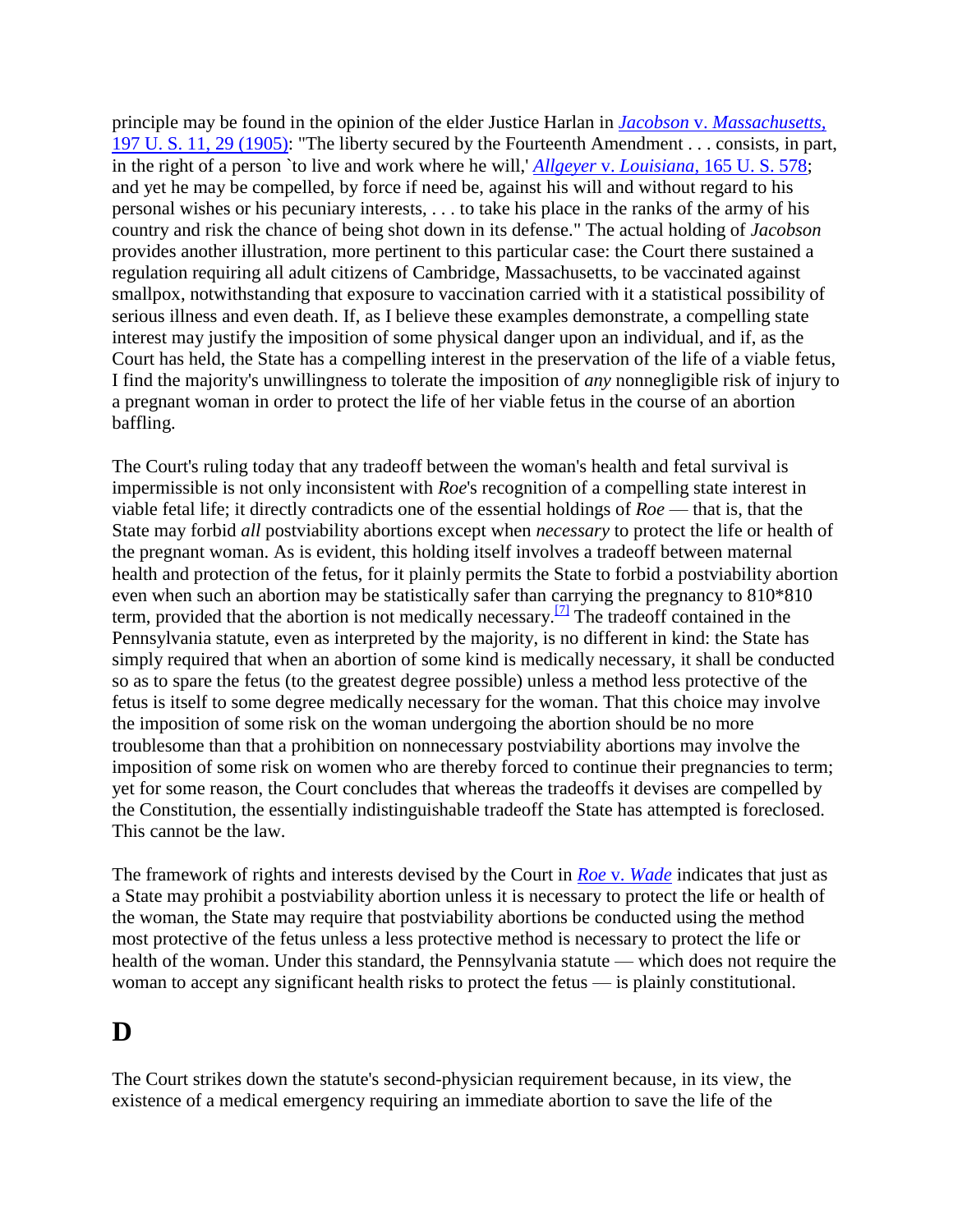pregnant woman would not be a defense to a prosecution 811\*811 under the statute. The Court does not question the proposition, established in the *Ashcroft* case, that a second-physician requirement accompanied by an exception for emergencies is a permissible means of vindicating the compelling state interest in protecting the lives of viable fetuses. Accordingly, the majority's ruling on this issue does not on its face involve a substantial departure from the Court's previous decisions.

What is disturbing about the Court's opinion on this point is not the general principle on which it rests, but the manner in which that principle is applied. The Court brushes aside the fact that the section of the statute in which the second-physician requirement is imposed states that "[i]t shall be a complete defense to *any* charge brought against a physician for violating the requirements *of this section* that he had concluded, in good faith, in his best medical judgment, . . . that the abortion was necessary to preserve maternal life or health" (emphasis added). 18 Pa. Cons. Stat. § 3210(a) (1982). This language is obviously susceptible of the construction the State advances: namely, that it is a defense to a charge of violating the second-physician requirement that the physician performing the abortion believed that performing an abortion in the absence of a second physician was necessary to the life or health of the mother.

The Court's rejection of this construction is based on its conclusion that the statutory language "does not relate to the second-physician requirement" and that "its words are not words of emergency." *Ante,* at 771. This reasoning eludes me. The defense of medical necessity "relates" to any charge that a doctor has violated one of the requirements of the section in which it appears, and the second-physician requirement is imposed by that section. The defense thus quite evidently "relates" to the second-physician requirement. True, the "words" of the defense are not "words of emergency," but words of necessity. Why this should make a difference is unclear: a defense of medical necessity is fully as protective of the interests of the pregnant woman as a defense of 812\*812 "emergency." The Court falls back, *ibid.,* on the notion that the legislature "knows how to provide a medical-emergency exception when it chooses to do so." No doubt. But the legislature obviously also "knows how" to provide a medical-necessity exception, and it has done so. Why this exception is insufficient is unexplained and inexplicable.

The Court's rejection of a perfectly plausible reading of the statute flies in the face of the principle — which until today I had thought applicable to abortion statutes as well as to other legislative enactments — that "[w]here fairly possible, courts should construe a statute to avoid a danger of unconstitutionality." *[Planned Parenthood Assn. of Kansas City, Missouri, Inc.](http://scholar.google.co.in/scholar_case?case=16358226321487983194&q=Thornburgh+&hl=en&as_sdt=2002)* v. *Ashcroft,* [462 U. S., at 493.](http://scholar.google.co.in/scholar_case?case=16358226321487983194&q=Thornburgh+&hl=en&as_sdt=2002) The Court's reading is obviously based on an entirely different principle: that in cases involving abortion, a permissible reading of a statute is to be avoided at all costs. Not sharing this viewpoint, I cannot accept the majority's conclusion that the statute does not provide for the equivalent of a defense of emergency.<sup>[\[8\]](http://scholar.google.co.in/scholar_case?case=3420134328076928385&q=Thornburgh+&hl=en&as_sdt=2002#[39])</sup>

### **E**

Finally, the majority refuses to vacate the preliminary injunction entered against the enforcement of the parental notice and consent provisions of the statute. See *ante,* at 758, n. 9. The reason offered is that the propriety of the injunction depends upon the adequacy of the rules, recently promulgated by the Pennsylvania Supreme Court, setting forth 813\*813 procedures by which a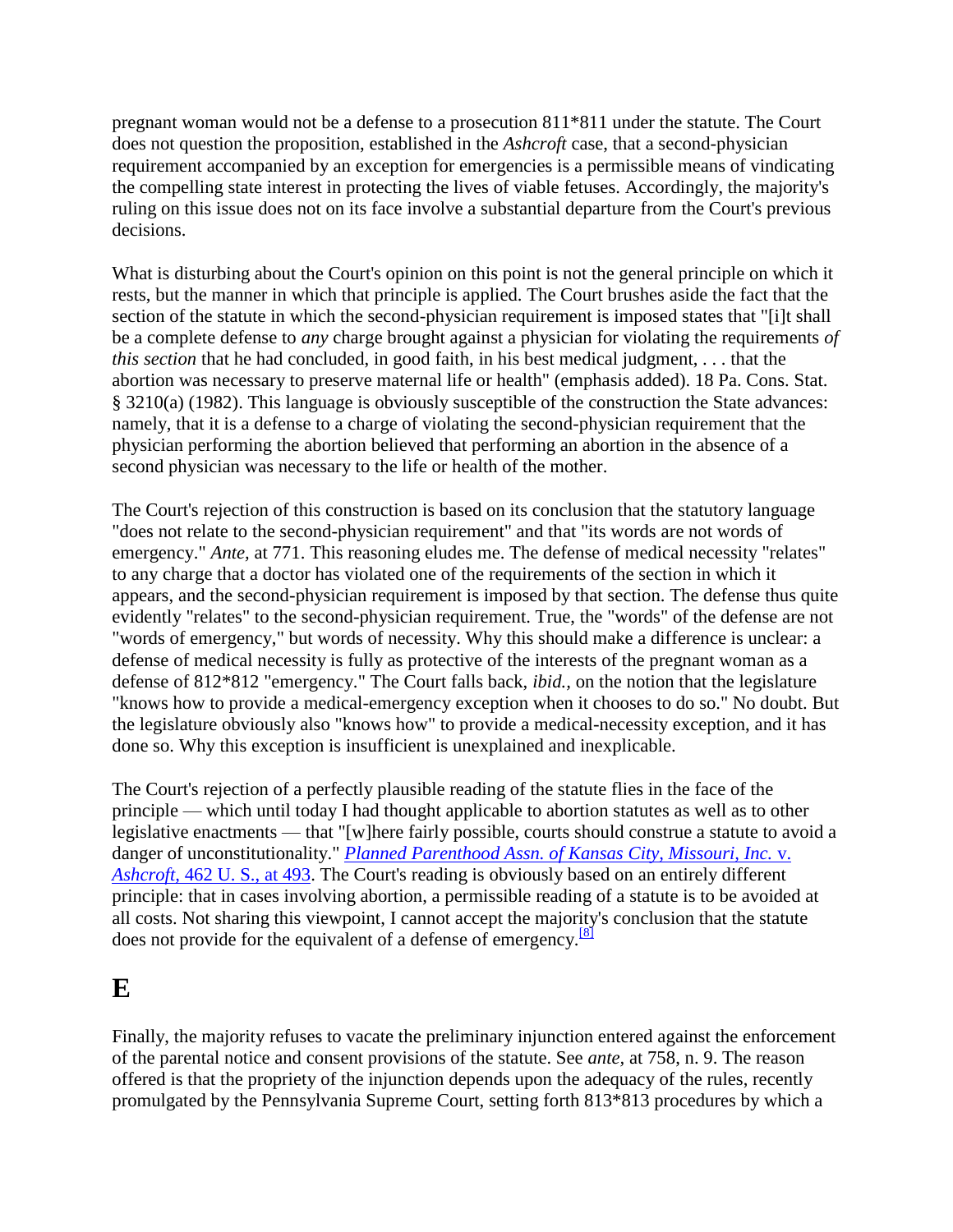minor desiring an abortion may speedily and confidentially obtain either judicial approval of her decision to obtain an abortion or a judicial determination that she herself is capable of an informed consent to the procedure. The Court concludes that review of the rules is best carried out in the first instance in the District Court.

The Court's decision in *Ashcroft,* however, compels the conclusion that the Third Circuit erred in directing that the operation of the parental notice and consent provisions be enjoined pending promulgation of the required rules; accordingly, the injunction should be vacated irrespective of the adequacy of those rules. As the Court of Appeals apparently recognized, the Pennsylvania statute, on its face, is substantively identical to that upheld by the Court in *Ashcroft;* thus, the sole basis for the injunction ordered by the Court of Appeals was the absence of procedural rules implementing the statute. What the Court of Appeals failed to recognize was that this Court denied relief to the plaintiffs challenging the statute in *Ashcroft* despite the same purported defect: in that case, as in this, the State Supreme Court had not yet promulgated rules establishing the expedited procedures called for by the statute. Nonetheless, as JUSTICE POWELL's opinion explained, the plaintiffs were not entitled to any relief against enforcement of the statutory scheme, as "[t]here is no reason to believe that [the State] will not expedite any appeal consistent with the mandate in our prior opinions." [462 U. S., at 491, n. 16.](http://scholar.google.co.in/scholar_case?case=16358226321487983194&q=Thornburgh+&hl=en&as_sdt=2002) Similarly, there was no reason here for the Court of Appeals to believe that Pennsylvania would not provide for the adequate, expedited procedures contemplated by the statute; thus, its entry of an injunction against enforcement of the statute was erroneous.

## **III**

The decision today appears symptomatic of the Court's own insecurity over its handiwork in *[Roe](http://scholar.google.co.in/scholar_case?case=12334123945835207673&q=Thornburgh+&hl=en&as_sdt=2002)* v. *[Wade](http://scholar.google.co.in/scholar_case?case=12334123945835207673&q=Thornburgh+&hl=en&as_sdt=2002)* and the cases following that decision. Aware that in *Roe* it essentially 814A\*814A created something out of nothing and that there are many in this country who hold that decision to be basically illegitimate, the Court responds defensively. Perceiving, in a statute implementing the State's legitimate policy of preferring childbirth to abortion, a threat to or criticism of the decision in *Roe* v. *[Wade,](http://scholar.google.co.in/scholar_case?case=12334123945835207673&q=Thornburgh+&hl=en&as_sdt=2002)* the majority indiscriminately strikes down statutory provisions that in no way contravene the right recognized in *Roe.* I do not share the warped point of view of the majority, nor can I follow the tortuous path the majority treads in proceeding to strike down the statute before us. I dissent.

814B\*814B JUSTICE O'CONNOR, with whom JUSTICE REHNQUIST joins, dissenting.

This Court's abortion decisions have already worked a major distortion in the Court's constitutional jurisprudence. See *Akron* v. *[Akron Center for Reproductive Health, Inc.,](http://scholar.google.co.in/scholar_case?case=7944230995323582140&q=Thornburgh+&hl=en&as_sdt=2002)* 462 U. S. [416, 452 \(1983\) \(O'CONNOR, J., dissenting\).](http://scholar.google.co.in/scholar_case?case=7944230995323582140&q=Thornburgh+&hl=en&as_sdt=2002) Today's decision goes further, and makes it painfully clear that no legal rule or doctrine is safe from ad hoc nullification by this Court when an occasion for its application arises in a case involving state regulation of abortion. The permissible scope of abortion regulation is not the only constitutional issue on which this Court is divided, but — except when it comes to abortion — the Court has generally refused to let such disagreements, however longstanding or deeply felt, prevent it from evenhandedly applying uncontroversial legal doctrines to cases that come before it. See *Heckler* v. *Chaney,* [470 U. S.](http://scholar.google.co.in/scholar_case?case=7080789915693710984&q=Thornburgh+&hl=en&as_sdt=2002)  [821, 838 \(1985\);](http://scholar.google.co.in/scholar_case?case=7080789915693710984&q=Thornburgh+&hl=en&as_sdt=2002) *id.,* at 839-840, n. 2 (BRENNAN, J., concurring) (differences over the validity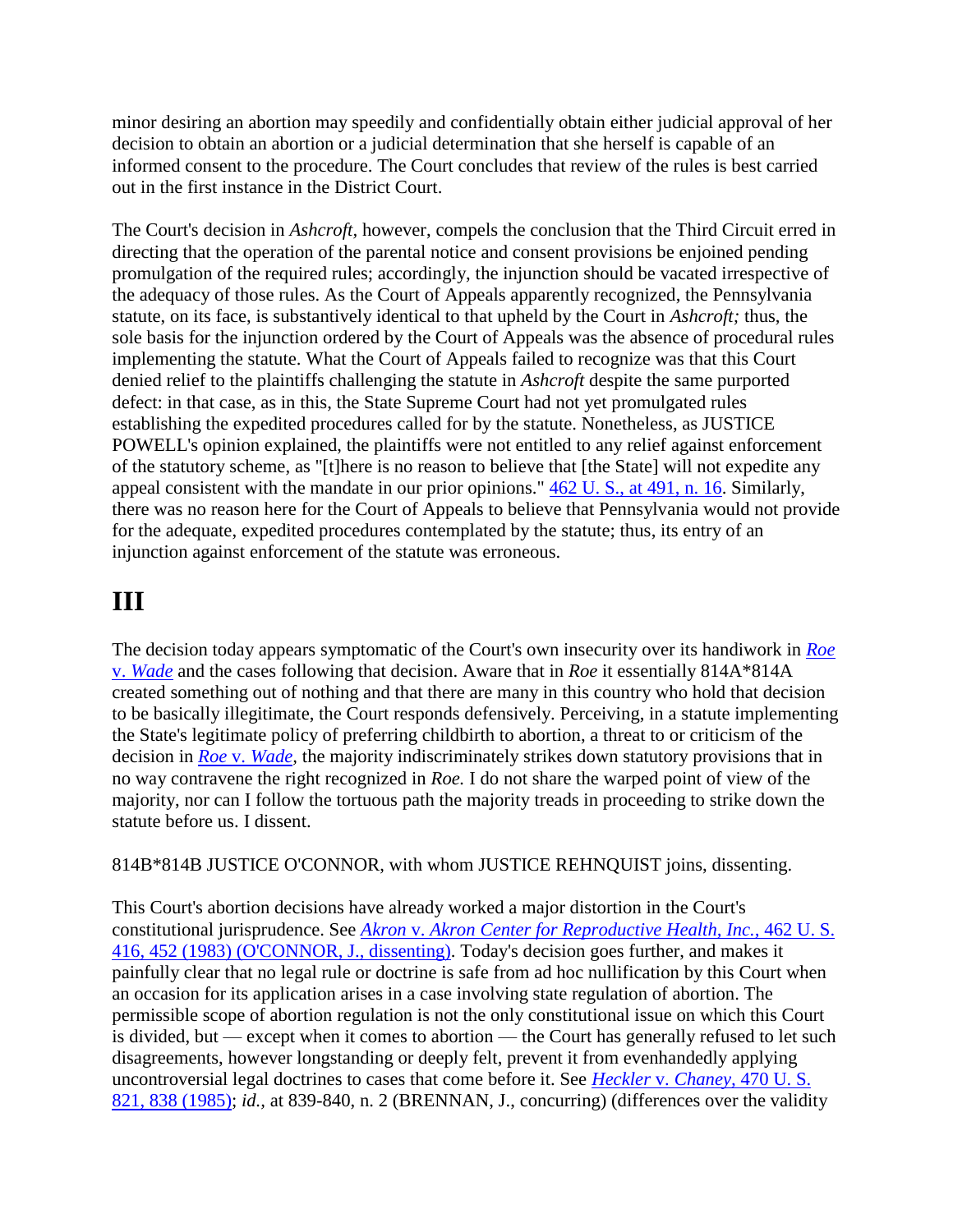of the death penalty under the Eighth Amendment should not influence the Court's consideration of a question of statutory administrative law). That the Court's unworkable scheme for constitutionalizing the regulation of abortion has had this institutionally debilitating effect should not be surprising, however, since the Court is not suited to the expansive role it 815\*815 has claimed for itself in the series of cases that began with *Roe* v. *Wade,* [410 U. S. 113 \(1973\).](http://scholar.google.co.in/scholar_case?case=12334123945835207673&q=Thornburgh+&hl=en&as_sdt=2002)

The Court today holds that "[t]he Court of Appeals correctly invalidated the specified provisions of Pennsylvania's 1982 Abortion Control Act." *Ante,* at 772. In so doing, the Court prematurely decides serious constitutional questions on an inadequate record, in contravention of settled principles of constitutional adjudication and procedural fairness. The constitutionality of the challenged provisions was not properly before the Court of Appeals, and is not properly before this Court. There has been no trial on the merits, and appellants have had no opportunity to develop facts that might have a bearing on the constitutionality of the statute. The only question properly before the Court is whether or not a preliminary injunction should have been issued to restrain enforcement of the challenged provisions pending trial on the merits. This Court's decisions in *Akron* v. *[Akron Center for Reproductive Health, supra,](http://scholar.google.co.in/scholar_case?case=7944230995323582140&q=Thornburgh+&hl=en&as_sdt=2002) [Planned Parenthood Assn.](http://scholar.google.co.in/scholar_case?case=16358226321487983194&q=Thornburgh+&hl=en&as_sdt=2002)  [of Kansas City, Missouri, Inc.](http://scholar.google.co.in/scholar_case?case=16358226321487983194&q=Thornburgh+&hl=en&as_sdt=2002)* v. *Ashcroft,* 462 U. S. 476 (1983), and *[Simopoulos](http://scholar.google.co.in/scholar_case?case=383681397468331850&q=Thornburgh+&hl=en&as_sdt=2002)* v. *Virginia,* 462 [U. S. 506 \(1983\),](http://scholar.google.co.in/scholar_case?case=383681397468331850&q=Thornburgh+&hl=en&as_sdt=2002) do not establish a likelihood that appellees would succeed on the merits of their constitutional claims sufficient to warrant overturning the District Court's denial of a preliminary injunction. Under the approach to abortion regulation outlined in my dissenting opinion in *Akron*, to which I adhere, it is even clearer that no preliminary injunction should have issued. I therefore dissent.

# **I**

The only issue before the District Court in this case was whether to grant appellees' motion for a preliminary injunction against enforcement of Pennsylvania's Abortion Control Act. The limited record before the District Court consisted of affidavits submitted by appellees, the parties' memoranda of law, the Act itself, including the findings of the Pennsylvania Legislature, and a stipulation of uncontested facts. As 816\*816 the District Judge noted, this stipulation "was entered into solely for the purpose of the motion for preliminary injunction." 552 F. Supp. 791, 794, n. 1 (ED Pa. 1982). Indeed, the parties expressly provided that the stipulation should be "without prejudice to any party's right to controvert any facts or to prove any additional facts at any later proceeding in this action." App. 9a-10a. In light of the stipulation of uncontested facts, no testimony or evidence was submitted at the hearing on the motion for a preliminary injunction.

In these circumstances, the District Judge's consideration of the motion before him was governed by the black letter law recapitulated in *University of Texas* v. *Camenisch,* [451 U. S. 390, 395](http://scholar.google.co.in/scholar_case?case=13807488466147767233&q=Thornburgh+&hl=en&as_sdt=2002)  [\(1981\):](http://scholar.google.co.in/scholar_case?case=13807488466147767233&q=Thornburgh+&hl=en&as_sdt=2002)

"The purpose of a preliminary injunction is merely to preserve the relative positions of the parties until a trial on the merits can be held. Given this limited purpose, and given the haste that is often necessary if those positions are to be preserved, a preliminary injunction is customarily granted on the basis of procedures that are less formal and evidence that is less complete than in a trial on the merits. A party thus is not required to prove his case in full at a preliminary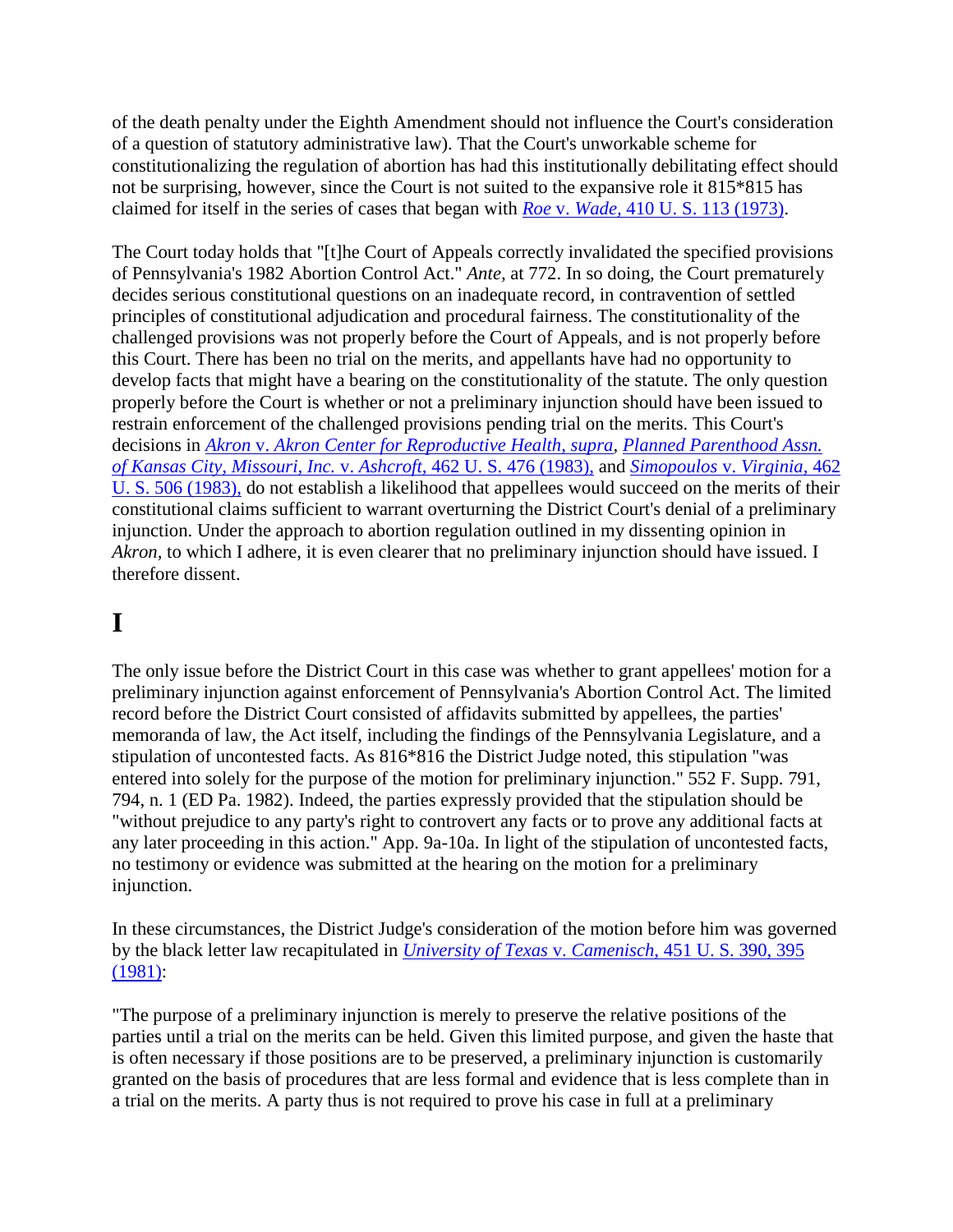injunction hearing, and the findings of fact and conclusions of law made by a court granting a preliminary injunction are not binding at trial on the merits. In light of these considerations, it is generally inappropriate for a federal court at the preliminary-injunction stage to give a final judgment on the merits.

"Should an expedited decision on the merits be appropriate, Rule  $65(a)(2)$  of the Federal Rules of Civil Procedure provides a means of securing one. That Rule permits a court to `order the trial of the action on the merits to be advanced and consolidated with the hearing of the application.' Before such an order may issue, however, the courts have commonly required that `the parties should normally receive clear and unambiguous notice [of 817\*817 the court's intent to consolidate the trial and the hearing] either before the hearing commences or at a time which will still afford the parties a full opportunity to present their respective cases' " (citations omitted).

The District Judge scrupulously adhered to these settled principles. He granted the preliminary injunction as to one provision of the Act, and denied preliminary relief as to all the other challenged provisions. Having seen no occasion to issue a Rule 65 order, he properly refrained from rendering final judgment on the merits by declaratory judgment or otherwise. That the District Judge understood the preliminary nature of the proceedings, and ruled accordingly, is incontrovertible:

"I have applied the traditional criteria applicable to a motion for preliminary injunction: likelihood of success on the merits, irreparable harm if the relief is not granted, possibility of harm to the non-moving party, and where relevant, harm to the public. Given the importance of the right involved in this litigation, I have assumed that if the plaintiffs were able to show likelihood of success on the merits, then the irreparable harm requirement would be met. I conclude that in only one instance, the 24-hour waiting period, did the plaintiffs carry their burden of demonstrating likelihood of success on the merits.

.....

"My adjudication is limited to the plaintiffs' request for a *preliminary* injunction. It is circumscribed by the record produced by the parties and the arguments advanced in the briefs on this motion. After applying the criteria for a preliminary injunction, I conclude that the only portion of the Act which the plaintiffs have demonstrated should be preliminarily enjoined is the 24-hour waiting period. In all other respects, the plaintiffs have failed to show a right to a preliminary injunction pending 818\*818 the outcome of the trial on the merits." 552 F. Supp., at 811 (emphasis in original).

The District Judge correctly discerned that "[t]he traditional standard for granting a preliminary injunction requires a plaintiff to show that in the absence of its issuance he will suffer irreparable injury and also that he is likely to prevail on the merits." *Doran* v. *[Salem Inn, Inc.,](http://scholar.google.co.in/scholar_case?case=5037129356036202482&q=Thornburgh+&hl=en&as_sdt=2002)* 422 U. S. 922, [931 \(1975\).](http://scholar.google.co.in/scholar_case?case=5037129356036202482&q=Thornburgh+&hl=en&as_sdt=2002) Unsurprisingly, the likelihood of success on the merits emerged, in the District Judge's view, as the most important factor in determining whether an injunction should issue in this case. In sum, when the District Judge denied appellees' motion for a preliminary injunction, he faithfully applied uncontroversial criteria for ruling on such motions and rendered a decision that "was not in any sense intended as a final decision as to the constitutionality of the challenged statute." *Brown* v. *Chote,* [411 U. S. 452, 456 \(1973\).](http://scholar.google.co.in/scholar_case?case=13462802965454610803&q=Thornburgh+&hl=en&as_sdt=2002)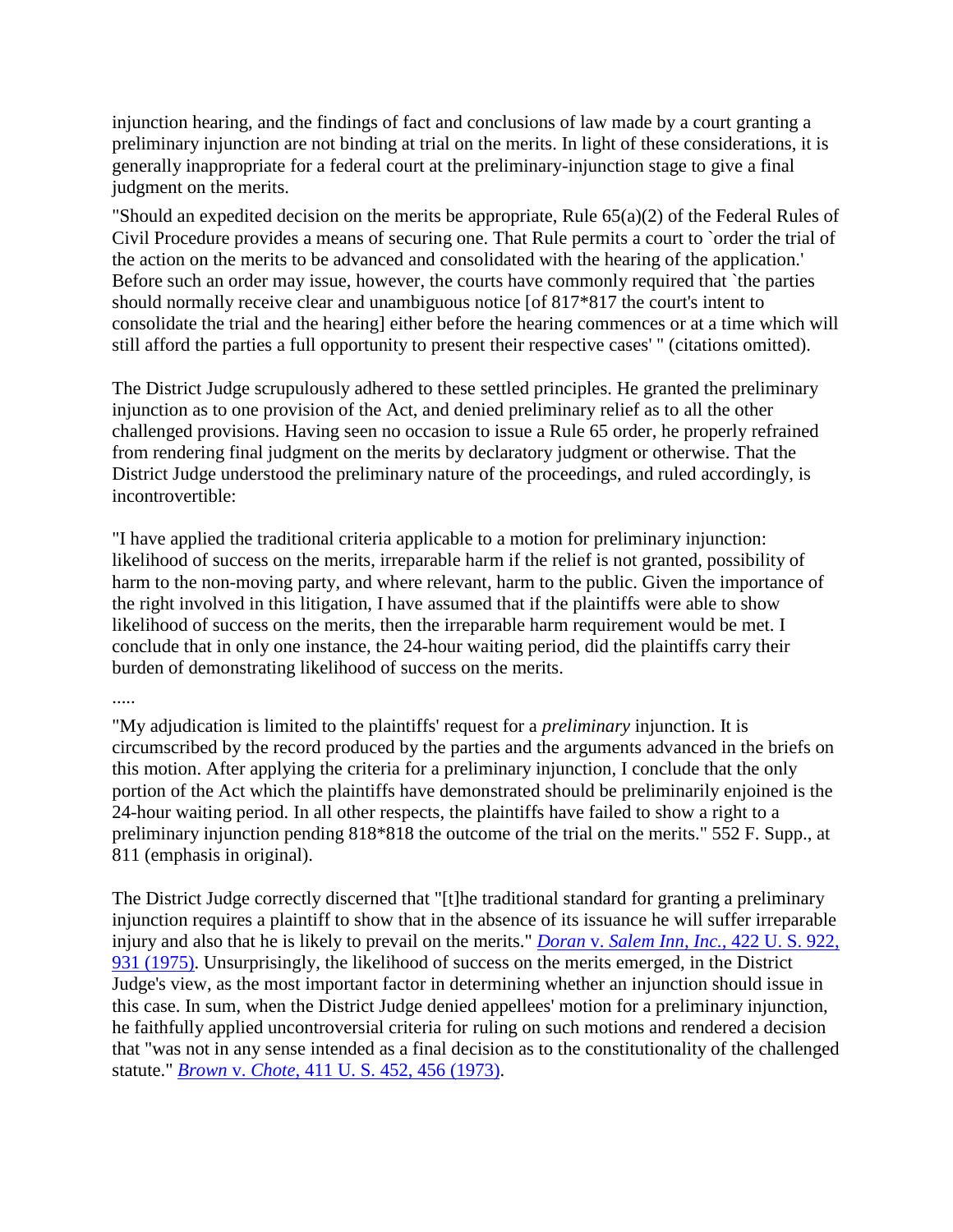When the appeal was taken to the Court of Appeals for the Third Circuit, that court's review should have been limited to determining whether the District Court had abused its discretion in denying *preliminary* relief. *[Doran, supra,](http://scholar.google.co.in/scholar_case?case=5037129356036202482&q=Thornburgh+&hl=en&as_sdt=2002)* at 931-932; *[Brown, supra,](http://scholar.google.co.in/scholar_case?case=13462802965454610803&q=Thornburgh+&hl=en&as_sdt=2002)* at 457. If the Court of Appeals concluded that the District Court had committed legal errors that infected its assessment of the likelihood that appellees would succeed on the merits, the Court of Appeals should then have addressed the remaining factors that make up the preliminary injunction inquiry. If it concluded that denial of the preliminary injunction was an abuse of discretion, it should have entered judgment providing for entry of a preliminary injunction. What it should *not* have done, and what it did do, was to issue a final, binding declaration on the merits of appellees' constitutional claims.

The Court concedes that a court of appeals should ordinarily review the denial of a preliminary injunction under an abuse of discretion standard, and it concedes that a court of appeals should ordinarily confine itself to assessing the "probability that the plaintiffs would succeed on the merits." 819\*819 *Ante,* at 755. But the Court purports to find an exception to this rule in the decisions in *[Youngstown Sheet & Tube Co.](http://scholar.google.co.in/scholar_case?case=14460863599772421355&q=Thornburgh+&hl=en&as_sdt=2002)* v. *Sawyer,* 343 U. S. 579 (1952), and *Smith* v. *[Vulcan](http://scholar.google.co.in/scholar_case?case=18081867056874883140&q=Thornburgh+&hl=en&as_sdt=2002)  Iron Works,* [165 U. S. 518 \(1897\).](http://scholar.google.co.in/scholar_case?case=18081867056874883140&q=Thornburgh+&hl=en&as_sdt=2002) It asserts that these cases indicate that "if a district court's ruling rests solely on a premise as to the applicable rule of law, and the facts are established or of no controlling relevance, that ruling may be reviewed even though the appeal is from the entry of a preliminary injunction." *Ante,* at 757. The Court then announces that the requirement that appellate review proceed under the deferential abuse of discretion standard is "a rule of orderly judicial administration, not a limit on judicial power." *Ibid.* Postulating that the Court of Appeals had a "full record before it on the issues now before us," *ibid.,* the Court concludes that this "full record," and the fact that this Court's decisions in *Akron, Ashcroft,* and *Simopoulos* were handed down during the pendency of the appeal, justified the Court of Appeals "in proceeding to plenary review of those issues." *Ante,* at 757.

This analysis mischaracterizes the proceedings in the District Court and is unsupported by precedent or logic. No one doubts that the legal premises on which the District Judge proceeded were reviewable. But the fact is that the District Judge did not make the final, definitive "ruling" on the merits the Court imputes to him. The only "ruling" the Court of Appeals had before it with respect to the merits was a determination of "likelihood of success" based on facts which were stipulated *only* for purposes of the preliminary injunction motion, and on arguments framed with a view toward only those facts. Nor was there a "full record" upon which the Court of Appeals could decide the merits. The Court falls into precisely the error pointed out in *[Camenisch,](http://scholar.google.co.in/scholar_case?case=13807488466147767233&q=Thornburgh+&hl=en&as_sdt=2002)* 451 U. [S., at 394,](http://scholar.google.co.in/scholar_case?case=13807488466147767233&q=Thornburgh+&hl=en&as_sdt=2002) where this Court unanimously rejected the proposition that determinations on the propriety of preliminary relief are "tantamount to decisions on the underlying merits," because that view "improperly equates `likelihood of 820\*820 success' with `success,' and what is more important, . . . ignores the significant procedural differences between preliminary and permanent injunctions."

The Court of Appeals was convinced that the District Judge, in reliance on the decisions of the Courts of Appeals that were later reviewed in *Akron* and *Ashcroft,* had taken a view of the applicable law which this Court's decisions in those cases demonstrated to be erroneous. Citing *Apple Computer, Inc.* v. *Franklin Computer Corp.,* [714 F. 2d 1240, 1242 \(CA3 1983\),](http://scholar.google.co.in/scholar_case?case=10063204125696546680&q=Thornburgh+&hl=en&as_sdt=2002) cert. dism'd under this Court's Rule 53, 464 U. S. 1033 (1984), the Court of Appeals stated that "[t]he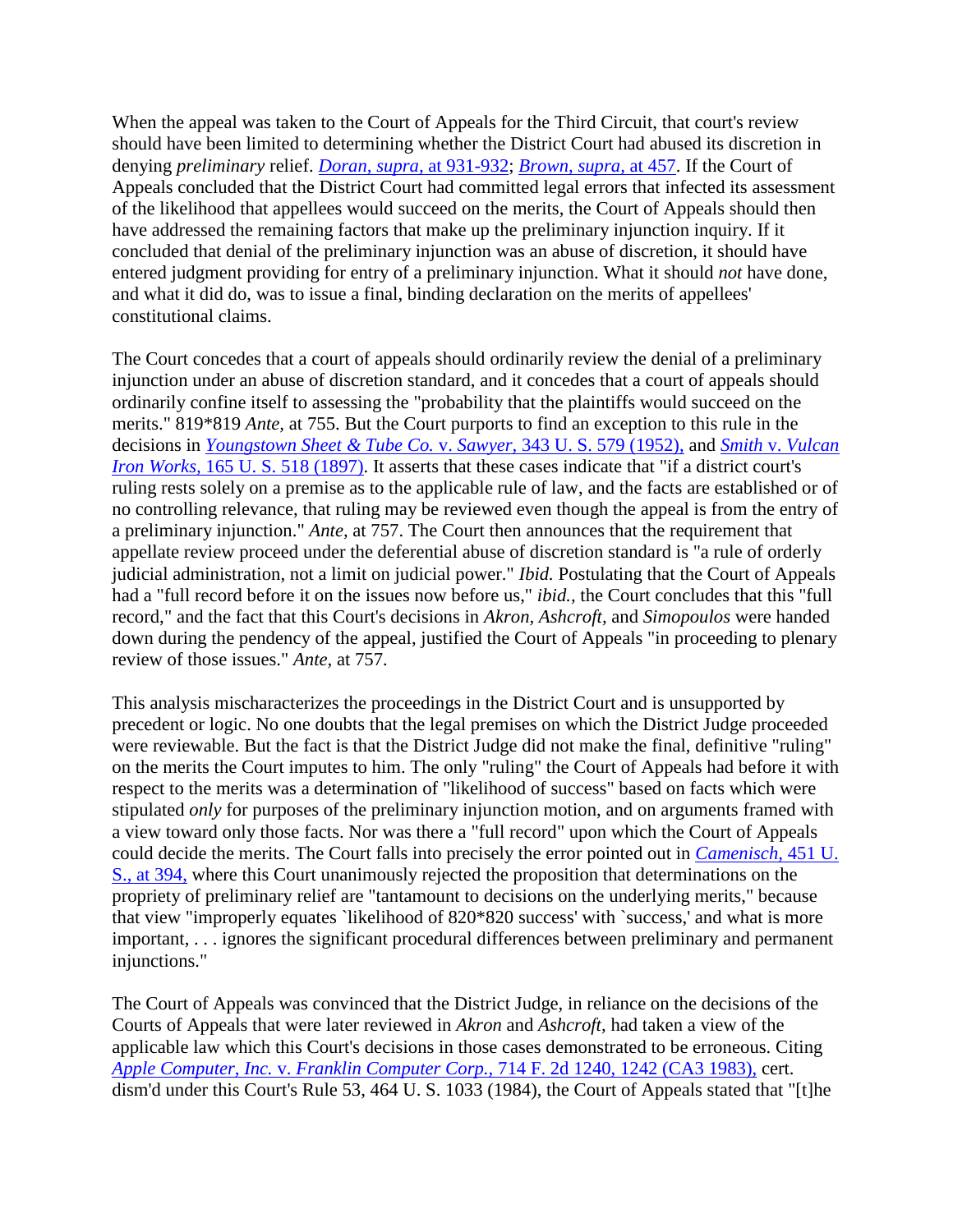customary discretion accorded to a district court's ruling on a preliminary injunction yields to our plenary scope of review as to the applicable law." 737 F. 2d 283, 290 (1984). *Apple Computer,* in turn, relied on Judge Friendly's opinion for the Second Circuit in *Donovan* v. *[Bierwirth,](http://scholar.google.co.in/scholar_case?case=7151406529895035583&q=Thornburgh+&hl=en&as_sdt=2002)* 680 F. [2d 263, 269,](http://scholar.google.co.in/scholar_case?case=7151406529895035583&q=Thornburgh+&hl=en&as_sdt=2002) cert. denied, [459 U. S. 1069 \(1982\):](http://scholar.google.co.in/scholar_case?about=12733504530646801410&q=Thornburgh+&hl=en&as_sdt=2002) "Despite oft repeated statements that the issuance of a preliminary injunction rests in the discretion of the trial judge whose decisions will be reversed only for `abuse', a court of appeals must reverse if the district court has proceeded on the basis of an erroneous view of the applicable law, or of the standards governing the granting or denial of interlocutory relief" (citations omitted).

*Donovan*'s reasoning, however, goes only to the *standard* of appellate review, not to the *extent* of the issues to be reviewed. Whether or not *Donovan*'s approach is sound, it is clear that a district court does not have discretion to rule on the basis of a misapprehension of controlling law. But even assuming, *arguendo,* that, where a court of appeals detects such an error, it may then engage in *de novo* review of the determination whether a preliminary injunction should issue, see [680 F. 2d, at 270,](http://scholar.google.co.in/scholar_case?case=7151406529895035583&q=Thornburgh+&hl=en&as_sdt=2002) such discretion does not ordinarily extend to deciding the merits of the controversy with finality. Judge Friendly did no such thing in *Donovan, id.,* 821\*821 at 276, nor did the Third Circuit in *Apple Computer,* see [714 F. 2d, at 1242.](http://scholar.google.co.in/scholar_case?case=10063204125696546680&q=Thornburgh+&hl=en&as_sdt=2002)

What is at issue here is a matter of legal principle. As JUSTICE BLACKMUN has observed on a previous occasion: "The distinction between the preliminary and final injunction stages of a proceeding is more than mere formalism. The time pressures involved in a request for a preliminary injunction require courts to make determinations without the aid of full briefing or factual development, and make all such determinations necessarily provisional." *[Firefighters](http://scholar.google.co.in/scholar_case?case=2193676005767426573&q=Thornburgh+&hl=en&as_sdt=2002)* v. *Stotts,* [467 U. S. 561, 603-604, n. 7 \(1984\) \(dissenting opinion\).](http://scholar.google.co.in/scholar_case?case=2193676005767426573&q=Thornburgh+&hl=en&as_sdt=2002) The holding of the Court today thus comes at the expense of the basic principle underlying the framework set out in *Camenisch* for ruling on a motion for a preliminary injunction: that fairness to the parties and reliable adjudication of disputes require final, binding rulings on the merits of a controversy to be made only after each side has had an opportunity to establish its version of the disputed facts or to establish that the facts are not in dispute.

Equally neglected by the Court is a second principle, closely related to the first:

"Ordinarily an appellate court does not give consideration to issues not raised below. For our procedural scheme contemplates that parties shall come to issue in the trial forum vested with authority to determine questions of fact. This is essential in order that parties may have the opportunity to offer all the evidence they believe relevant to the issues which the trial tribunal is alone competent to decide; it is equally essential in order that litigants may not be surprised on appeal by final decision there of issues upon which they have had no opportunity to introduce evidence." *Hormel* v. *Helvering,* [312 U. S. 552, 556 \(1941\).](http://scholar.google.co.in/scholar_case?case=5248665351713170582&q=Thornburgh+&hl=en&as_sdt=2002)

See also *Singleton* v. *Wulff,* [428 U. S. 106, 120-121 \(1976\);](http://scholar.google.co.in/scholar_case?case=16620691888255927253&q=Thornburgh+&hl=en&as_sdt=2002) cf. *Fountain* v. *Filson,* [336 U. S.](http://scholar.google.co.in/scholar_case?case=1472642697831384126&q=Thornburgh+&hl=en&as_sdt=2002)  [681, 683 \(1949\)](http://scholar.google.co.in/scholar_case?case=1472642697831384126&q=Thornburgh+&hl=en&as_sdt=2002) *(per curiam)* (reversing a summary judgment order "made on appeal on a 822\*822 new issue as to which the opposite party had no opportunity to present a defense before the trial court"). The cases on which the Court relies simply do not support the short shrift the Court gives these basic principles.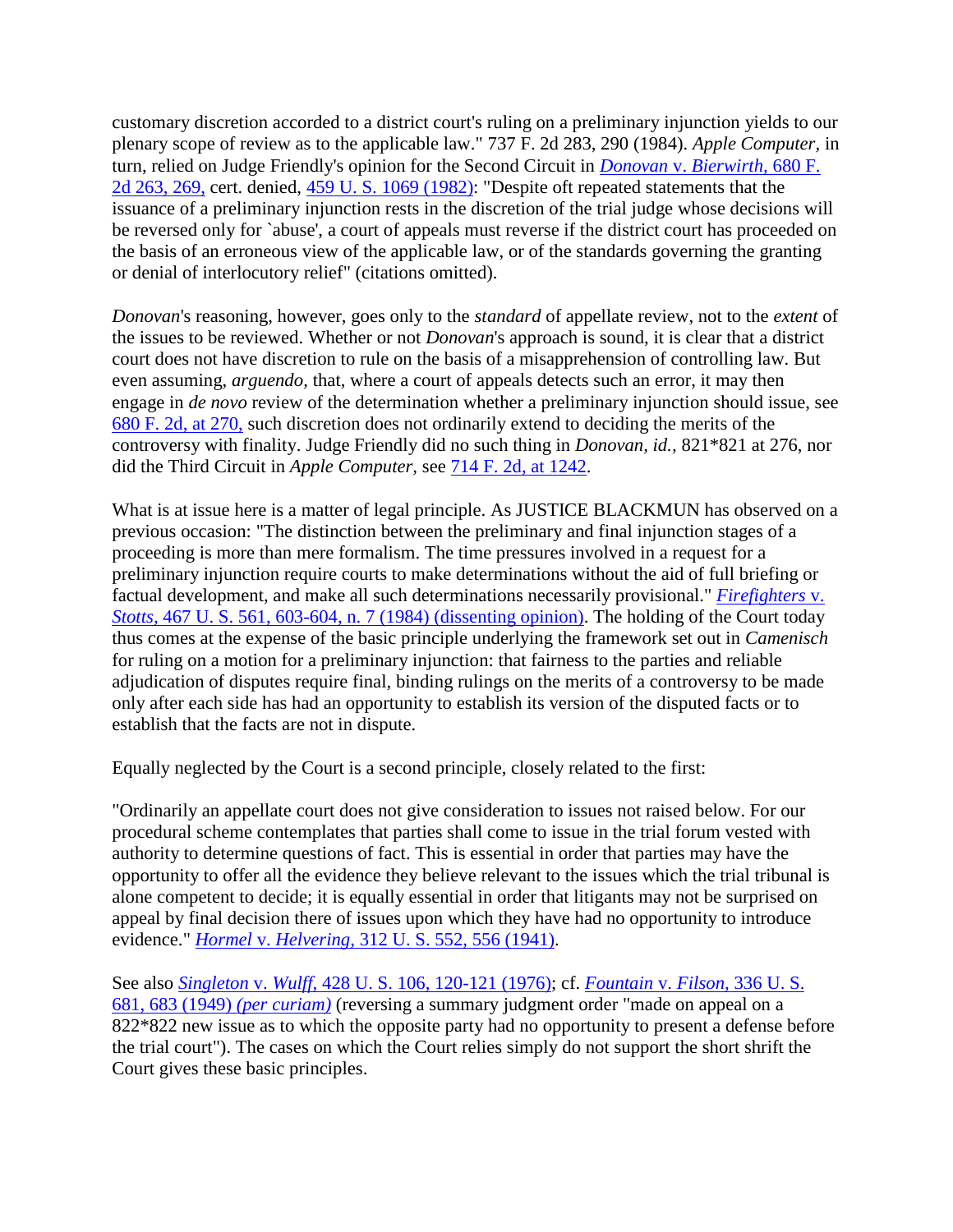In *Youngstown Sheet & Tube Co.,* President Truman, invoking an immediate threat to the national defense precipitated by a threatened nationwide strike in the steel industry, ordered the Secretary of Commerce to seize the steel mills and keep them running. [343 U. S., at 583.](http://scholar.google.co.in/scholar_case?case=14460863599772421355&q=Thornburgh+&hl=en&as_sdt=2002) The steel companies sought a declaratory judgment, a preliminary injunction, and a permanent injunction against the seizure, on the grounds that the President had no authority to order it. *Ibid.* Although the District Court had before it only "motions for temporary injunctions" when it ruled, 103 F. Supp. 569, 572 (DC 1952), "in the light of the facts presented, the District Court saw no reason for delaying decision of the constitutional validity of the orders." *[Youngstown Sheet &](http://scholar.google.co.in/scholar_case?case=14460863599772421355&q=Thornburgh+&hl=en&as_sdt=2002)  [Tube Co., supra,](http://scholar.google.co.in/scholar_case?case=14460863599772421355&q=Thornburgh+&hl=en&as_sdt=2002)* at 585. Indeed, the District Court had "com[e] to a fixed conclusion . . . that defendant's acts are illegal. . . . Nothing that could be submitted at such trial on the facts would alter the legal conclusion I have reached." 103 F. Supp., at 576.

Thus, the District Court's preliminary injunction in *Youngstown Sheet & Tube Co.* rested on what amounted to a declaratory judgment that the orders were constitutionally invalid. That in itself was a pronounced departure from normal practice, although one that this Court found proper in the highly unusual circumstances presented in *Youngstown Sheet & Tube Co.,* where time was manifestly of the essence, $\mathbb{R}$  and there was no contention that the Government had been deprived of an opportunity to present facts that could have 823\*823 altered the resolution of the constitutional question. To the contrary, when "[p]laintiffs moved for a preliminary injunction before answer or hearing, [d]efendant opposed the motion, filing uncontroverted affidavits of Government officials describing the facts underlying the President's order." [343 U. S., at 678](http://scholar.google.co.in/scholar_case?case=14460863599772421355&q=Thornburgh+&hl=en&as_sdt=2002)  [\(Vinson, C. J., dissenting\).](http://scholar.google.co.in/scholar_case?case=14460863599772421355&q=Thornburgh+&hl=en&as_sdt=2002)

Neither of the foregoing justifications for the District Court's unusual decision to reach the merits in *Youngstown Sheet & Tube* is present here. No emergency remotely comparable to the one in *Youngstown Sheet & Tube* confronted the Court of Appeals, which granted appellees' motion to enjoin enforcement of the entire Act pending appeal, and withheld judgment until after this Court had ruled in *Akron* and its companion cases. 737 F. 2d, at 290. Appellants conceded in the Court of Appeals that several provisions of the Abortion Act were unconstitutional in the wake of those decisions, but appellants did not concede that the provisions on which the Court of Appeals dispositively ruled were unconstitutional. Nor is there any suggestion that appellants conceded in the Court of Appeals that there were no factual issues that could have a bearing on the constitutionality of these provisions. Consequently, even if a preliminary injunction should have issued, the proper course would have been to remand for final determination of the merits.

Indeed, since *Youngstown Sheet & Tube Co.* was decided this Court has expressly reaffirmed that "a state statute should not be declared unconstitutional by a district court if a preliminary injunction is granted a plaintiff to protect his interests during the ensuing litigation." *[Withrow](http://scholar.google.co.in/scholar_case?case=750810052816860311&q=Thornburgh+&hl=en&as_sdt=2002)* v. *Larkin,* [421 U. S. 35, 43 \(1975\).](http://scholar.google.co.in/scholar_case?case=750810052816860311&q=Thornburgh+&hl=en&as_sdt=2002) See *Mayo* v. *[Lakeland Highlands Canning Co.,](http://scholar.google.co.in/scholar_case?case=1901201290671201045&q=Thornburgh+&hl=en&as_sdt=2002)* 309 U. S. 310 [\(1940\).](http://scholar.google.co.in/scholar_case?case=1901201290671201045&q=Thornburgh+&hl=en&as_sdt=2002) If it is improper for a district court to enter such a declaratory judgment when it grants a preliminary injunction, then *a fortiori* it is improper for a court of appeals to do so when the district court has only appraised the likelihood of success on the merits. What happened here is even more extreme: the Court of Appeals, reviewing 824\*824 the *denial* of a preliminary injunction, held in the first instance that nothing that could be submitted at a trial on the merits would alter *its* conclusion that "most of the provisions attacked by appellants are unconstitutional as a matter of law." 737 F. 2d, at 287. Nothing in *Youngstown Sheet & Tube Co.* remotely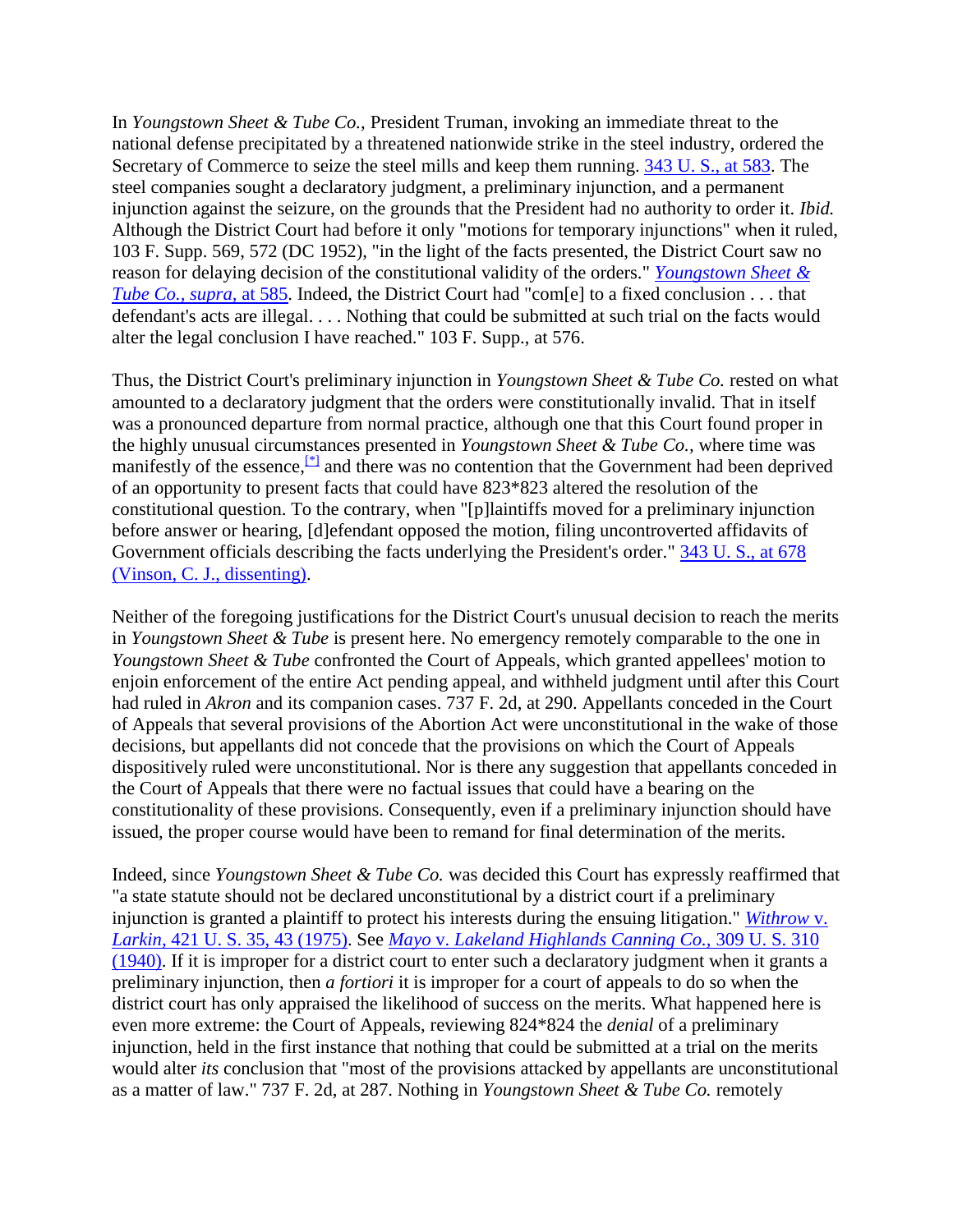suggests that it was proper for the Court of Appeals to take this extraordinary step. "*Camenisch* makes clear that a determination of a party's entitlement to a preliminary injunction is a separate issue from the determination of the merits of the party's underlying legal claim, and that a reviewing court should not confuse the two." *Stotts,* [467 U. S., at 603 \(BLACKMUN, J.,](http://scholar.google.co.in/scholar_case?case=2193676005767426573&q=Thornburgh+&hl=en&as_sdt=2002)  [dissenting\).](http://scholar.google.co.in/scholar_case?case=2193676005767426573&q=Thornburgh+&hl=en&as_sdt=2002)

The Court strays even further afield when it invokes *Smith* v. *[Vulcan Iron Works](http://scholar.google.co.in/scholar_case?case=18081867056874883140&q=Thornburgh+&hl=en&as_sdt=2002)* in defense of the Court of Appeals' decision to reach and resolve the merits despite the fact that the District Court had not done so and without giving the parties "the benefit . . . of a full opportunity to present their cases." *Camenisch,* [451 U. S., at 396.](http://scholar.google.co.in/scholar_case?case=13807488466147767233&q=Thornburgh+&hl=en&as_sdt=2002) The trial court in *Smith,* "upon a bill in equity for the infringement of a patent for an invention . . . entered an interlocutory decree, *adjudging that the patent was valid and had been infringed,* granting an injunction, and referring the case to a master to take an account of profits and damages." [165 U. S., at 518](http://scholar.google.co.in/scholar_case?case=18081867056874883140&q=Thornburgh+&hl=en&as_sdt=2002) (emphasis added). The defendant challenged the trial court's alleged "error in holding that the patent was valid, and that it had been infringed." *Ibid.* The Circuit Court of Appeals reversed the decree, rejecting the plaintiff's contention that it could rule only on "whether an injunction should be awarded." *Ibid.* This Court held that under the plain language of the statute conferring jurisdiction on the Circuit Court of Appeals, an appeal was authorized "from the whole of such interlocutory order or decree, and not from that part of it only which grants or continues an injunction," and consequently the statute conferred "authority to consider and decide the case upon its merits." *Id.*, at 525. The trial court, of course, had already done precisely that, deciding the issue 825\*825 of liability after the parties had joined issue on the merits, while referring the matter of damages to a master. Reliance on *Smith* in this case is therefore misplaced, for, to repeat, the District Court did not decide — and could not properly have decided — the merits of appellees' constitutional claims when it refused to grant a preliminary injunction.

The Court also seeks comfort in an analogy to the rule that a federal court need not abstain, pending state-court review, from reviewing a constitutional challenge to the validity of a state statute that is not fairly subject to an interpretation that will avoid the constitutional question. *Zwickler* v. *Koota,* [389 U. S. 241, 251,](http://scholar.google.co.in/scholar_case?case=16612557990331007585&q=Thornburgh+&hl=en&as_sdt=2002) and n. 14 (1967). When a federal district court declines to abstain, however, it does not in so doing decide the merits of the constitutional question even if the parties have not had a full opportunity to air them. The court simply proceeds to decide the case in accordance with the normal procedural requirements that safeguard the parties' rights to be heard. A refusal to abstain therefore infringes neither the principle that final judgment should follow a full opportunity to be heard on the factual and legal merits of the case, nor the principle that "parties shall come to issue in the trial forum vested with authority to determine questions of fact." *Hormel*, [312 U. S., at 556.](http://scholar.google.co.in/scholar_case?case=5248665351713170582&q=Thornburgh+&hl=en&as_sdt=2002) The same cannot be said of what the Court of Appeals did here.

Whatever the exceptions which would justify a district court in finally resolving an issue on the merits at the preliminary injunction stage, no such exception was applicable here. Nor is this a case in which the court of appeals was justified in resolving an issue not passed on in the district court because proper resolution was beyond any doubt or grave injustice might result from failure to do so. See *Singleton* v. *Wulff,* [428 U. S., at 121.](http://scholar.google.co.in/scholar_case?case=16620691888255927253&q=Thornburgh+&hl=en&as_sdt=2002) The Court of Appeals not only decided to stand in the shoes of the District Court by ruling on an issue not passed upon below — it ruled on an issue on which, absent extraordinary circumstances, the District Court could not have ruled without " `clear and unambiguous  $826*826$  notice' " that would " `afford the parties a full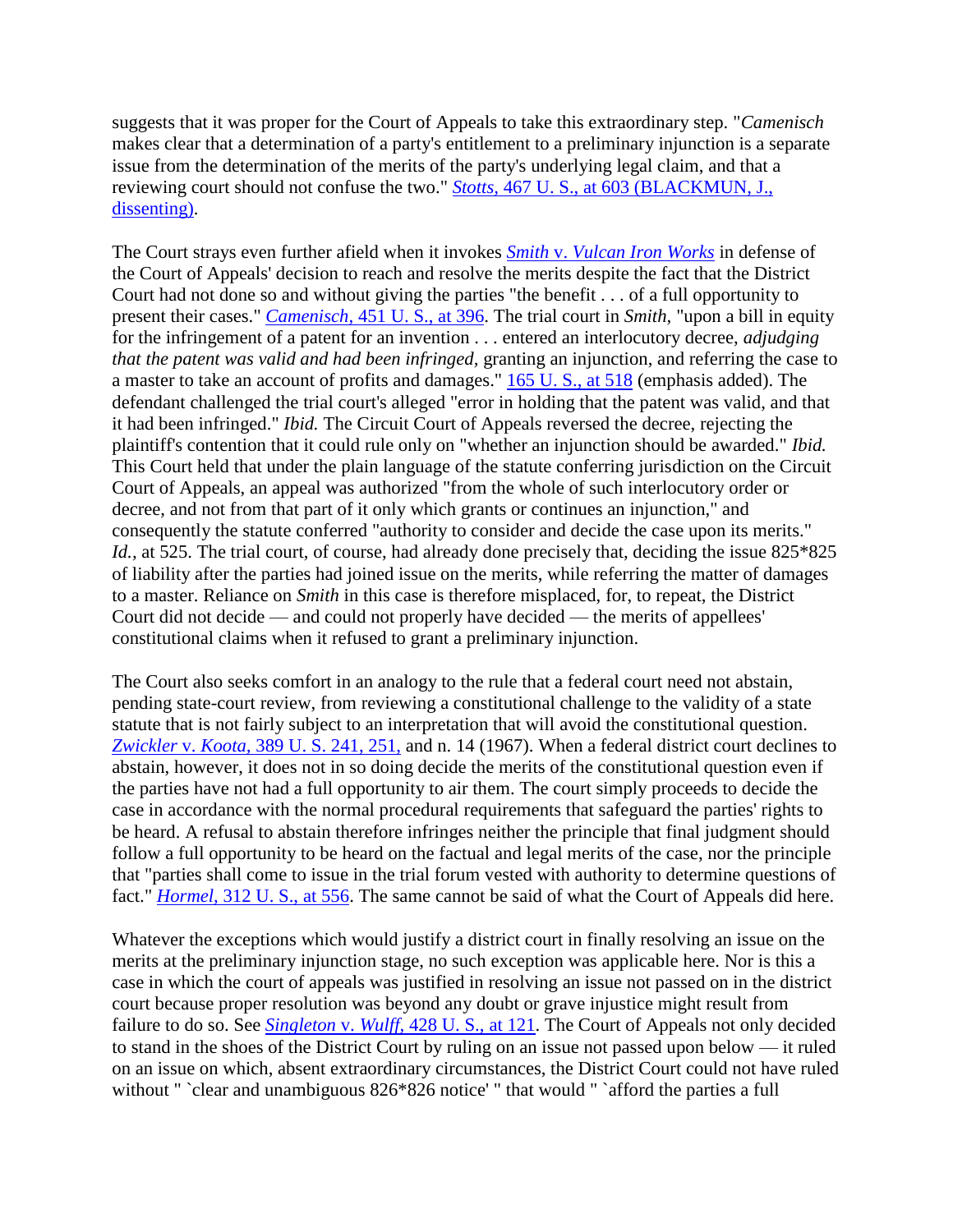opportunity to present their respective cases.' " *[Camenisch, supra,](http://scholar.google.co.in/scholar_case?case=13807488466147767233&q=Thornburgh+&hl=en&as_sdt=2002)* at 395. The Court attempts to veil the impropriety of its decision to affirm on the merits despite the procedural posture of this case by implying that the challenged provisions are patently unconstitutional. But this claim too is unsupported in this Court's decisions concerning state regulation of abortion.

The discretionary exception the Court fashions today will also prove vexatious to administer. Parties now face the risk that a final ruling on the merits will be entered against them by a court of appeals when an appeal is taken from the grant or denial of a motion for a preliminary injunction, although the district court made only an initial assessment of the likelihood that the moving party would succeed on the merits. It is predictable that parties will respond by attempting to turn preliminary injunction proceedings into contests over summary judgment or full-scale trials on the merits. That tendency will make the preliminary injunction less useful in serving its intended function of preserving the status quo pending final judgment on the merits, while making litigation more expensive, less reliable, and less fair. If this case did not involve state regulation of abortion, it may be doubted that the Court would entertain, let alone adopt, such a departure from its precedents.

# **II**

In this Court, appellants argue that the judgment of the Court of Appeals should be vacated and the District Court's denial of a preliminary injunction sustained. Appellants have stated that they "intend to present to the District Court a complete factual record which . . . could affect the disposition of this case," and have indicated some of the specific factual propositions they would seek to establish. Brief for Appellants 44-48. At oral argument, counsel for appellants reiterated that, with the exception of the second-physician requirement, "there are additional justifications by way of 827\*827 facts that we can offer" as to each of the challenged provisions. Tr. of Oral Arg. 13. These assertions alone would justify vacating the judgment of the Court of Appeals insofar as that court did more than direct the entry of a preliminary injunction. In *[Singleton](http://scholar.google.co.in/scholar_case?case=16620691888255927253&q=Thornburgh+&hl=en&as_sdt=2002)* v. *[Wulff, supra,](http://scholar.google.co.in/scholar_case?case=16620691888255927253&q=Thornburgh+&hl=en&as_sdt=2002)* at 120, for example, this Court reversed the Court of Appeals' decision to reach the merits of that case, even though this Court had "no idea what evidence, if any, petitioner would, or could, offer in defense of this statute," because it was clear that "petitioner has had no opportunity to proffer such evidence." I would apply that reasoning here even if I were not persuaded that as to several of the challenged provisions additional factual development — for example, facts concerning the costs associated with the reporting and informed consent provisions, and the extent of the problems Pennsylvania was seeking to correct — could affect the decision on the merits. Appellants should not have to prove that they are entitled to an opportunity to be heard.

Since it rendered "what amounts to a final declaratory judgment on the constitutionality of the statute," *ante,* at 806 (WHITE, J., dissenting), the Court of Appeals necessarily believed that in light of *Akron* and its companion cases appellees had established a sufficient likelihood of success on the merits to warrant issuance of a preliminary injunction. Pennsylvania contends that this ruling is erroneous even under the supervening decisions of this Court. In the alternative, Pennsylvania suggests that the facial constitutionality of the challenged provisions of its Abortion Act may be sustained on this record.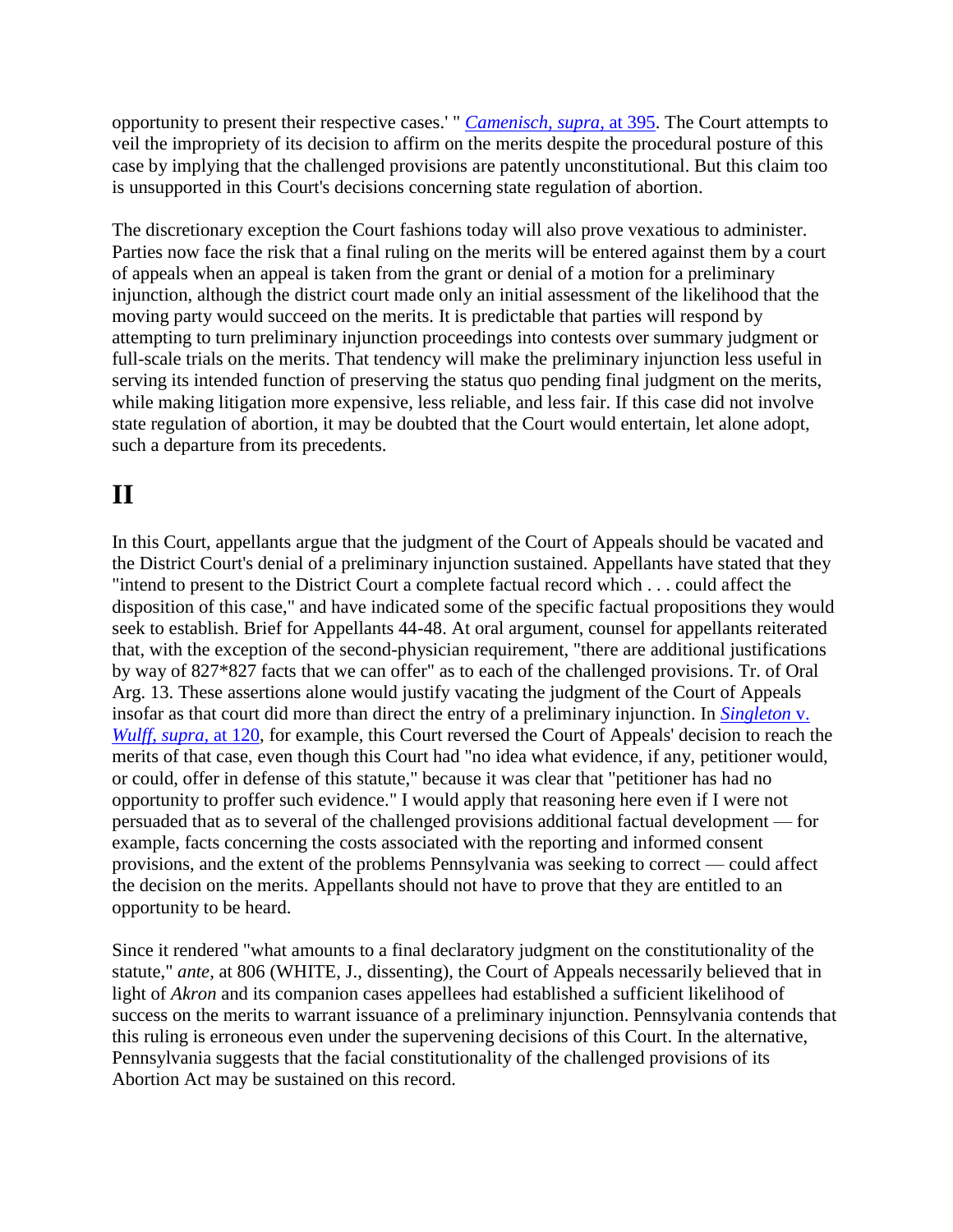I agree with much of what JUSTICE WHITE has written in Part II of his dissenting opinion, and the arguments he has framed might well suffice to show that the provisions at issue are facially constitutional. Nonetheless, I believe the proper course is to decide this case as the Court of Appeals should have decided it, lest appellees suffer the very prejudice the Court sees fit to inflict on appellants. For me, then, the 828\*828 question is not one of "success" but of the "likelihood of success." In addition, because Pennsylvania has not asked the Court to reconsider or overrule *Roe* v. *Wade,* [410 U. S. 113 \(1973\),](http://scholar.google.co.in/scholar_case?case=12334123945835207673&q=Thornburgh+&hl=en&as_sdt=2002) I do not address that question.

I do, however, remain of the views expressed in my dissent in *Akron,* [462 U. S., at 459-466.](http://scholar.google.co.in/scholar_case?case=7944230995323582140&q=Thornburgh+&hl=en&as_sdt=2002) The State has compelling interests in ensuring maternal health and in protecting potential human life, and these interests exist "throughout pregnancy." *Id.,* at 461 (O'CONNOR, J., dissenting). Under this Court's fundamental-rights jurisprudence, judicial scrutiny of state regulation of abortion should be limited to whether the state law bears a rational relationship to legitimate purposes such as the advancement of these compelling interests, with heightened scrutiny reserved for instances in which the State has imposed an "undue burden" on the abortion decision. *Id.,* at 461- 463 (O'CONNOR, J., dissenting). An undue burden will generally be found "in situations involving absolute obstacles or severe limitations on the abortion decision," not wherever a state regulation "may `inhibit' abortions to some degree." *Id.,* at 464 (O'CONNOR, J., dissenting). And if a state law does interfere with the abortion decision to an extent that is unduly burdensome, so that it becomes "necessary to apply an exacting standard of review," *id.,* at 467 (O'CONNOR, J., dissenting), the possibility remains that the statute will withstand the stricter scrutiny. See *id.,* at 473-474 (O'CONNOR, J., dissenting); *Ashcroft,* [462 U. S., at 505](http://scholar.google.co.in/scholar_case?case=16358226321487983194&q=Thornburgh+&hl=en&as_sdt=2002)  [\(O'CONNOR, J., concurring in judgment in part and dissenting in part\).](http://scholar.google.co.in/scholar_case?case=16358226321487983194&q=Thornburgh+&hl=en&as_sdt=2002)

These principles for evaluating state regulation of abortion were not newly minted in my dissenting opinion in *Akron.* Apart from *Roe*'s outmoded trimester framework, the "unduly burdensome" standard had been articulated and applied with fair consistency by this Court in cases such as *Harris* v. *McRae,* [448 U. S. 297, 314 \(1980\),](http://scholar.google.co.in/scholar_case?case=8833310949486291357&q=Thornburgh+&hl=en&as_sdt=2002) *Maher* v. *Roe,* [432 U. S. 464, 473](http://scholar.google.co.in/scholar_case?case=10803349459097846233&q=Thornburgh+&hl=en&as_sdt=2002)  [\(1977\),](http://scholar.google.co.in/scholar_case?case=10803349459097846233&q=Thornburgh+&hl=en&as_sdt=2002) *Beal* v. *Doe,* [432 U. S. 438, 446 \(1977\),](http://scholar.google.co.in/scholar_case?case=4067161982742187409&q=Thornburgh+&hl=en&as_sdt=2002) and *Bellotti* v. *Baird,* [428 U. S. 132, 147 \(1976\).](http://scholar.google.co.in/scholar_case?case=13318947486987437593&q=Thornburgh+&hl=en&as_sdt=2002) In *Akron* and 829\*829 *Ashcroft* the Court, in my view, distorted and misapplied this standard, see *Akron,* [462 U. S., at 452-453 \(O'CONNOR, J., dissenting\),](http://scholar.google.co.in/scholar_case?case=7944230995323582140&q=Thornburgh+&hl=en&as_sdt=2002) but made no clean break with precedent and indeed "follow[ed] this approach" in assessing some of the regulations before it in those cases. *Id.,* at 463 (O'CONNOR, J., dissenting).

The Court today goes well beyond mere distortion of the "unduly burdensome" standard. By holding that each of the challenged provisions is facially unconstitutional as a matter of law, and that no conceivable facts appellants might offer could alter this result, the Court appears to adopt as its new test a *per se* rule under which any regulation touching on abortion must be invalidated if it poses "an unacceptable danger of deterring the exercise of that right." *Ante,* at 767. Under this prophylactic test, it seems that the mere possibility that some women will be less likely to choose to have an abortion by virtue of the presence of a particular state regulation suffices to invalidate it. Simultaneously, the Court strains to discover "the anti-abortion character of the statute," *ante,* at 764, and, as JUSTICE WHITE points out, invents an unprecedented canon of construction under which "in cases involving abortion, a permissible reading of a statute is to be avoided at all costs." *Ante,* at 812 (dissenting). I shall not belabor the dangerous extravagance of this dual approach, because I hope it represents merely a temporary aberration rather than a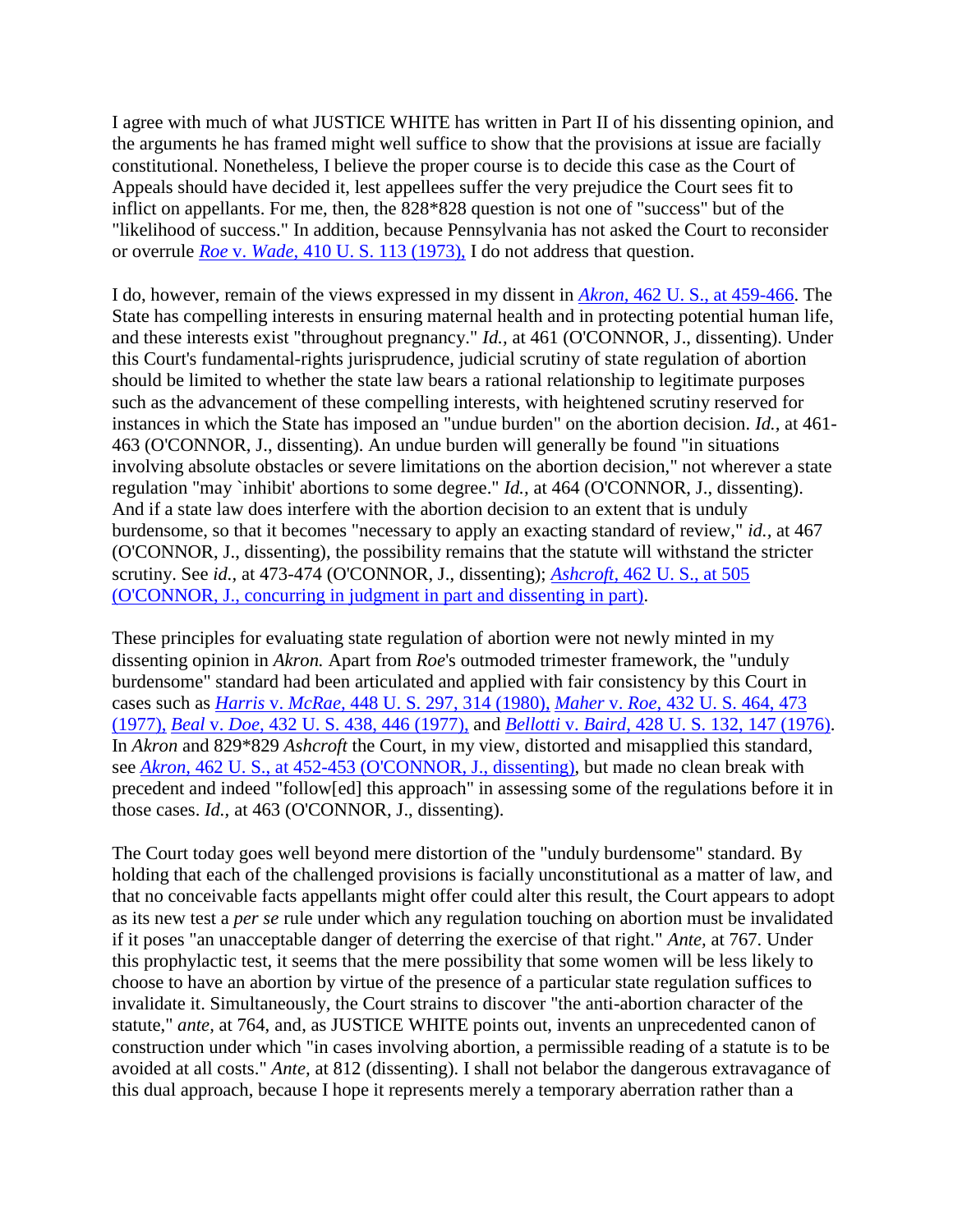portent of lasting change in settled principles of constitutional law. Suffice it to say that I dispute not only the wisdom but also the legitimacy of the Court's attempt to discredit and pre-empt state abortion regulation regardless of the interests it serves and the impact it has.

Under the "unduly burdensome" test, the District Judge's conclusion that appellees were not entitled to a preliminary injunction was clearly correct. Indeed, the District Judge applied essentially that test, after suggesting that no "meaningful distinction can be made between the plaintiffs' `legally 830\*830 significant burden' and defendants' `undue burden.' " 552 F. Supp., at 796. I begin, as does the Court, with the Act's informed consent provisions.

The Court condemns some specific features of the informed consent provisions of § 3205, and issues a blanket condemnation of the provisions in their entirety as irrelevant or distressing in some cases and as intruding on the relationship between the woman and her physician. JUSTICE WHITE convincingly argues that none of the Court's general criticisms is appropriate, since the information is clearly relevant in many cases and is calculated to inform rather than intimidate, and since all informed consent requirements must, from the very rationale for their existence, intrude to some extent on the physician's discretion to be the sole judge of what his or her patient needs to know. The "parade of horribles" the Court invalidated in *[Akron, supra,](http://scholar.google.co.in/scholar_case?case=7944230995323582140&q=Thornburgh+&hl=en&as_sdt=2002)* at 445, is missing here. For example, § 3205(a)(iii) requires that the woman be informed, "when medically accurate," of the risks associated with a particular abortion procedure, and  $\S$  3205(a)(v) requires the physician to inform the woman of "[t]he medical risks associated with carrying her child to term." This is the kind of balanced information I would have thought all could agree is relevant to a woman's informed consent.

I do not dismiss the possibility that requiring the physician or counselor to read aloud the State's printed materials if the woman wishes access to them but cannot read raises First Amendment concerns. Even the requirement that women who can read be informed of the availability of those materials, and furnished with them on request, may create some possibility that the physician or counselor is being required to "communicate [the State's] ideology." *[Akron, supra,](http://scholar.google.co.in/scholar_case?case=7944230995323582140&q=Thornburgh+&hl=en&as_sdt=2002)* [at 472, n. 16](http://scholar.google.co.in/scholar_case?case=7944230995323582140&q=Thornburgh+&hl=en&as_sdt=2002) (O'CONNOR, J., dissenting); see *Wooley* v. *Maynard,* [430 U. S. 705 \(1977\).](http://scholar.google.co.in/scholar_case?case=15210508422263730617&q=Thornburgh+&hl=en&as_sdt=2002) Since the Court of Appeals did not reach appellees' First Amendment claim, and since appellees do not raise it here, I need not decide whether this potential problem would be sufficiently serious to warrant issuance of a 831\*831 preliminary injunction as to those portions of § 3205 that incorporate the printed information provisions of § 3208. I note, however, that this is one of many points on which fuller factual development, including the actual contents of the printed materials, could affect resolution of the merits.

The Court singles out for specific criticism the required description, in the printed materials, of fetal characteristics at 2-week intervals. These materials, of course, will be shown to the woman only if she chooses to inspect them. If the materials were sufficiently inflammatory and inaccurate the fact that the woman must ask to see them would not necessarily preclude finding an undue burden, but there is no indication that this is true of the description of fetal characteristics the statute contemplates. Accordingly, I think it unlikely that appellees could succeed in making the threshold showing of an undue burden on this point, and the information is certainly rationally related to the State's interests in ensuring informed consent and in protecting potential human life. Similarly, I see little chance that appellees can establish that the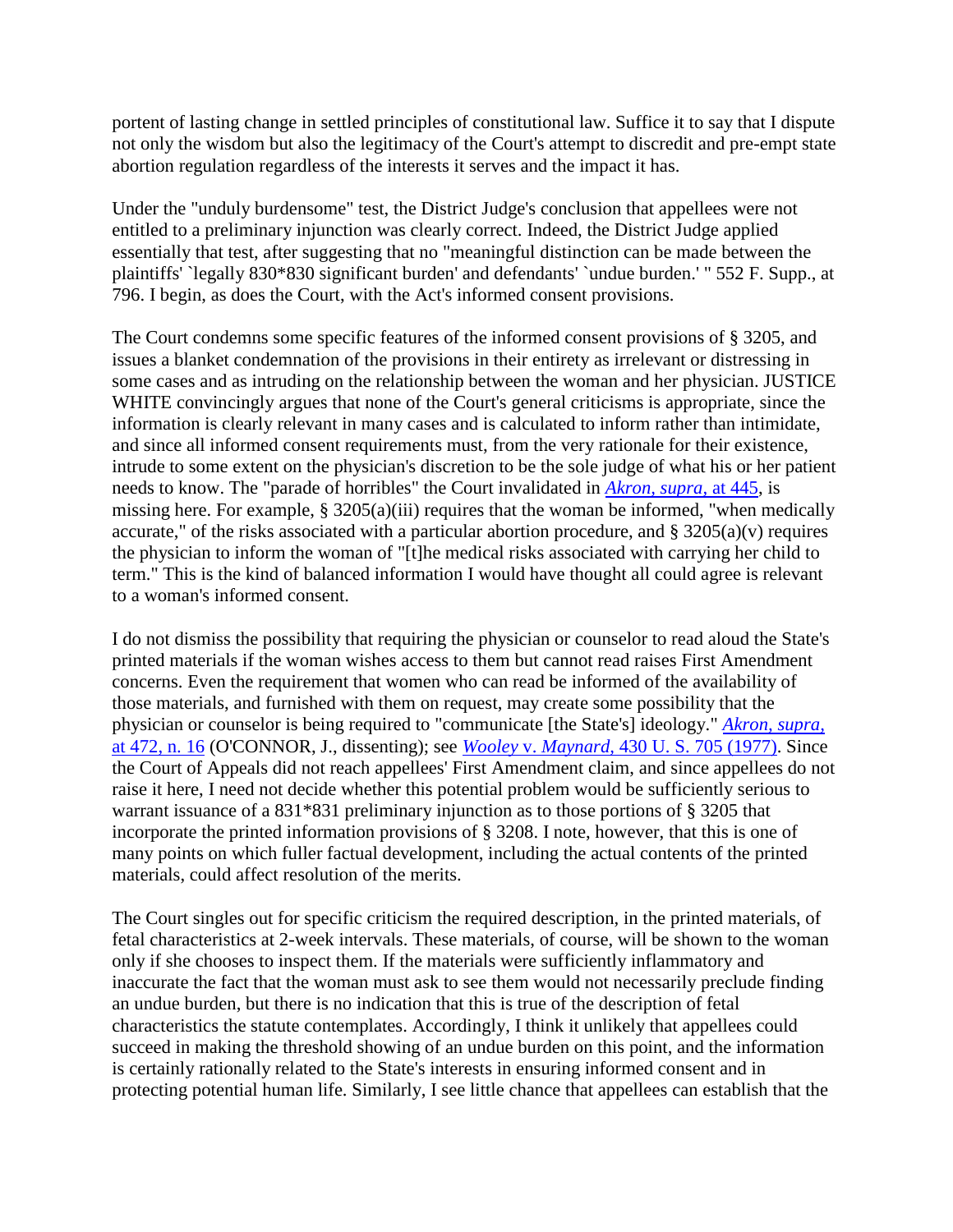abortion decision is unduly burdened by § 3205's requirements that the woman be informed of the availability of medical assistance benefits and of the father's legal responsibility. Here again, the information is indisputably relevant in many cases and would not appear to place a severe limitation on the abortion decision.

The Court's rationale for striking down the reporting requirements of § 3214, as JUSTICE WHITE shows, rests on an unsupported finding of fact by this Court to the effect that "[i]dentification is the obvious purpose of these extreme reporting requirements." *Ante,* at 767 (opinion of the Court). The Court's "finding," which is contrary to the preliminary finding of the District Judge that the statute's confidentiality requirements protected against any invasion of privacy that could burden the abortion decision, see 552 F. Supp., at 804, is simply another consequence of the Court's determination to prevent the parties from developing the facts. I do not 832\*832 know whether JUSTICE WHITE is correct in stating that "the provisions pose little or no threat to the woman's privacy," *ante,* at 807 (dissenting), and I would leave that determination for the District Court, which can hear evidence on this point before making its findings. I do not, however, see a substantial threat of identification on the face of the statute, which does not require disclosure of the woman's identity to anyone, and which provides that reports shall be disclosed to the public only in "a form which will not lead to the disclosure of the identity of any person filing a report." § 3214(e)(2). I therefore conclude that the District Judge correctly ruled that appellees are unlikely to succeed in establishing an undue burden on the abortion decision stemming from the possibility of identification.

I fully agree with JUSTICE WHITE that the Court has misconstrued the intended meaning of § 3210(b)'s requirement that physicians employ the abortion method that is most likely to save the fetus unless, in the physician's good-faith judgment, that method "would present a significantly greater risk to the life or health of the pregnant woman." Since § 3210(b) can fairly be read to require "only that the risk be a real and identifiable one," *ante,* at 807 (WHITE, J., dissenting), there is little possibility that a woman's abortion decision will be unduly burdened by risks falling below that threshold. Accordingly, § 3210(b) should not be preliminarily enjoined, and I express no opinion as to the point at which a "trade-off" between the health of the woman and the survival of the fetus would rise to the level of an undue burden.

Since appellants and appellees agree that no further factfinding is needed concerning appellees' challenge to § 3210(c)'s second-physician requirement, I am willing to assume that the merits of that challenge are properly before us. I have nothing to add to JUSTICE WHITE'S demonstration that this provision is constitutional under *Ashcroft* because the Act effectively provides for an exception making this requirement inapplicable in emergency situations. I likewise agree 833\*833 with JUSTICE WHITE that the preliminary injunction entered against enforcement of the Act's parental notice and consent provisions should be vacated, since, as in *Ashcroft,* there is no reason here to believe that the State will not provide for the expedited procedures called for by its statute. See *Ashcroft,* [462 U. S., at 491, n. 16 \(opinion of POWELL, J.\).](http://scholar.google.co.in/scholar_case?case=16358226321487983194&q=Thornburgh+&hl=en&as_sdt=2002) I add only that the Court's explanation for its refusal to follow *Ashcroft* — that the new rules "should be considered by the District Court in the first instance," *ante,* at 758, n. 9 — does not square with its insistence on resolving the rest of this case without giving the District Court an opportunity to do so.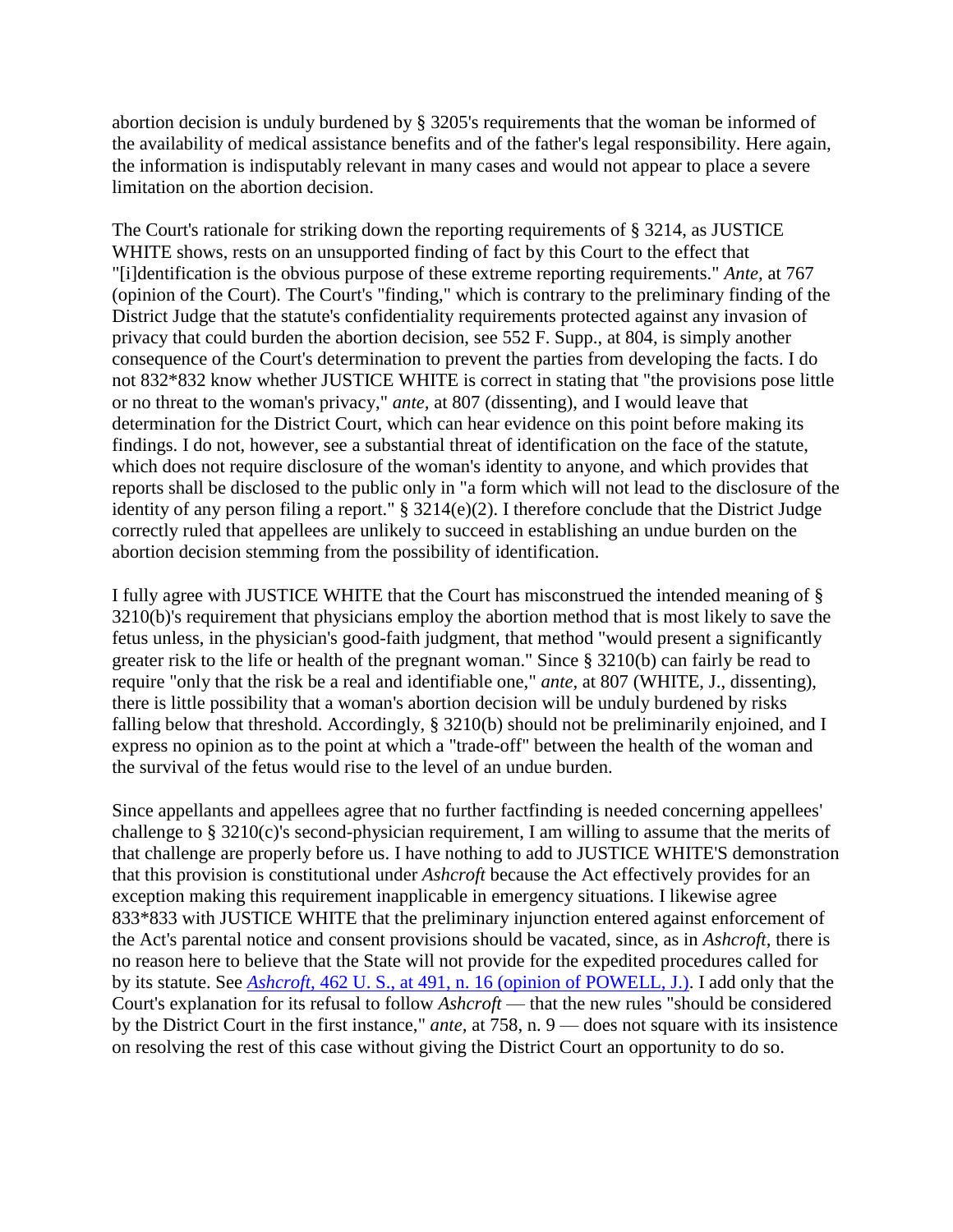In my view, today's decision makes bad constitutional law and bad procedural law. The " `undesired and uncomfortable straitjacket' " in this case, *ante,* at 762, is not the one the Court purports to discover in Pennsylvania's statute; it is the one the Court has tailored for the 50 States. I respectfully dissent.

[\[\\*\]](http://scholar.google.co.in/scholar_case?case=3420134328076928385&q=Thornburgh+&hl=en&as_sdt=2002#r[1]) Briefs of *amici curiae* urging reversal filed for the United States by *Acting Solicitor General Fried, Acting Assistant Attorney General Willard, Deputy Assistant Attorney General Kuhl, John F. Cordes,* and *John M. Rogers;* for the National Right to Life Committee, Inc., by *James Bopp, Jr.;* for the United States Catholic Conference by *Wilfred R. Caron* and *Mark E. Chopko;* for Senator Gordon J. Humphrey et al. by *Robert A. Destro* and *Basile J. Uddo;* for Watson D. Bowes, Jr., et al. by *Steven Frederick McDowell;* and for John D. Lane et al. by *John E. McKeever.*

[\[1\]](http://scholar.google.co.in/scholar_case?case=3420134328076928385&q=Thornburgh+&hl=en&as_sdt=2002#r[2]) The District Court had held invalid and had enjoined preliminarily only the requirement of § 3205(a)(2) that at least 24 hours must elapse between a woman's receipt of specified information and the performance of her abortion. 552 F. Supp. 791, 797-798, 811 (ED Pa. 1982).

[\[2\]](http://scholar.google.co.in/scholar_case?case=3420134328076928385&q=Thornburgh+&hl=en&as_sdt=2002#r[3]) The Court of Appeals also held § 3215(e) invalid. That section requires health-care insurers to make available, at a lesser premium, policies expressly excluding coverage "for abortion services not necessary to avert the death of the woman or to terminate pregnancies caused by rape or incest." This ruling on § 3215(e) is not before us.

[\[3\]](http://scholar.google.co.in/scholar_case?case=3420134328076928385&q=Thornburgh+&hl=en&as_sdt=2002#r[4]) A "tough-guy competition" is a physical contact bout between persons who lack professional experience and who attempt to render each other unconscious. See Note, 87 Dick. L. Rev. 373, 382, n. 84 (1983).

[\[4\]](http://scholar.google.co.in/scholar_case?case=3420134328076928385&q=Thornburgh+&hl=en&as_sdt=2002#r[5]) Section 1254 reads in pertinent part:

"Cases in the courts of appeals may be reviewed by the Supreme Court by the following methods:

.....

"(2) By appeal by a party relying on a State statute held by a court of appeals to be invalid as repugnant to the Constitution, treaties or laws of the United States . . . ."

[\[5\]](http://scholar.google.co.in/scholar_case?case=3420134328076928385&q=Thornburgh+&hl=en&as_sdt=2002#r[6]) Appellants ask that *Slaker* be overruled. See Brief for Appellants 10, 22-25.

[\[6\]](http://scholar.google.co.in/scholar_case?case=3420134328076928385&q=Thornburgh+&hl=en&as_sdt=2002#r[7]) We continue, however, to refer to the parties as appellants and appellees, respectively.

[\[7\]](http://scholar.google.co.in/scholar_case?case=3420134328076928385&q=Thornburgh+&hl=en&as_sdt=2002#r[8]) This principle finds an analogy in an established doctrine of administrative law. In *SEC* v. *[Chenery Corp.,](http://scholar.google.co.in/scholar_case?case=13958705648990815796&q=Thornburgh+&hl=en&as_sdt=2002)* 318 [U. S. 80 \(1943\),](http://scholar.google.co.in/scholar_case?case=13958705648990815796&q=Thornburgh+&hl=en&as_sdt=2002) the Court ruled that a reviewing court could not affirm an agency on a principle the agency might not embrace. But the ruling in *Chenery* has not required courts to remand in futility. See *Illinois* v. *ICC,* [722 F. 2d](http://scholar.google.co.in/scholar_case?case=13901591368093210956&q=Thornburgh+&hl=en&as_sdt=2002)  [1341, 1348-1349 \(CA7 1983\);](http://scholar.google.co.in/scholar_case?case=13901591368093210956&q=Thornburgh+&hl=en&as_sdt=2002) see also Friendly, *Chenery* Revisited: Reflections on Reversal and Remand of Administrative Orders, 1969 Duke L. J. 199.

[\[8\]](http://scholar.google.co.in/scholar_case?case=3420134328076928385&q=Thornburgh+&hl=en&as_sdt=2002#r[9]) A different situation is presented, of course, when there is no disagreement as to the law, but the probability of success on the merits depends on facts that are likely to emerge at trial. See *[Delaware & Hudson R. Co.](http://scholar.google.co.in/scholar_case?case=13930475530592708464&q=Thornburgh+&hl=en&as_sdt=2002)* v. *United Transportation Union,* [146 U. S. App. D. C. 142, 159, 450 F. 2d 603, 620,](http://scholar.google.co.in/scholar_case?case=13930475530592708464&q=Thornburgh+&hl=en&as_sdt=2002) cert. denied[, 403 U. S. 911 \(1971\).](http://scholar.google.co.in/scholar_case?about=12183924528424656653&q=Thornburgh+&hl=en&as_sdt=2002) See also *Airco, Inc.* v. *[Energy Research & Development Admin.,](http://scholar.google.co.in/scholar_case?case=13816772456150414285&q=Thornburgh+&hl=en&as_sdt=2002)* 528 F. 2d 1294, 1296 (CA7 1975); *[California ex rel.](http://scholar.google.co.in/scholar_case?case=7568544152223747660&q=Thornburgh+&hl=en&as_sdt=2002)  Younger* v. *[Tahoe Regional Planning Agency,](http://scholar.google.co.in/scholar_case?case=7568544152223747660&q=Thornburgh+&hl=en&as_sdt=2002)* 516 F. 2d 215, 217 (CA9), cert. denied, [423 U. S. 868 \(1975\);](http://scholar.google.co.in/scholar_case?about=4587871736695009566&q=Thornburgh+&hl=en&as_sdt=2002) *[Natural](http://scholar.google.co.in/scholar_case?case=177421862149898073&q=Thornburgh+&hl=en&as_sdt=2002)  Resources Defense Council, Inc.* v. *Morton,* [148 U. S. App. D. C. 5, 10, 458 F. 2d 827, 832 \(1972\);](http://scholar.google.co.in/scholar_case?case=177421862149898073&q=Thornburgh+&hl=en&as_sdt=2002) *Benda* v. *[Grand](http://scholar.google.co.in/scholar_case?case=971321620386190115&q=Thornburgh+&hl=en&as_sdt=2002)  Lodge,* [584 F. 2d 308, 314 \(CA9 1978\),](http://scholar.google.co.in/scholar_case?case=971321620386190115&q=Thornburgh+&hl=en&as_sdt=2002) cert. dism'd, 441 U. S. 937 (1979); *FTC* v. *[Southwest Sunsites, Inc.,](http://scholar.google.co.in/scholar_case?case=13635303218568183397&q=Thornburgh+&hl=en&as_sdt=2002)* 665 F. [2d 711, 717 \(CA5\),](http://scholar.google.co.in/scholar_case?case=13635303218568183397&q=Thornburgh+&hl=en&as_sdt=2002) cert. denied, [456 U. S. 973 \(1982\).](http://scholar.google.co.in/scholar_case?about=8116631196472331810&q=Thornburgh+&hl=en&as_sdt=2002)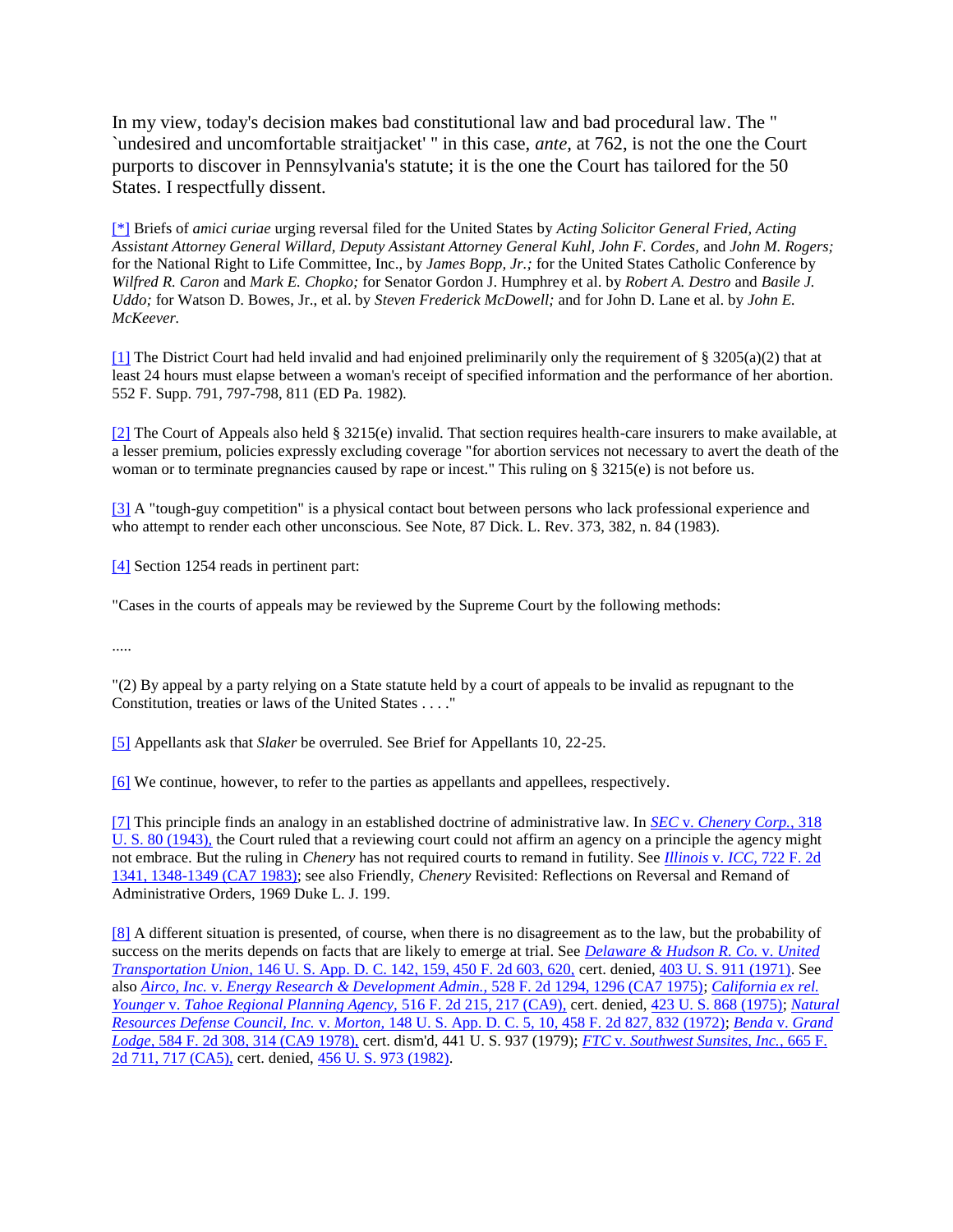[\[9\]](http://scholar.google.co.in/scholar_case?case=3420134328076928385&q=Thornburgh+&hl=en&as_sdt=2002#r[10]) *Not* before us are: § 3203 (definition of "abortion"); § 3205 (24-hour waiting period and physician-only counselling); §§ 3207(b) and 3214(f) (public disclosure of reports); § 3209 (requirement of hospitalization for an abortion subsequent to the first trimester); § 3210(a) (penalties for abortion after viability, and the "complete defense" thereto); § 3215(c) (proscription of use of public funds for abortion services); and § 3215(e) (compulsory availability of insurance excluding certain abortion services).

Remanded for record development or otherwise not invalidated, and therefore not before us, are: § 3206 (parental consent — operation of statute enjoined until promulgation of rules by the Supreme Court of Pennsylvania assuring confidentiality and promptness of disposition); § 3207(b) (abortion facilities and reports from them for public disclosure); and §§ 3214(c), (d), (f), and (g) (other reporting requirements — challenges either not made or withdrawn).

On June 17, 1985, the District Court, after hearing, preliminarily enjoined the enforcement of §§ 3207(b) and 3214(f). 613 F. Supp. 656 (ED Pa.). See n. 12, *infra.*

The Supreme Court of Pennsylvania issued the suggested rules, mentioned above, on November 26, 1984, after the appeal in this case was docketed here. See Pennsylvania Orphans' Court Rules 16.1 to 16.8, reprinted in Pa. Stat. Ann., Tit. 20, pp. 65, 66 (Purdon Supp. to §§ 101-2507, 1986-1987). Appellants thereupon filed a motion with the District Court that the injunction against enforcement of § 3206 be vacated. App. 53a. That court, however, denied the motion, concluding that it had no jurisdiction "to issue the order [appellants] seek" while the case was on appeal here. *Id.,* at 57a, 61a. We decline appellants' suggestion that we now examine this feature of the case in the light of the new rules, for we conclude that this development should be considered by the District Court in the first instance.

[\[10\]](http://scholar.google.co.in/scholar_case?case=3420134328076928385&q=Thornburgh+&hl=en&as_sdt=2002#r[11]) Following this Court's lead in *Akron,* federal courts consistently have stricken fetal-description requirements because of their inflammatory impact. See, *e. g., [Planned Parenthood League of Massachusetts](http://scholar.google.co.in/scholar_case?case=2060075074407741630&q=Thornburgh+&hl=en&as_sdt=2002)* v. *Bellotti,* 641 F. 2d [1006, 1021-1022 \(CA1 1981\);](http://scholar.google.co.in/scholar_case?case=2060075074407741630&q=Thornburgh+&hl=en&as_sdt=2002) *Charles* v. *Carey,* [627 F. 2d 772, 784 \(CA7 1980\);](http://scholar.google.co.in/scholar_case?case=16764603548072895558&q=Thornburgh+&hl=en&as_sdt=2002) *[Planned Parenthood Assn. of](http://scholar.google.co.in/scholar_case?case=8557842560228641660&q=Thornburgh+&hl=en&as_sdt=2002)  Kansas City* v. *Ashcroft,* [655 F. 2d 848, 868 \(CA8 1981\);](http://scholar.google.co.in/scholar_case?case=8557842560228641660&q=Thornburgh+&hl=en&as_sdt=2002) *[Women's Medical Center of Providence, Inc.](http://scholar.google.co.in/scholar_case?case=14933236904160608405&q=Thornburgh+&hl=en&as_sdt=2002)* v. *Roberts,* [530 F. Supp. 1136, 1152-1154 \(RI 1982\).](http://scholar.google.co.in/scholar_case?case=14933236904160608405&q=Thornburgh+&hl=en&as_sdt=2002)

[\[11\]](http://scholar.google.co.in/scholar_case?case=3420134328076928385&q=Thornburgh+&hl=en&as_sdt=2002#r[12]) In their argument against this conclusion, appellants claim that the informational requirements must be held constitutional in the light of this Court's summary affirmance in *Franklin* v. *Fitzpatrick,* [428 U. S. 901 \(1976\),](http://scholar.google.co.in/scholar_case?about=16443488148709823914&q=Thornburgh+&hl=en&as_sdt=2002) of the judgment in *Planned Parenthood Assn.* v. *Fitzpatrick,* [401 F. Supp. 554 \(ED Pa. 1975\).](http://scholar.google.co.in/scholar_case?case=6950046772720039157&q=Thornburgh+&hl=en&as_sdt=2002) That litigation concerned the Commonwealth's 1974 Abortion Control Act. Its informed-consent provision, however, did not contain such plainly unconstitutional informational requests as those in the current Act, or any physician-only counselling or 24-hour waiting-period requirements. The summary affirmance also preceded the decision in *Akron* and, to the extent, if any at all, it might be considered to be inconsistent with *Akron,* the latter, of course, controls.

[\[12\]](http://scholar.google.co.in/scholar_case?case=3420134328076928385&q=Thornburgh+&hl=en&as_sdt=2002#r[13]) Appellees advise us, see Brief for Appellees 38-39, that they sought in the District Court a preliminary injunction against the requirement that the facility identification report and the quarterly statistical report be made available for public inspection and copying, and that on June 17, 1985, after full hearing, the District Court entered a preliminary injunction against the enforcement of these public-disclosure requirements. Appellees assert that the record of that hearing shows a continuous pattern of violence and harassment directed against the patients and staff of abortion clinics; that the District Court concluded that this would be increased by the public disclosure of facility names and quarterly statistical reports; and that public disclosure would impose a burden on the woman's right to an abortion by heightening her fear and anxiety, and by discouraging her physician from offering an abortion because, by so doing, he would avoid pressure from anti-abortion forces. That record, of course, is not now before us. We need place no reliance upon it and we draw no conclusion from it.

[\[13\]](http://scholar.google.co.in/scholar_case?case=3420134328076928385&q=Thornburgh+&hl=en&as_sdt=2002#r[14]) Section 3210(b) reads:

"Every person who performs or induces an abortion after an unborn child has been determined to be viable shall exercise that degree of professional skill, care and diligence which such person would be required to exercise in order to preserve the life and health of any unborn child intended to be born and not aborted and the abortion technique employed shall be that which would provide the best opportunity for the unborn child to be aborted alive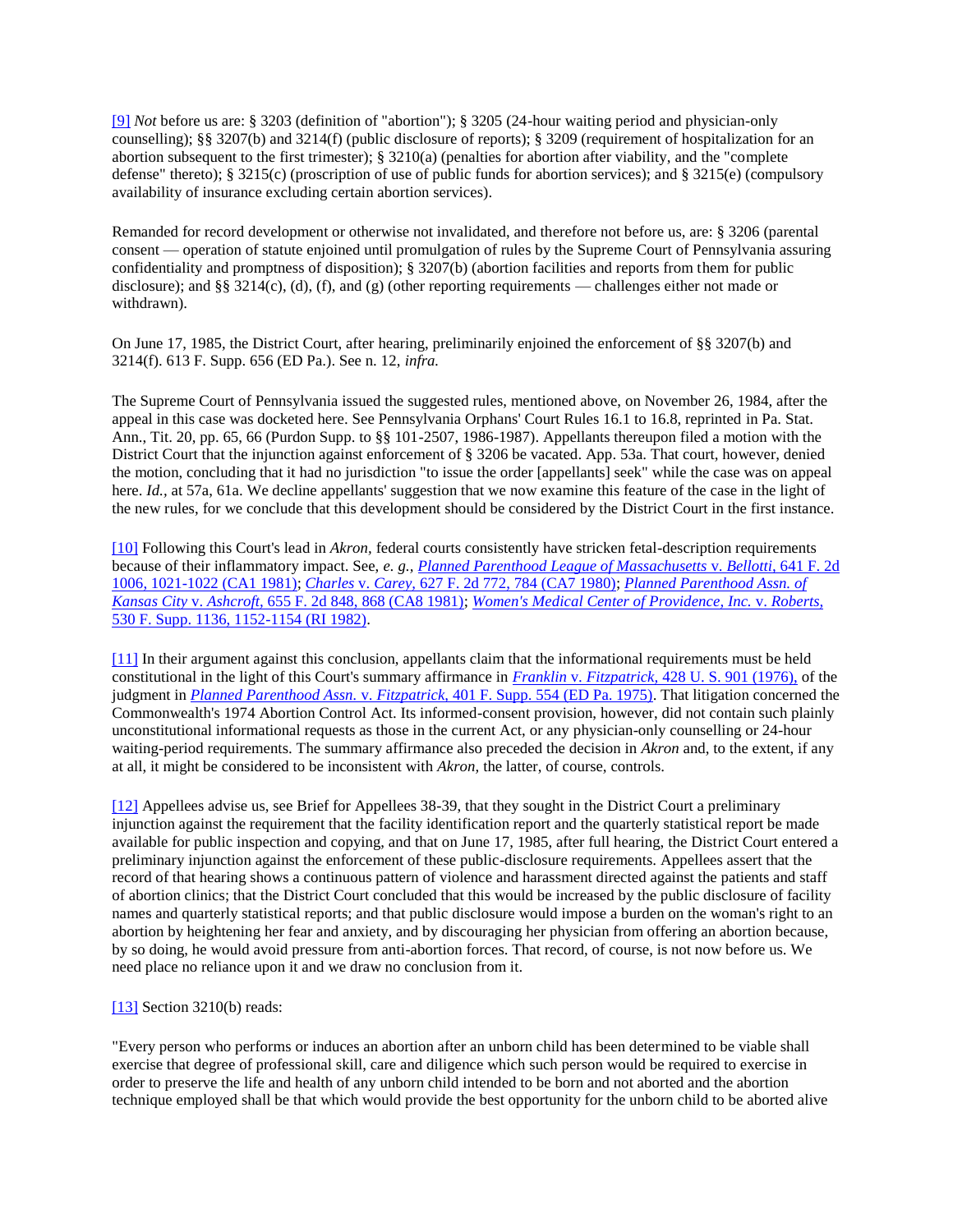unless, in the good faith judgment of the physician, that method or technique would present a significantly greater medical risk to the life or health of the pregnant woman than would another available method or technique and the physician reports the basis for his judgment. The potential psychological or emotional impact on the mother of the unborn child's survival shall not be deemed a medical risk to the mother. Any person who intentionally, knowingly or recklessly violates the provisions of this subsection commits a felony of the third degree."

[\[14\]](http://scholar.google.co.in/scholar_case?case=3420134328076928385&q=Thornburgh+&hl=en&as_sdt=2002#r[15]) This makes it unnecessary for us to consider appellees' further argument that § 3210(b) is void for vagueness.

[\[15\]](http://scholar.google.co.in/scholar_case?case=3420134328076928385&q=Thornburgh+&hl=en&as_sdt=2002#r[16]) Section  $3210(c)$  reads:

"Any person who intends to perform an abortion the method chosen for which, in his good faith judgment, does not preclude the possibility of the child surviving the abortion, shall arrange for the attendance, in the same room in which the abortion is to be completed, of a second physician. Immediately after the complete expulsion or extraction of the child, the second physician shall take control of the child and shall provide immediate medical care for the child, taking all reasonable steps necessary, in his judgment, to preserve the child's life and health. Any person who intentionally, knowingly or recklessly violates the provisions of this subsection commits a felony of the third degree."

[\[16\]](http://scholar.google.co.in/scholar_case?case=3420134328076928385&q=Thornburgh+&hl=en&as_sdt=2002#r[17]) JUSTICE O'CONNOR, joined by JUSTICE WHITE and REHNQUIST, stated somewhat categorically that the second-physician requirement was constitutional. [462 U. S., at 505.](http://scholar.google.co.in/scholar_case?case=16358226321487983194&q=Thornburgh+&hl=en&as_sdt=2002)

#### [\[17\]](http://scholar.google.co.in/scholar_case?case=3420134328076928385&q=Thornburgh+&hl=en&as_sdt=2002#r[18]) Section 3210(a) reads:

"Any person who intentionally, knowingly or recklessly performs or induces an abortion when the fetus is viable commits a felony of the third degree. It shall be a complete defense to any charge brought against a physician for violating the requirements of this section that he had concluded in good faith, in his best medical judgment, that the unborn child was not viable at the time the abortion was performed or induced or that the abortion was necessary to preserve maternal life or health."

[\[1\]](http://scholar.google.co.in/scholar_case?case=3420134328076928385&q=Thornburgh+&hl=en&as_sdt=2002#r[19]) Compare, *e. g.,* his opinion for the Court in *Meachum* v. *Fano,* [427 U. S. 215 \(1976\),](http://scholar.google.co.in/scholar_case?case=9722315340728100736&q=Thornburgh+&hl=en&as_sdt=2002) with my dissent in that case, *id.,* at 229.

[\[2\]](http://scholar.google.co.in/scholar_case?case=3420134328076928385&q=Thornburgh+&hl=en&as_sdt=2002#r[20]) See, *e. g.,* Stevens, Judicial Restraint, 22 San Diego L. Rev. 437, 449-450 (1985).

[\[3\]](http://scholar.google.co.in/scholar_case?case=3420134328076928385&q=Thornburgh+&hl=en&as_sdt=2002#r[21]) "The nature of the right invaded is pertinent, to be sure, for statutes regulating sensitive areas of liberty do, under the cases of this Court, require `strict scrutiny,' *Skinner* v. *Oklahoma,* [316 U. S. 535, 541,](http://scholar.google.co.in/scholar_case?case=8050731321644873759&q=Thornburgh+&hl=en&as_sdt=2002) and `must be viewed in the light of less drastic means for achieving the same basic purpose.' *Shelton* v. *Tucker,* [364 U. S. 479, 488.](http://scholar.google.co.in/scholar_case?case=11318664342600627346&q=Thornburgh+&hl=en&as_sdt=2002) `Where there is a significant encroachment upon personal liberty, the State may prevail only upon showing a subordinating interest which is compelling.' *Bates* v. *Little Rock,* [361 U. S. 516, 524.](http://scholar.google.co.in/scholar_case?case=6395240273592538704&q=Thornburgh+&hl=en&as_sdt=2002) See also *[McLaughlin](http://scholar.google.co.in/scholar_case?case=17718017251310240391&q=Thornburgh+&hl=en&as_sdt=2002)* v. *Florida,* 379 U. S. [184.](http://scholar.google.co.in/scholar_case?case=17718017251310240391&q=Thornburgh+&hl=en&as_sdt=2002) But such statutes, if reasonably necessary for the effectuation of a legitimate and substantial state interest, and not arbitrary or capricious in application, are not invalid under the Due Process Clause. *Zemel* v. *Rusk,* [381 U. S. 1.](http://scholar.google.co.in/scholar_case?case=13501640124519632028&q=Thornburgh+&hl=en&as_sdt=2002)" [381 U. S., at 503-504.](http://scholar.google.co.in/scholar_case?case=12276922145000050979&q=Thornburgh+&hl=en&as_sdt=2002)

[\[4\]](http://scholar.google.co.in/scholar_case?case=3420134328076928385&q=Thornburgh+&hl=en&as_sdt=2002#r[22]) At times JUSTICE WHITE's rhetoric conflicts with his own analysis. For instance, his emphasis on the lack of a decision by "the people . . . in 1787, 1791, 1868, or any time since," *post,* at 797, stands in sharp contrast to his earlier, forthright rejection of "the simplistic view that constitutional interpretation can possibly be limited to `the plain meaning' of the Constitution's text or to the subjective intention of the Framers." *Post,* at 789. Similarly, his statement that an abortion decision should be subject to "the will of the people," *post,* at 796, does not take us very far in determining *which* people — the majorities in state legislatures or the individuals confronted with unwanted pregnancies. In view of his agreement that the decision about abortion is "a species of liberty" protected by the Constitution, moreover, *post,* at 790, and in view of the fact that "liberty" plays a rather prominent role in our Constitution, his suggestion that the Court's evaluation of that interest represents the imposition of "extraconstitutional value preferences," *post,* at 794, seems to me inexplicable. This characterization of the Court's analysis as "extraconstitutional" also does not reflect JUSTICE WHITE's simultaneous recognition that "[t]he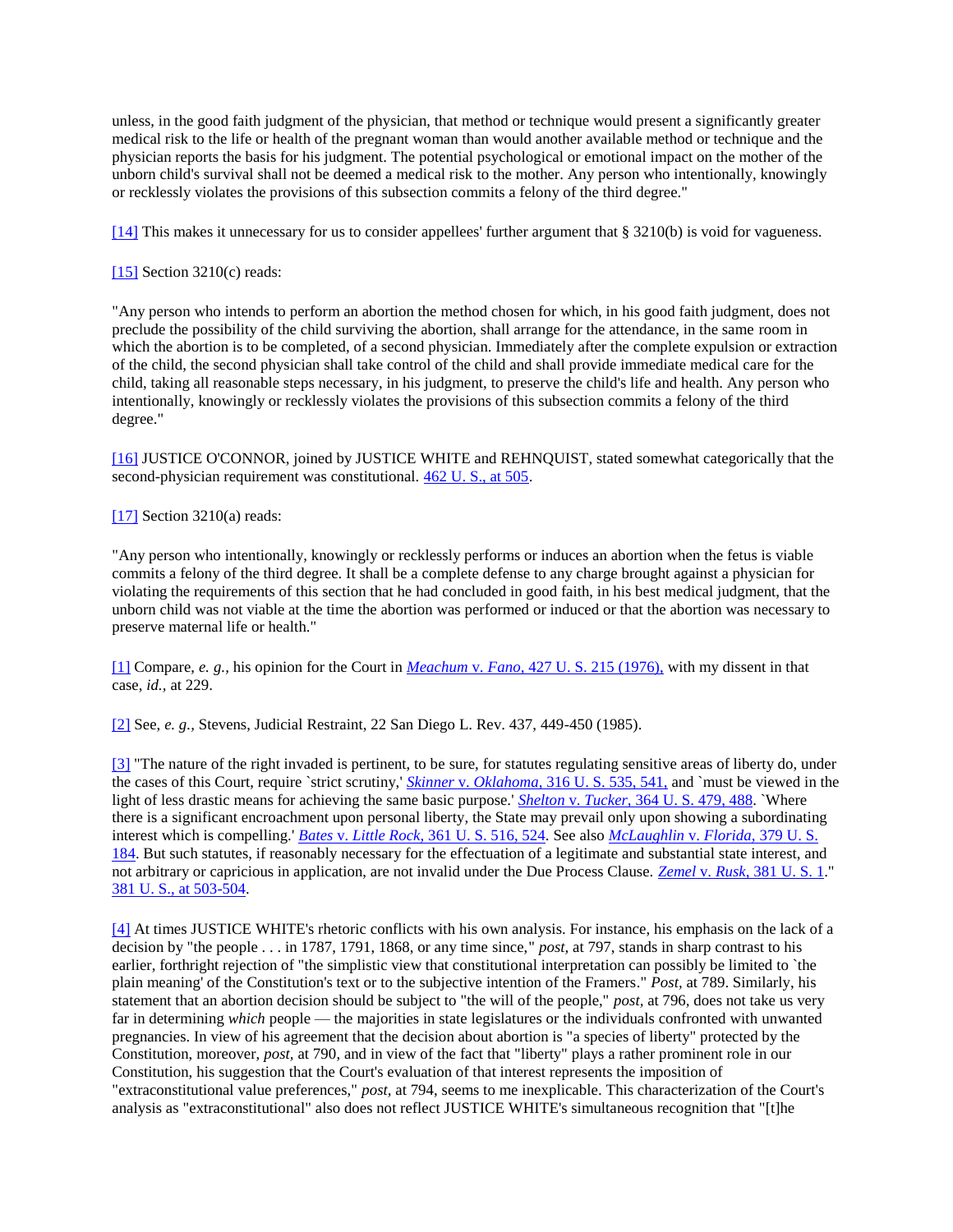Constitution . . . is a document announcing fundamental principles in value-laden terms that leave ample scope for the exercise of normative judgment by those charged with interpreting and applying it." *Post,* at 789. Finally, I fail to see how the fact that "men and women of good will and high commitment to constitutional government," *post,* at 793, are on both sides of the abortion issue helps to resolve the difficult constitutional question before us; I take it that the disputants in most constitutional controversies in our free society can be similarly characterized.

[\[5\]](http://scholar.google.co.in/scholar_case?case=3420134328076928385&q=Thornburgh+&hl=en&as_sdt=2002#r[23]) "What a person is, what he wants, the determination of his life plan, of his concept of the good, are the most intimate expressions of self-determination, and by asserting a person's responsibility for the results of this selfdetermination we give substance to the concept of liberty." C. Fried, Right and Wrong, 146-147 (1978).

See also Fried, Correspondence, 6 Phil. & Pub. Aff. 288-289 (1977) (the concept of privacy embodies the "moral fact that a person belongs to himself and not others nor to society as a whole").

[\[6\]](http://scholar.google.co.in/scholar_case?case=3420134328076928385&q=Thornburgh+&hl=en&as_sdt=2002#r[24]) JUSTICE WHITE's characterization of the governmental interest as "protecting those who will be citizens if their lives are not ended in the womb," *post,* at 795, reveals that his opinion may be influenced as much by his own value preferences as by his view about the proper allocation of decisionmaking responsibilities between the individual and the State. For if federal judges must allow the State to make the abortion decision, presumably the State is free to decide that a woman may *never* abort, may *sometimes* abort, or, as in the People's Republic of China, must *always* abort if her family is already too large. In contrast, our cases represent a consistent view that the individual is primarily responsible for reproductive decisions, whether the State seeks to prohibit reproduction, *Skinner* v. *Oklahoma,* [316 U. S. 535 \(1942\),](http://scholar.google.co.in/scholar_case?case=8050731321644873759&q=Thornburgh+&hl=en&as_sdt=2002) or to require it, *Roe* v. *Wade,* [410 U. S. 113 \(1973\).](http://scholar.google.co.in/scholar_case?case=12334123945835207673&q=Thornburgh+&hl=en&as_sdt=2002)

[\[7\]](http://scholar.google.co.in/scholar_case?case=3420134328076928385&q=Thornburgh+&hl=en&as_sdt=2002#r[25]) The responsibility for nurturing the soul of the newly born, as well as the unborn, rests with individual parents, not with the State. No matter how important a sacrament such as baptism may be, a State surely could not punish a mother for refusing to baptize her child.

[\[8\]](http://scholar.google.co.in/scholar_case?case=3420134328076928385&q=Thornburgh+&hl=en&as_sdt=2002#r[26]) No Member of this Court has ever suggested that a fetus is a "person" within the meaning of the Fourteenth Amendment.

#### [\[9\]](http://scholar.google.co.in/scholar_case?case=3420134328076928385&q=Thornburgh+&hl=en&as_sdt=2002#r[27]) See *Roe* v. *[Wade, supra,](http://scholar.google.co.in/scholar_case?case=12334123945835207673&q=Thornburgh+&hl=en&as_sdt=2002)* at 129-147.

[\[10\]](http://scholar.google.co.in/scholar_case?case=3420134328076928385&q=Thornburgh+&hl=en&as_sdt=2002#r[28]) He has, however, suggested that the concept of "liberty" is limited by two basic "definitions" of the values at stake. *Post,* at 790-791. Like JUSTICE WHITE, I share Justice Harlan's concern about "judges . . . roaming at large in the constitutional field." *Ibid.;* see also Stevens, 22 San Diego L. Rev., at 449-450. But I am convinced that JUSTICE WHITE's use of "definitions" is an inadequate substitute for the difficult process of analysis and judgment that the guarantee of liberty requires, a process nowhere better expressed than by Justice Harlan:

"Due process has not been reduced to any formula; its content cannot be determined by reference to any code. The best that can be said is that through the course of this Court's decisions it has represented the balance which our Nation, built upon postulates of respect for the liberty of the individual, has struck between that liberty and the demands of organized society. If the supplying of content to this Constitutional concept has of necessity been a rational process, it certainly has not been one where judges have felt free to roam where unguided speculation might take them. The balance of which I speak is the balance struck by this country, having regard to what history teaches are the traditions from which it developed as well as the traditions from which it broke. That tradition is a living thing. A decision of this Court which radically departs from it could not long survive, while a decision which builds on what has survived is likely to be sound. No formula could serve as a substitute, in this area, for judgment and restraint.

.....

"Each new claim to Constitutional protection must be considered against a background of Constitutional purposes, as they have been rationally perceived and historically developed. Though we exercise limited and sharply restrained judgment, yet there is no `mechanical yardstick,' no `mechanical answer.' The decision of an apparently novel claim must depend on grounds which follow closely on well-accepted principles and criteria. The new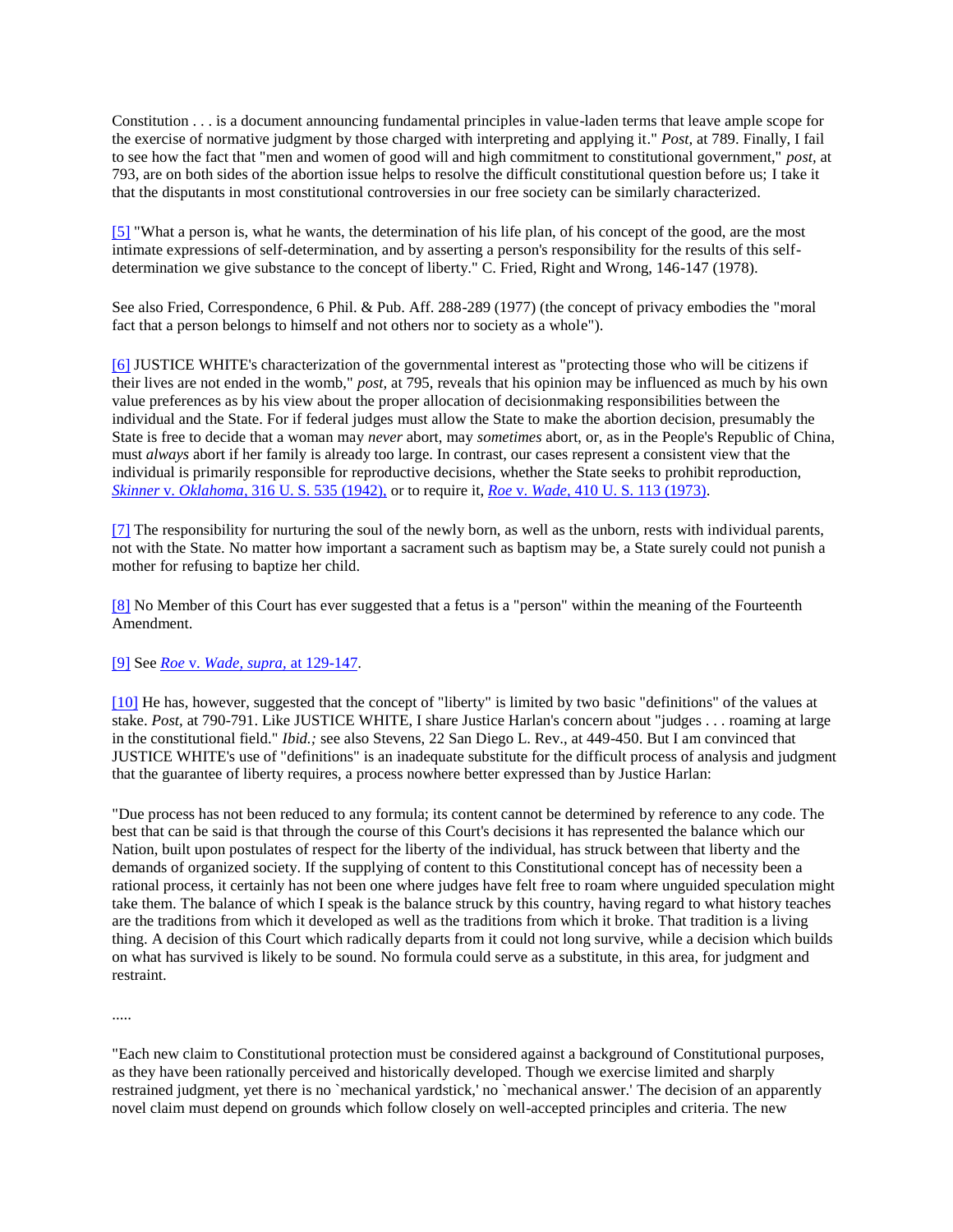decision must take `its place in relation to what went before and further [cut] a channel for what is to come.' *[Irvine](http://scholar.google.co.in/scholar_case?case=5343930060072183521&q=Thornburgh+&hl=en&as_sdt=2002)* v. *California,* [347 U. S. 128, 147 \(dissenting opinion\).](http://scholar.google.co.in/scholar_case?case=5343930060072183521&q=Thornburgh+&hl=en&as_sdt=2002)" *Poe* v. *Ullman,* [367 U. S. 497, 542-544 \(1961\) \(Harlan, J.,](http://scholar.google.co.in/scholar_case?case=642884283459215206&q=Thornburgh+&hl=en&as_sdt=2002)  [dissenting\).](http://scholar.google.co.in/scholar_case?case=642884283459215206&q=Thornburgh+&hl=en&as_sdt=2002)

[\[11\]](http://scholar.google.co.in/scholar_case?case=3420134328076928385&q=Thornburgh+&hl=en&as_sdt=2002#r[29]) "These cases do not deal with the individual's interest in protection from unwarranted public attention, comment, or exploitation. They deal, rather, with the individual's right to make certain unusually important decisions that will affect his own, or his family's, destiny. The Court has referred to such decisions as implicating `basic values,' as being `fundamental,' and as being dignified by history and tradition. The character of the Court's language in these cases brings to mind the origins of the American heritage of freedom — the abiding interest in individual liberty that makes certain state intrusions on the citizen's right to decide how he will live his own life intolerable. Guided by history, our tradition of respect for the dignity of individual choice in matters of conscience and the restraints implicit in the federal system, federal judges have accepted the responsibility for recognition and protection of these rights in appropriate cases." *Fitzgerald* v. *[Porter Memorial Hospital,](http://scholar.google.co.in/scholar_case?case=12666794943999352986&q=Thornburgh+&hl=en&as_sdt=2002)* 523 F. 2d 716, 719-720 [\(CA7 1975\)](http://scholar.google.co.in/scholar_case?case=12666794943999352986&q=Thornburgh+&hl=en&as_sdt=2002) (footnotes omitted), cert. denied, 425 U. S. 916 (1976).

[\[12\]](http://scholar.google.co.in/scholar_case?case=3420134328076928385&q=Thornburgh+&hl=en&as_sdt=2002#r[30]) "The very purpose of a Bill of Rights was to withdraw certain subjects from the vicissitudes of political controversy, to place them beyond the reach of majorities and officials and to establish them as legal principles to be applied by the courts. One's right to life, liberty, and property, to free speech, a free press, freedom of worship and assembly, and other fundamental rights may not be submitted to vote; they depend on the outcome of no elections." *[West Virginia Board of Education](http://scholar.google.co.in/scholar_case?case=8030119134463419441&q=Thornburgh+&hl=en&as_sdt=2002)* v. *Barnette,* 319 U. S. 624, 638 (1943).

[\[\\*\]](http://scholar.google.co.in/scholar_case?case=3420134328076928385&q=Thornburgh+&hl=en&as_sdt=2002#r[31]) The Court's astounding rationale for this holding is that such information might have the effect of "discouraging abortion," *ante,* at 762, as though abortion is something to be advocated and encouraged. This is at odds not only with *Roe* but with our subsequent abortion decisions as well. As I stated in my opinion for the Court in *[H. L.](http://scholar.google.co.in/scholar_case?case=10434918817997476102&q=Thornburgh+&hl=en&as_sdt=2002)* v. *Matheson*, [450 U. S. 398 \(1981\),](http://scholar.google.co.in/scholar_case?case=10434918817997476102&q=Thornburgh+&hl=en&as_sdt=2002) upholding a Utah statute requiring that a doctor notify the parents of a minor seeking an abortion: "The Constitution does not compel a state to fine-tune its statutes so as to encourage or facilitate abortions. To the contrary, state action `encouraging childbirth except in the most urgent circumstances' is `rationally related to the legitimate governmental objective of protecting potential life.' " *Id.,* at 413 (quoting *[Harris](http://scholar.google.co.in/scholar_case?case=8833310949486291357&q=Thornburgh+&hl=en&as_sdt=2002)* v. *McRae,* [448 U. S. 297, 325 \(1980\)\)](http://scholar.google.co.in/scholar_case?case=8833310949486291357&q=Thornburgh+&hl=en&as_sdt=2002).

[\[1\]](http://scholar.google.co.in/scholar_case?case=3420134328076928385&q=Thornburgh+&hl=en&as_sdt=2002#r[32]) I shall, for the most part, leave to one side the Court's somewhat extraordinary procedural rulings. I do not strongly disagree with the Court's decision to read a finality requirement into 28 U. S. C. § 1254(2), although I would have thought it incumbent on the Court to explain why the Court of Appeals' judgment as to the statutory provisions before us today, which represents a definitive ruling on their constitutionality, is not sufficiently "final" to satisfy the jurisdictional statute as interpreted by the Court.

As for the Court's ruling that it is permissible for an appellate court to resolve an appeal from the grant or the denial of a preliminary injunction by issuing a final judgment as to the constitutionality of a statute, I do not disagree that this may, in rare cases, be an appropriate course of action where the constitutional issues are clear. I would stress that this is by no means the preferred course of action in the run of cases, and I assume that the majority's opinion is not to the contrary. I do disagree quite strongly with the majority's application of this principle here, as I believe, contrary to the majority, that it is quite evident that the statute before us is constitutional on its face. I also believe, as will become evident, that at least one of the Court's rulings is exceedingly inappropriate in view of the preliminary posture of this case even if the majority's legal premises are accepted.

[\[2\]](http://scholar.google.co.in/scholar_case?case=3420134328076928385&q=Thornburgh+&hl=en&as_sdt=2002#r[33]) That the abortion decision, like the decisions protected in *Griswold, Eisenstadt,* and *Carey,* concerns childbearing (or, more generally, family life) in no sense necessitates a holding that the liberty to choose abortion is "fundamental." That the decision involves the destruction of the fetus renders it different in kind from the decision not to conceive in the first place. This difference does not go merely to the weight of the state interest in regulating abortion; it affects as well the characterization of the liberty interest itself. For if the liberty to make certain decisions with respect to contraception without governmental constraint is "fundamental," it is not only because those decisions are "serious" and "important" to the individual, see *ante,* at 776 (STEVENS, J., concurring), but also because some value of privacy or individual autonomy that is somehow implicit in the scheme of ordered liberties established by the Constitution supports a judgment that such decisions are none of government's business. The same cannot be said where, as here, the individual is not "isolated in her privacy."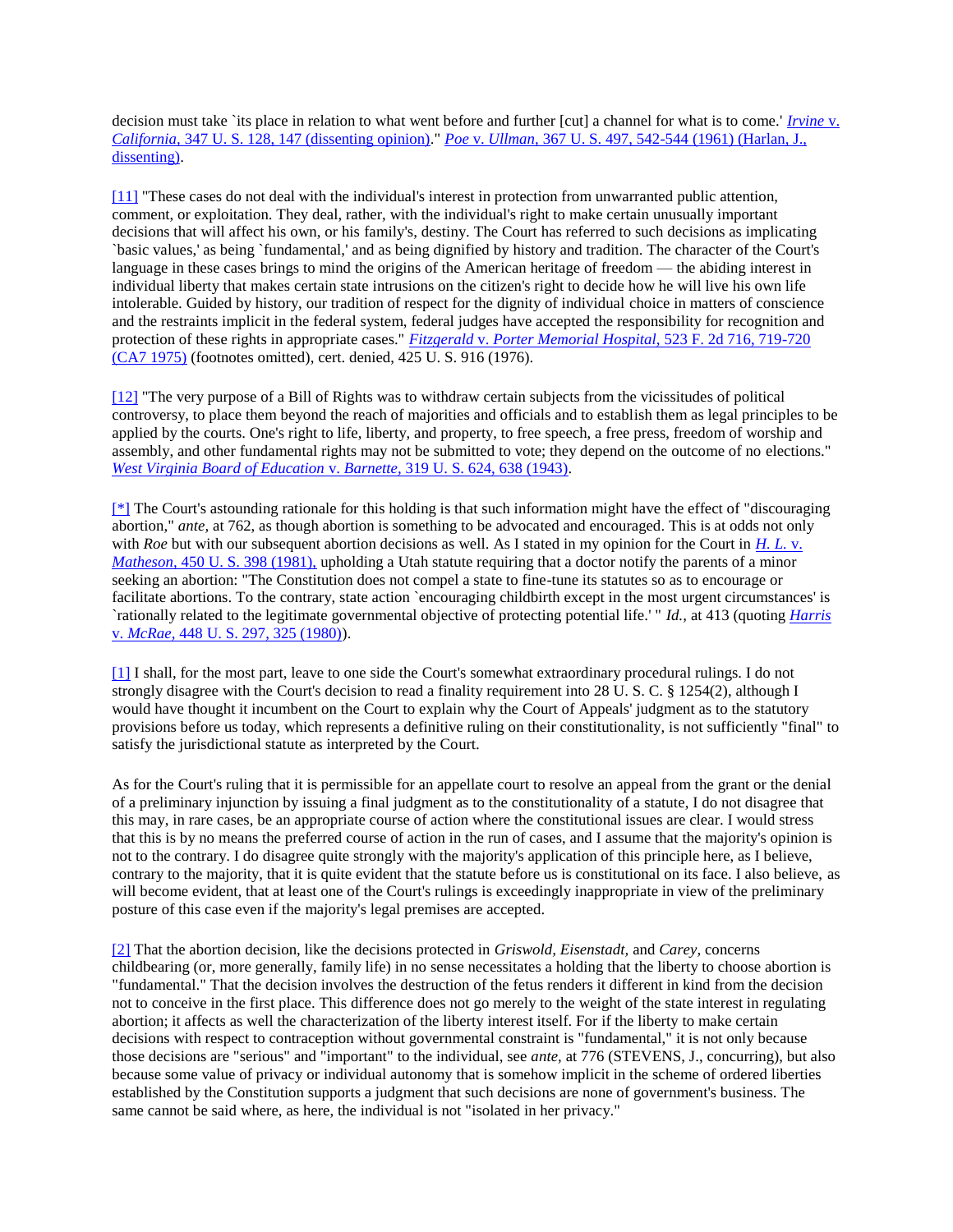My point can be illustrated by drawing on a related area in which fundamental liberty interests have been found: childrearing. The Court's decisions in *Moore* v. *[East Cleveland,](http://scholar.google.co.in/scholar_case?case=2901986314146432010&q=Thornburgh+&hl=en&as_sdt=2002) Pierce* v. *[Society of Sisters,](http://scholar.google.co.in/scholar_case?case=6094501649208458004&q=Thornburgh+&hl=en&as_sdt=2002)* and *Meyer* v. *[Nebraska](http://scholar.google.co.in/scholar_case?case=16175793893966768030&q=Thornburgh+&hl=en&as_sdt=2002)* can be read for the proposition that parents have a fundamental liberty to make decisions with respect to the upbringing of their children. But no one would suggest that this fundamental liberty extends to assaults committed upon children by their parents. It is not the case that parents have a fundamental liberty to engage in such activities and that the State may intrude to prevent them only because it has a compelling interest in the well-being of children; rather, such activities, by their very nature, should be viewed as outside the scope of the fundamental liberty interest.

[\[3\]](http://scholar.google.co.in/scholar_case?case=3420134328076928385&q=Thornburgh+&hl=en&as_sdt=2002#r[34]) JUSTICE STEVENS asserts, *ante,* at 778, that I am "quite wrong in suggesting that the Court is imposing value preferences on anyone else" when it denominates the liberty to choose abortion as "fundamental" (in contradistinction to such other, nonfundamental liberties as the liberty to use dangerous drugs or to operate a business without governmental interference) and thereby disempowers state electoral majorities from legislating in this area. I can only respond that I cannot conceive of a definition of the phrase "imposing value preferences" that does not encompass the Court's action.

JUSTICE STEVENS also suggests that it is the legislative majority that has engaged in "the unrestrained imposition of its own, extraconstitutional value preferences" when a state legislature restricts the availability of abortion. *Ibid.* But a legislature, unlike a court, has the inherent power to do so unless its choices are constitutionally *forbidden,* which, in my view, is not the case here.

[\[4\]](http://scholar.google.co.in/scholar_case?case=3420134328076928385&q=Thornburgh+&hl=en&as_sdt=2002#r[35]) Contrary to JUSTICE STEVENS' suggestion, *ibid.,* this is no more a "theological" position than is the Court's own judgment that viability is the point at which the state interest becomes compelling. (Interestingly, JUSTICE STEVENS omits any real effort to defend this judgment.) The point is that the specific interest the Court has recognized as compelling after the point of viability — that is, the interest in protecting "potential human life" — is present as well before viability, and the point of viability seems to bear no discernible relationship to the strength of that interest. Thus, there is no basis for concluding that the essential character of the state interest becomes transformed at the point of viability.

Further, it is self-evident that neither the legislative decision to assert a state interest in fetal life before viability nor the judicial decision to recognize that interest as compelling constitutes an impermissible "religious" decision merely because it coincides with the belief of one or more religions. Certainly the fact that the prohibition of murder coincides with one of the Ten Commandments does not render a State's interest in its murder statutes less than compelling, nor are legislative and judicial decisions concerning the use of the death penalty tainted by their correspondence to varying religious views on that subject. The simple, and perhaps unfortunate, fact of the matter is that in determining whether to assert an interest in fetal life, a State cannot avoid taking a position that will correspond to some religious beliefs and contradict others. The same is true to some extent with respect to the choice this Court faces in characterizing an asserted state interest in fetal life, for denying that such an interest is a "compelling" one necessarily entails a negative resolution of the "religious" issue of the humanity of the fetus, whereas accepting the State's interest as compelling reflects at least tolerance for a state decision that is congruent with the equally "religious" position that human life begins at conception. Faced with such a decision, the most appropriate course of action for the Court is to defer to a legislative resolution of the issue: in other words, if a state legislature asserts an interest in protecting fetal life, I can see no satisfactory basis for *denying* that it is compelling.

[\[5\]](http://scholar.google.co.in/scholar_case?case=3420134328076928385&q=Thornburgh+&hl=en&as_sdt=2002#r[36]) JUSTICE STEVENS, see *ante,* at 776-777, n. 4, finds a contradiction between my recognition that constitutional analysis requires more than mere textual analysis or a search for the specific intent of the Framers, *supra,* at 789, and my assertion that it is ultimately the will of the people that is the source of whatever values are incorporated in the Constitution. The fallacy of JUSTICE STEVENS' argument is glaring. The rejection of what has been characterized as "clause-bound" interpretivism, J. Ely, Democracy and Distrust 12 (1980), does not necessarily carry with it a rejection of the notion that constitutional adjudication is a search for values and principles that are implicit (and explicit) in the structure of rights and institutions that the people have themselves created. The implications of those values for the resolution of particular issues will in many if not most cases not have been explicitly considered when the values themselves were chosen — indeed, there will be some cases in which those who framed the provisions incorporating certain principles into the Constitution will be found to have been incorrect in their assessment of the consequences of their decision. See, *e. g., Brown* v. *Board of Education,* [347 U. S. 483 \(1954\).](http://scholar.google.co.in/scholar_case?case=12120372216939101759&q=Thornburgh+&hl=en&as_sdt=2002) Nonetheless, the